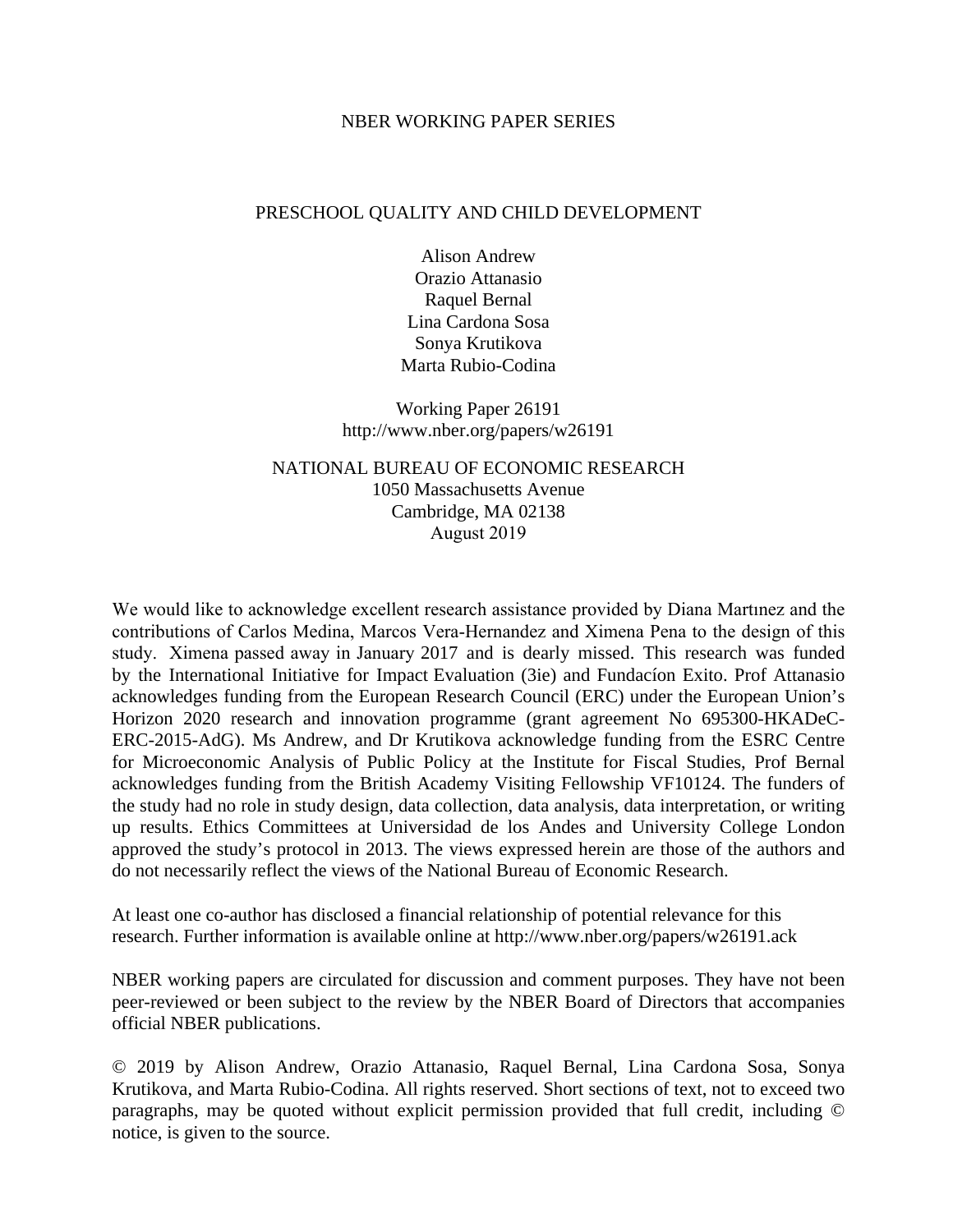Preschool Quality and Child Development Alison Andrew, Orazio Attanasio, Raquel Bernal, Lina Cardona Sosa, Sonya Krutikova, and Marta Rubio-Codina NBER Working Paper No. 26191 August 2019 JEL No. H43,I10,I20,J13

## **ABSTRACT**

Global access to preschool has increased dramatically yet preschool quality is often poor. We use a randomized controlled trial to evaluate two approaches to improving the quality of Colombian preschools. We find that the first, which was rolled out nationwide and provides additional resources for materials and new staff, did not benefit children's development and, unintentionally, led teachers to reduce their involvement in classroom activities. The second approach additionally trains teachers to improve their pedagogical methods. We find this addition offset the negative effects on teacher behavior, improved the quality of teaching and raised children's cognition, language and school readiness.

Alison Andrew Institute for Fiscal Studies 7 Ridgmount Street London WC1E 7AE United Kingdom alison\_a@ifs.org.uk

Orazio Attanasio Department of Economics University College London Gower Street London WC1E 6BT UNITED KINGDOM and NBER o.attanasio@ucl.ac.uk

Raquel Bernal Universidad de los Andes and CEDE rbernal@uniandes.edu.co

Lina Cardona Sosa Institute for Fiscal Studies 7 Ridgmount Street London WC1E 7AE United Kingdom lina\_s@ifs.org.uk

Sonya Krutikova Institute for Fiscal Studies 7 Ridgmount Street London WC1E 7AE United Kingdom sonya\_k@ifs.org.uk

Marta Rubio-Codina Inter-American Development Bank Social Protection and Health Division Washington, DC 20577 martarubio@iadb.org

A randomized controlled trials registry entry is available at: https://www.socialscienceregistry.org/trials/1246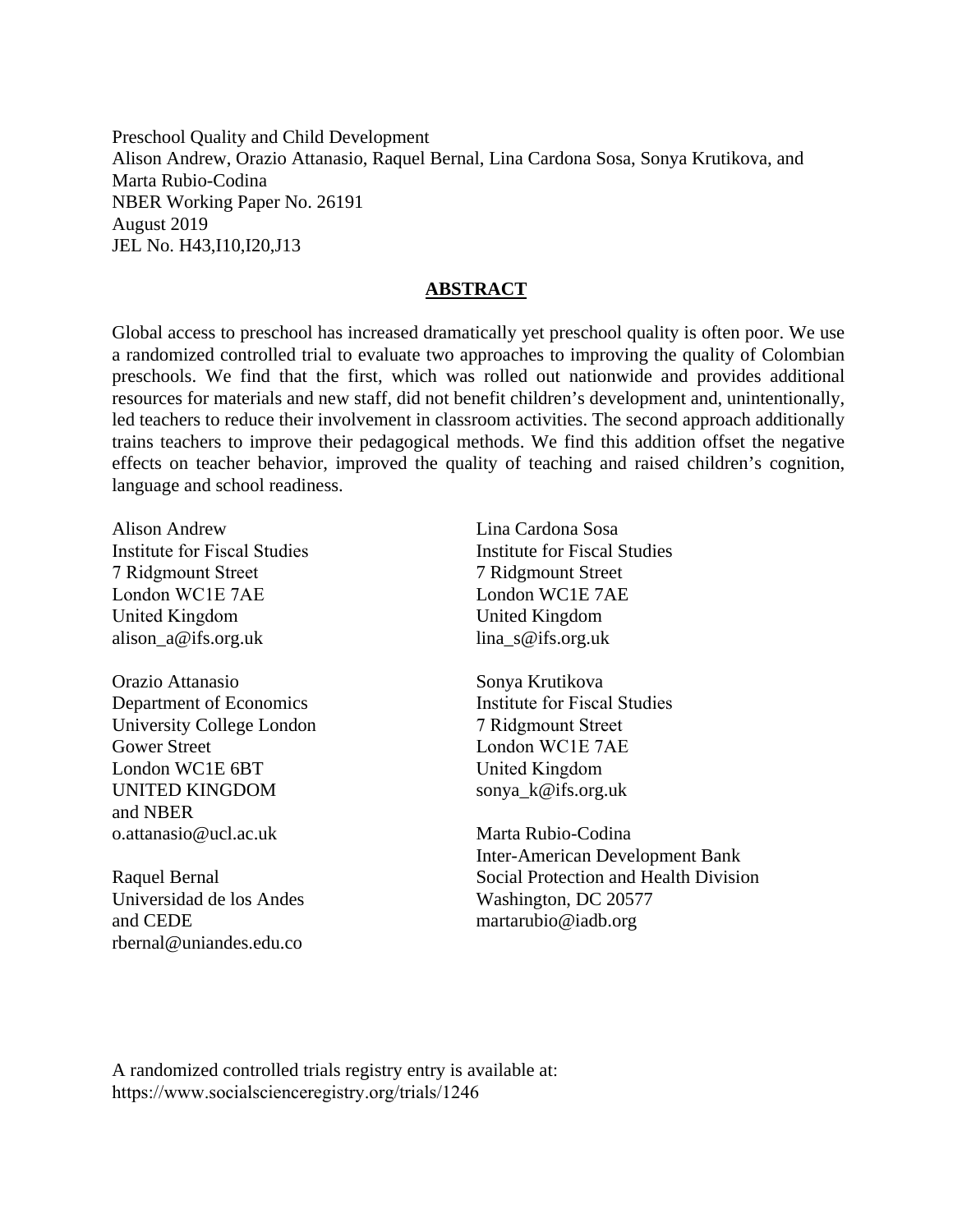# 1 Introduction

There is growing momentum behind investing in early years education in both lower- and higher-income countries. In the UK, for example, government spending on early years care and education has tripled over the past 17 years and, in 2018, the US Congress approved a doubling of funding for subsidized childcare for low-income families [\(Belfield, Farquharson, and Sibieta 2018;](#page-34-0) [The Economist 2019\)](#page-40-0). Universal access to quality early childhood care by 2030 is one of the Sustainable Development Goals and globally enrollment in pre-primary education has increased from 29% in [1](#page--1-0)990 to 49% in 2015.<sup>1</sup> In Colombia, the setting of this paper, enrollment rates have increased from 13% in 1990 to 84% in 2015 and, in its 2011 national early childhood strategy, the government committed 0.3% of GDP to delivering high quality early years education - a three-fold increase from the  $0.1\%$  of GDP spent in [2](#page--1-0)005.<sup>2</sup>

This global policy shift is a big achievement in light of the strong evidence that the early years are a critical period for the process of human capital formation [\(Black et al. 2017;](#page-35-0) [Britto et al. 2017\)](#page-35-1), and a time during which there is great potential to influence children's development through intervention, such as high-quality preschool [\(Cunha et al. 2006;](#page-35-2) [Heckman 2006;](#page-37-0) [Engle et al. 2007;](#page-36-0) [Heckman et al. 2010;](#page-37-1) [Heckman et al. 2013;](#page-37-2) [Yoshikawa et al.](#page-40-1) [2013;](#page-40-1) [Heckman and Mosso 2014;](#page-37-3) [Almond et al. 2018\)](#page-33-0). Recent evidence suggests that it is not enough to increase spending on the early years, though; if the money is spent increasing access to poor quality services, it may deliver few benefits or even have adverse effects [\(Rosero and Oosterbeek 2011;](#page-39-0) [Engle et al. 2011;](#page-36-1) [Britto et al. 2011;](#page-35-3) [Araujo](#page-33-1) [and Schady 2015;](#page-33-1) [Ichino et al. 2019\)](#page-37-4). The great challenge, therefore, is to ensure that services are of sufficiently high quality.

Much remains unknown about which dimensions of quality are most important and how to improve these dimensions at scale. Easily observable characteristics, which make up what is often categorized as *structural*<sup>[3](#page--1-0)</sup> quality have traditionally been used as proxies for quality, although they appear to be poor stand-alone predictors of child development and pupil achievement [\(Hanushek 2003;](#page-37-5) [Hanushek and Rivkin 2006;](#page-37-6) [Murnane and Ganimian](#page-38-0) [2014\)](#page-38-0). There is some evidence, instead, suggesting that pedagogical practices and the quality of teacher-child

<sup>1</sup>Figures from World Bank EdStats' "Gross enrolment ratio, pre-primary, both sexes (%)" series. Available from: [https://data.](https://data.worldbank.org/data-catalog/ed-stats) [worldbank.org/data-catalog/ed-stats](https://data.worldbank.org/data-catalog/ed-stats). This definition gives the total enrollment in pre-primary education, regardless of age, as a percentage of pre-primary age population. It classifies pre-primary education as "Education designed to support early development in preparation for participation in school and society. Programmes designed for children from age 3 to the start of primary education." (ISCED level 02). It should be noted that the preschools we study, while serving children up until age five or six, also serve children under the age of three however there is a lack of internationally and historically comparable data on enrollment rates for programs aimed at younger children.

<sup>&</sup>lt;sup>2</sup>The government's 2011 spending commitment was made as part of its De Cero a Siempre (From Zero to Forever) early childhood strategy. 2005 expenditure from "Government expenditure on pre-primary education as % of GDP (%)" series.

<sup>&</sup>lt;sup>3</sup> Structural dimensions of quality relate to infrastructure, health, sanitation, safety, and characteristics of teachers and the group of children. Process dimensions, on the other hand, reflect to children's experience, learning and development at preschool e.g. characteristics (frequency, type, quality) of interaction between children and their caregivers.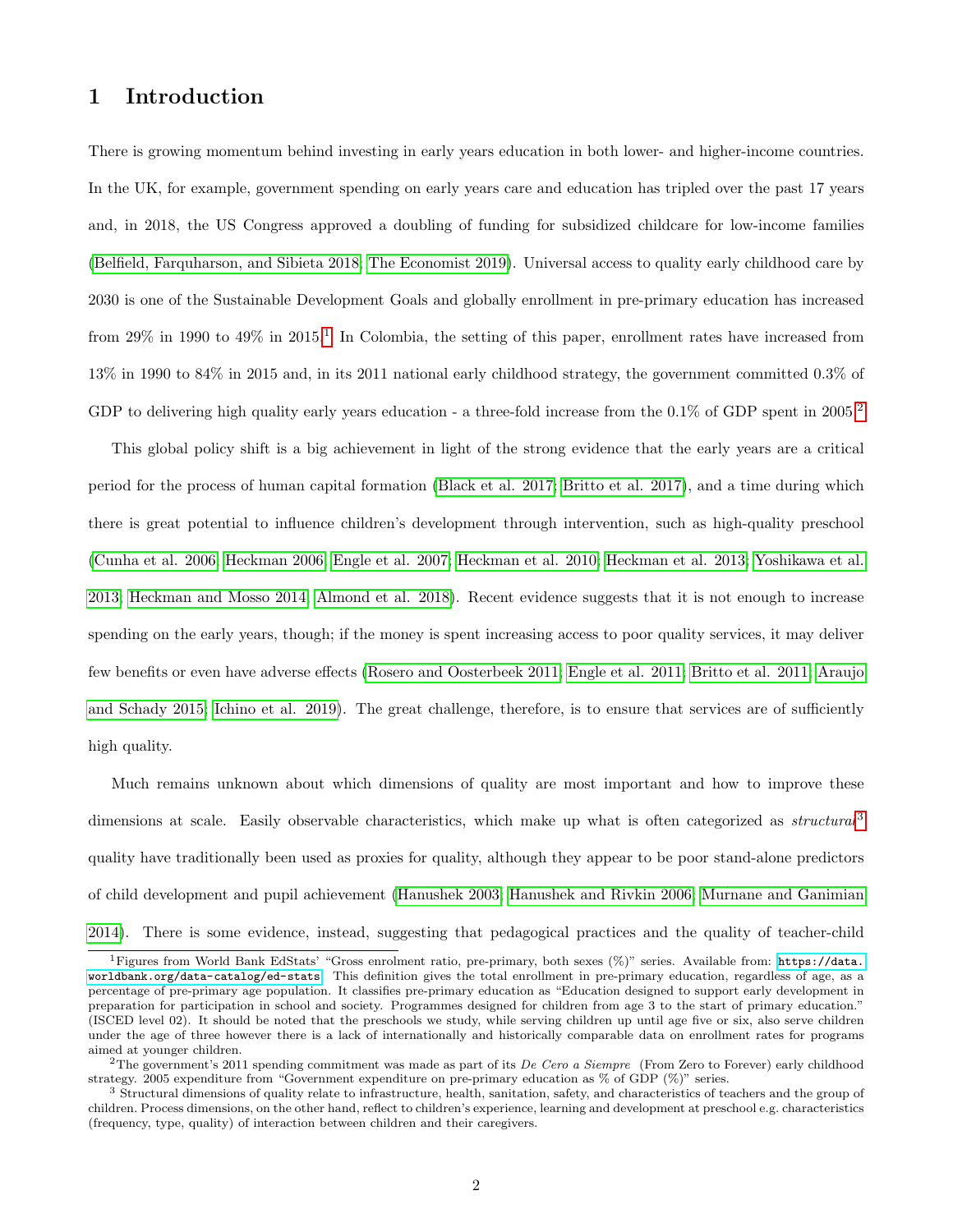interaction (which we will refer to as process quality) have much higher explanatory power [\(Araujo, Carneiro,](#page-33-2) [Cruz-Aguayo, and Schady 2016\)](#page-33-2). However, few studies have examined the causal impact of these factors and, among these, the results are mixed ( $\ddot{O}$ zler et al. 2018; [Yoshikawa et al. 2015\)](#page-40-2). In the context of such ambiguity, governments and other stakeholders struggle to identify ways to ensure that early years spending supports highquality service provision; work in the UK suggests that indicators currently used by the government to allocate funding to preschools are not correlated with child outcomes (Blanden, Hansen, and Mcnally  $2017)^4$  $2017)^4$ , and in the US evidence on the link between the structural quality factors which make up the National Quality Standard Checklist<sup>[5](#page--1-0)</sup> and child development is very mixed [\(Hanushek 2003;](#page-37-5) [NICHD Early Child Care Research Network 2002\)](#page-38-2).

In this study, we compare and contrast the effect of targeting different dimensions of preschool quality on children's development. We analyze how both intended and unintended changes in the quantity and quality of teachers' teaching, as well as changes in parental investments, generate these effects. In particular, we designed a three-armed randomized controlled trial (RCT) around the rollout of a nationwide government program in Colombia to improve the quality of public preschools for disadvantaged children. In one arm, public preschools received additional resources (play materials and resources to hire more care-providers) to improve structural quality. In the other, they additionally received a boost to process quality through the provision of teacher training on how to improve the quality of day-to-day interactions with children. To our knowledge, this is the first study to test rigorously and compare directly two substantively different approaches to improving preschool quality. This comparison allows us to weigh up the relative effectiveness of different approaches for improving children's outcomes. Further, our many sophisticated measures combined with latent-factor measurement models lets us to capture the multi-dimensionality of preschool quality and child development, and thus allows us to provide evidence on the mechanisms through which different types of improvements affect childrens outcomes. Finally, this study is built around a real-life national program being implemented in a developing country context. Therefore, in addition to moving forward our understanding of the link between preschool quality and child development, it informs on realistic early childhood policy options for improving outcomes of disadvantaged populations rather than the potential of early childhood programs that studies of well-resourced, typically small-scale and high-income country based interventions speak to.

<sup>&</sup>lt;sup>4</sup> The same study shows that where children go to preschool does matter suggesting that it is not the case that preschool does not affect child development; just that the factors treated as indicators of quality by the government are unlikely to be the most relevant ones [\(Blanden, Hansen, and Mcnally 2017\)](#page-35-4).

<sup>5</sup> The checklist was developed by the National Institute for Early Education Research [\(Barnett, Hustedt, Friedman, Boyd, and](#page-34-1) [Ainsworth 2003;](#page-34-1) [Barnett, Hustedt, Friedman, Boyd, and Ainsworth 2004\)](#page-34-2) and includes teacher qualifications and in-service training, class size, child-teacher ratio, whether there are screening and referral services as well as whether meals are provided.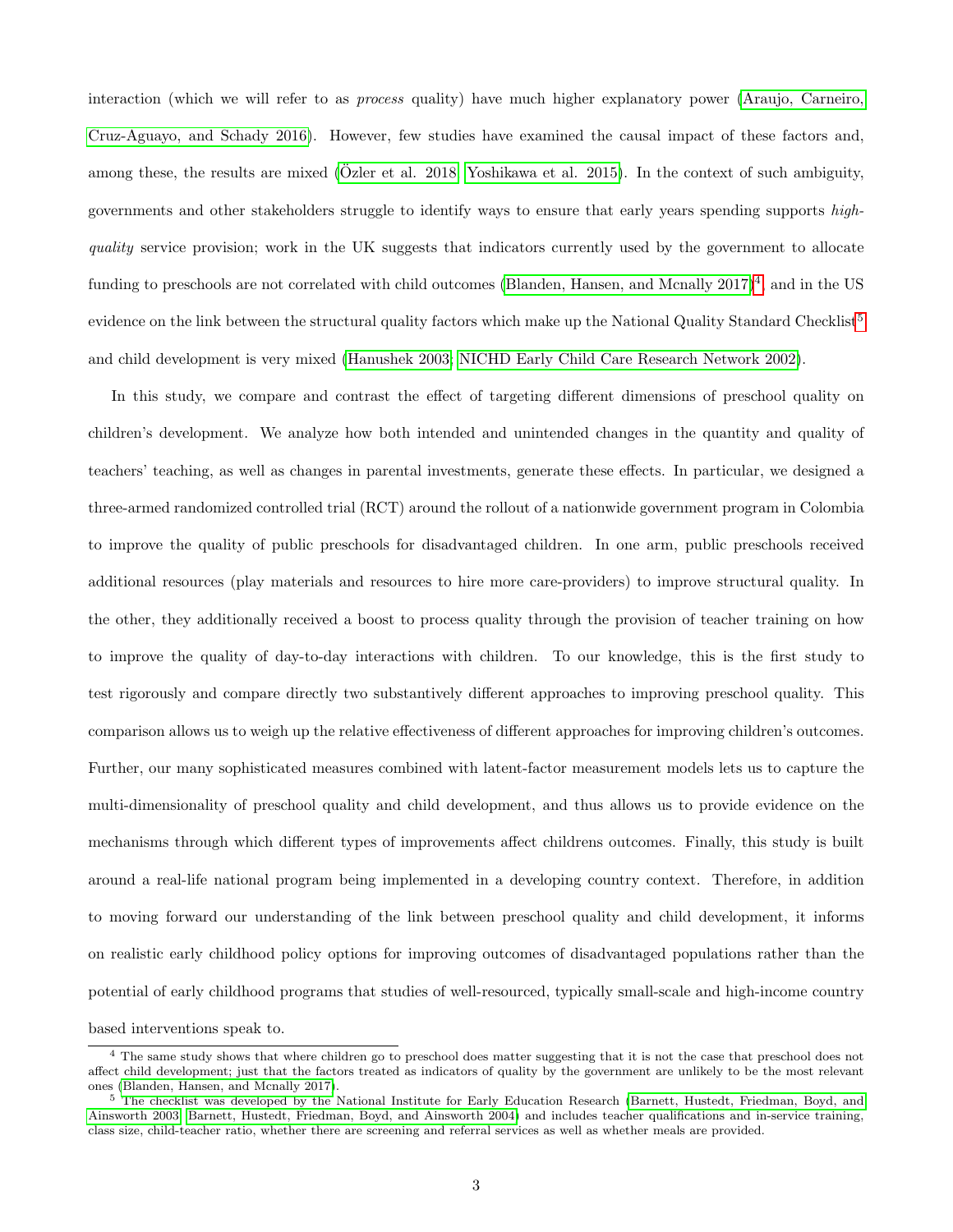As part of the trial, 120 public preschools - called "Hogares Infantiles" (HIs) - were randomized into one of three treatment arms: (1) the government's "Hogar Infantil Mejorado" (HIM) quality improvement program, which was being rolled-out nationally and consisted of increasing the availability of play materials and number of care-providers, especially teaching assistants;<sup>[6](#page--1-0)</sup> (2) HIM plus an additional program focused on pedagogical training for teachers (HIM+FE); and (3) pure "control" where the implementation of HIM was delayed.

Our results provide stark new evidence that different approaches to increasing investment in the quality of early education can have very different impacts. We show that, in this context, directing money to stand-alone improvements in structural quality (arm 1) is not only ineffective, but potentially harmful since it appears to cause teachers to substitute their effort and involvement in classroom activities for that of the less-qualified and less-experienced new teaching assistants. In contrast, adding well-designed pedagogical training to such spending (arm 2) more than offsets the negative effects on teacher behavior, raises the quality of the learning environment directly observed in classrooms and improves children's cognition, language and school readiness by around 0.15 of a standard deviation (SD), with the biggest gains of around 0.3SD observed for the most disadvantaged children.

We make several contributions to the literature. First, this is one of only a handful of studies to assess the effect of preschool quality improvement programs in a low- or middle-income country at scale and through existing government infrastructure. Such an understanding is crucial for reconciling evidence showing that well-resourced preschool programs (typically small in scale or in high-income countries) can have large and long-lasting positive impacts [\(Cunha, Heckman, Lochner, and Masterov 2006;](#page-35-2) [Heckman, Moon, Pinto, Savelyev, and Yavitz 2010;](#page-37-1) [Heckman, Pinto, and Savelyev 2013;](#page-37-2) [Felfe and Lalive 2018;](#page-36-2) [Havnes and Mogstad 2011\)](#page-37-7) with evidence that largescale government-run programs in developing countries often do not [\(Rosero and Oosterbeek 2011;](#page-39-0) [Rao et al. 2012;](#page-39-1) [Rao et al. 2014;](#page-39-2) [Nores and Barnett 2010\)](#page-38-3). Both the programs we study are scalable. The first, HIM, was rolled out to HIs nationwide. We are thus assessing not only a scalable model but the effects of the program when actually implemented at a national scale. The second, FE, was designed so that it could feasibly be expanded to all HIs. The critical teacher training component of FE was run through the Colombian National University and most of the training was carried out through videoconferencing technology to reduce costs and ensure that teachers could fit the training around their busy schedules.

Second, the study informs on which dimensions of quality should be targeted through quality-improvement programs. Recent research suggests that enhancements aimed at structural components of quality alone, such

<sup>6</sup>"Hogar Infantil Mejorado" means Improved HI.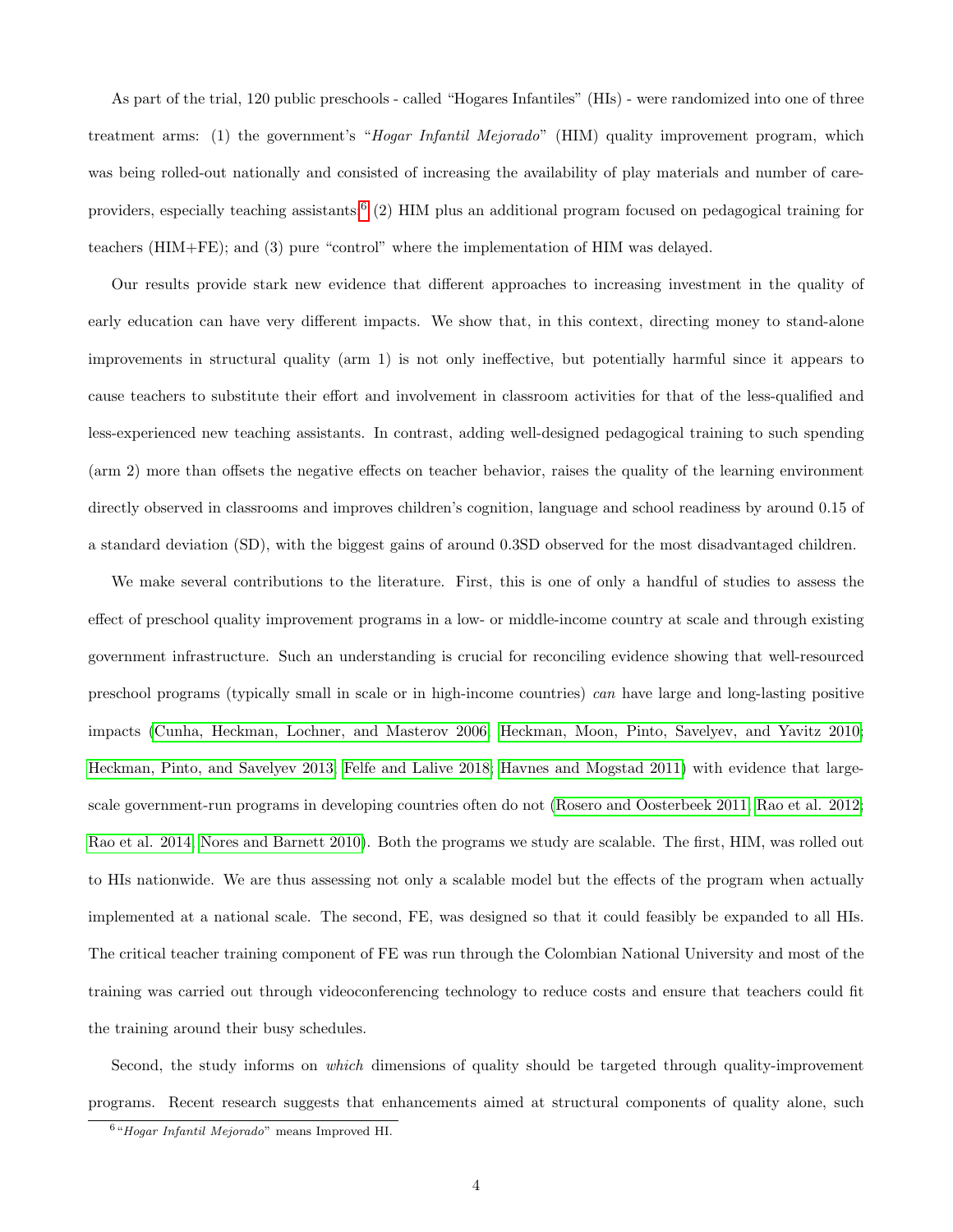as, physical infrastructure, teacher-child ratios and the endowment of toys and materials have little or no impact on child development (Bernal, Attanasio, Peña, and Vera-Hernández 2019), in line with findings on primary and secondary education [\(Glewwe, Hanushek, Humpage, and Ravina 2011;](#page-36-3) [Hanushek and Rivkin 2012\)](#page-37-8). On the other hand, evaluations of programs that, given a minimum level of structural quality, directly focus on improving process quality through, for example, training to improve teacher–child interaction or the adoption of structured pedagogical curricula, have often been found to have positive impacts on child development [\(Nores, Bernal, and Barnett 2019;](#page-38-4) [Bernal, Mart´ınez, and Quintero 2015;](#page-34-4) [Attanasio, Baker-Henningham, Bernal, Meghir, Pineda, and Rubio-Codina](#page-33-3) [2018;](#page-33-3) [Araujo and Schady 2015\)](#page-33-1). However, it is difficult to compare the impact of improving structural quality with the impact of also targeting process quality by contrasting impacts found in different studies set in very different contexts. To the best of our knowledge, this is the first randomized study to directly make this comparison.

Third, we go beyond a simple comparison of the causal impacts of the two different approaches and provide evidence on the mechanisms that generate these impacts - both the intended and unintended behavioral responses. An understanding of these mechanisms is critical, especially for predicting how our findings might generalize to other contexts. We show that providing additional support staff may have the unintended negative impact of reducing the time that teachers spend doing educational activities with preschoolers. In contrast, we show that providing teachers with training about early childhood development and support in developing high-quality classroom activities can reverse this negative impact and additionally increases the quality of directly observed classroom activities. These findings may be relevant beyond preschool. For example, while the Tennessee Project STAR program found that while increasing the intensity of teacher-student interactions through reducing class sizes improved children's performance, the addition of teaching aides did not [\(Hanushek 1999;](#page-37-9) [Gerber, Finn, Achilles, and Boyd-Zaharias](#page-36-4) [2001\)](#page-36-4). Our findings suggest that a plausible explanation is that teachers may respond to additional human resources in the classroom by reducing their own involvement but that training about the importance of high-quality teacher-pupil interactions might mitigate this.

A key feature of the study, which facilitates all three of these contributions, is more refined measurement than is common in this literature. We use many and sophisticated measures of child development, of preschool quality and of the quality of the home environment. We then use latent-factor measurement models, which explicitly recognize the existence of measurement error, to extract efficient estimates of multiple dimensions of each of these underlying constructs. To measure child development, for example, we use 15 different measures which cover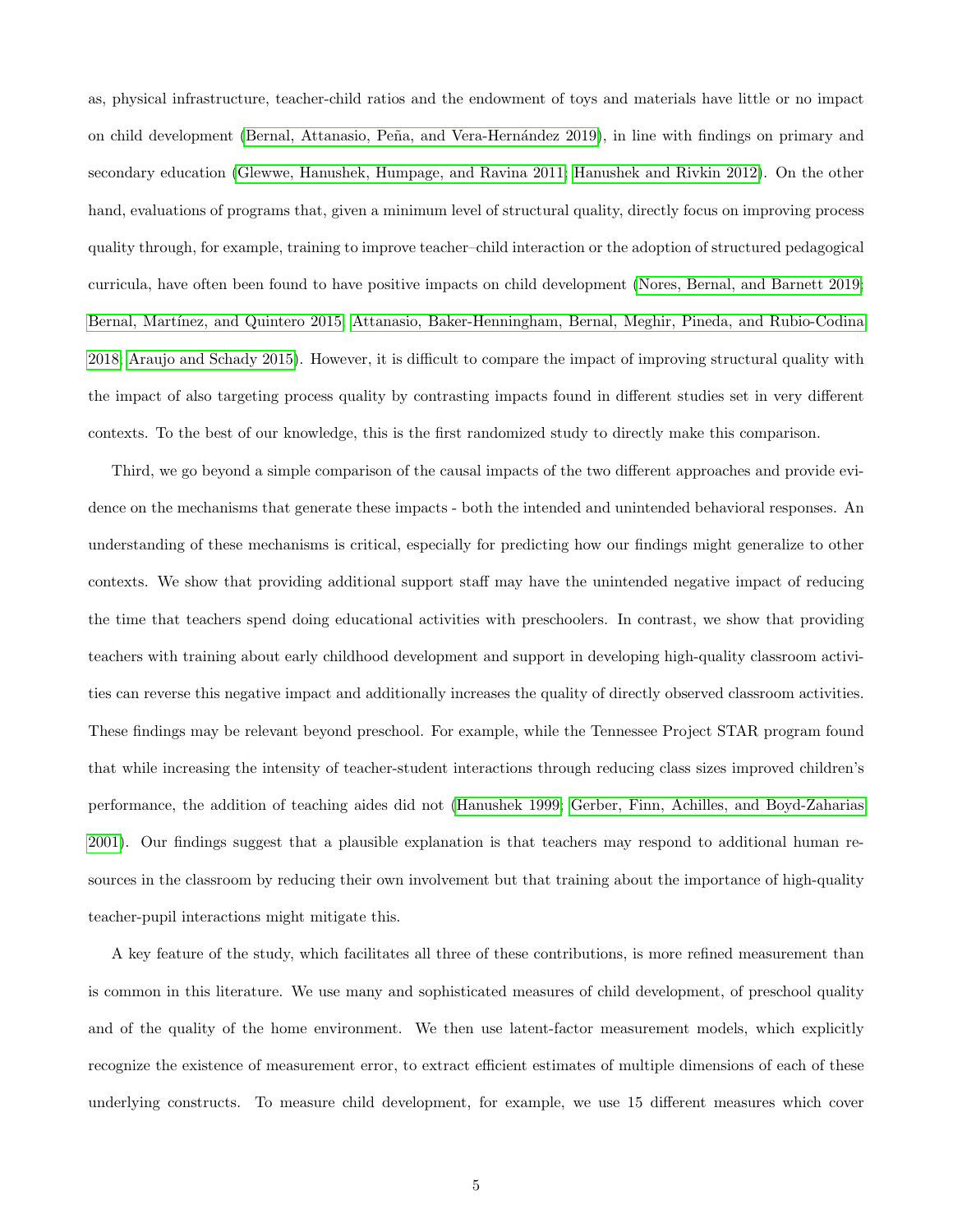cognition, language, school readiness, executive function, pre-literacy and socio-emotional skills. We score the measures using methods that use efficiently the information contained in children's responses to every item and then use a factor model to assess the dimensionality of our measures and predict these underlying dimensions. This type of approach is widely applied in the structural literature on child development [\(Attanasio, Cattan,](#page-33-4) [Fitzsimons, Meghir, and Rubio-Codina 2015;](#page-33-4) [Cunha, Heckman, and Schennach 2010;](#page-35-5) [Attanasio, Meghir, and Nix](#page-34-5) [2017;](#page-34-5) [Agostinelli and Wiswall 2016\)](#page-33-5) but much less frequently used in program evaluation despite its substantial advantage of reducing measurement error which, given the standard practice of anchoring effect sizes to the standard deviation of the untreated sample, not only reduces precision but also causes attenuation bias in the anchored treatment effect. Our approach to measurement allows us to assess the impact of the two quality improvement programs on multiple dimensions of child development and to do so with precision. Moreover, capturing multiple dimensions of each of three important margins on which preschool teachers and parents might respond to the programs – teachers' involvement in classroom activities, the quality of that involvement and parents' investments in creating a stimulating environment at home – allows us to assess the mechanisms through which the programs impact child development.

The findings in this study are especially pertinent given that the part of the program which we find to be ineffective, and potentially harmful (HIM), is now implemented nationwide. All HI preschools now receive the extra resources for hiring additional staff and play materials, but without the pedagogical training program which we find to be critical for translating this extra expenditure into positive impacts on child development. Our results, therefore, offer evidence on a feasible and scalable way to significantly enhance the efficacy of the current government quality improvement program. A rough assessment of costs suggests that the pedagogical training program could be scaled at a one-off cost of US\$5827 per HI and an ongoing cost, for training new teachers and running less-intensive refresher training, of US\$2206 per center per year, or an increase of 1.0% above current expenditures.[7](#page--1-0)

The rest of the paper is organized as follows. The next section outlines the interventions we study, our study design and our empirical strategy. Section 3 outcomes of interest and how we measure them. In Section 4, we present our results on both child outcomes and mechanisms. Section 5 concludes and discusses policy implications.

 $^7$  All computations in USD henceforth, use the exchange rate in February 2013 (1,800 COP/USD) when the interventions we study were implemented.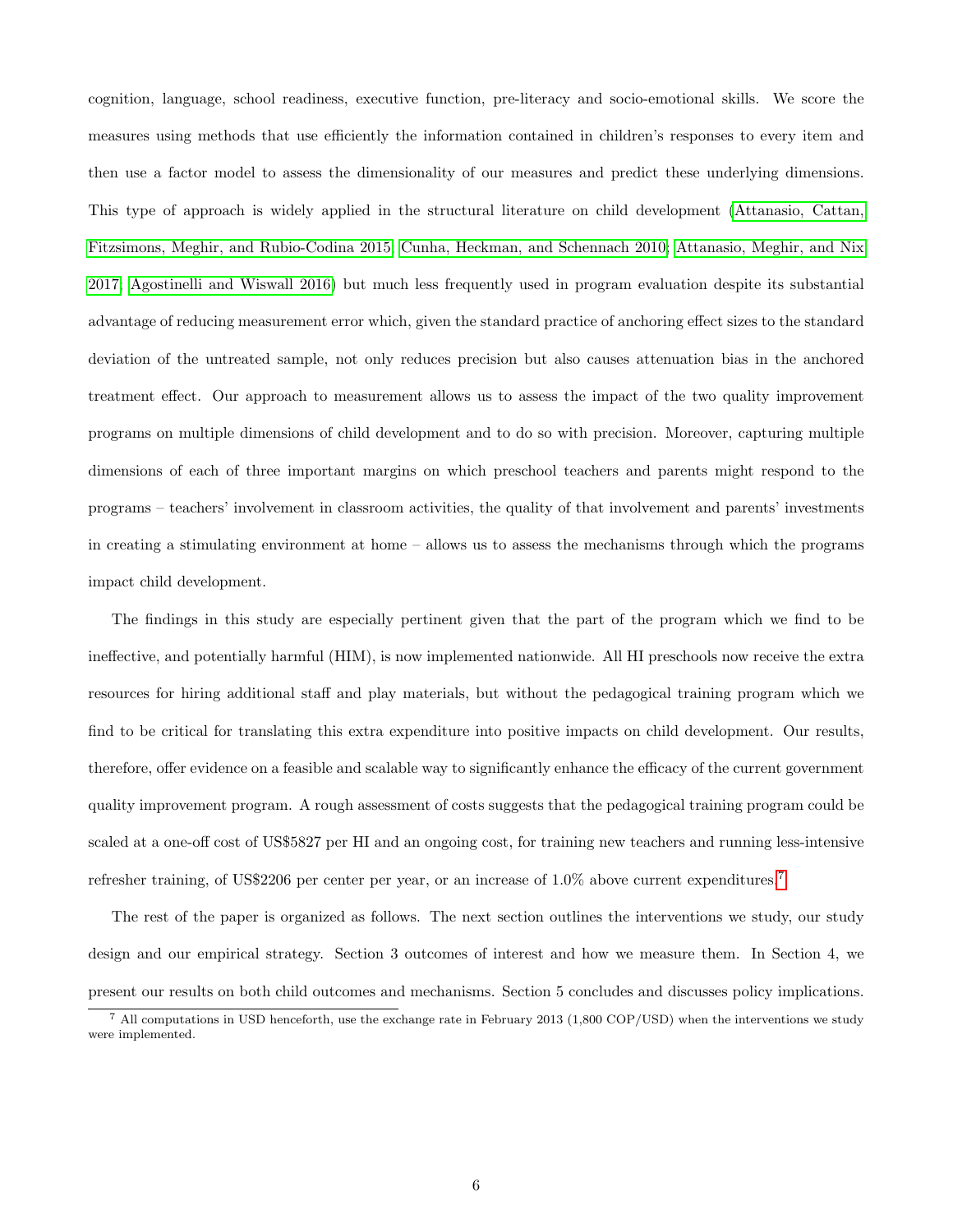# 2 Interventions, Study Design and Empirical Strategy

#### 2.1 Setting and Interventions

The preschools we consider in this study are Hogares Infantiles (HIs) which provide partially-subsidized preschool for low socio-economic status children aged 5 years and younger.[8](#page--1-0) HIs are targetted at children whose parent(s) are working and therefore who are at risk of inadequate childcare. The program is well-established; it is the oldest public center-based childcare program in Colombia and has enrolled an average of 125 thousand children per year during the last decade. There are now 1,008 HIs across the country which are run by the government with input from parent associations. The preschools are typically located in fairly well-equipped community centers and employ between 3 and 10 teachers who have some training in early education; each teacher cares for about 30 children. In 2011 the government of Colombia announced that the HIM upgrade of HIs would be a central component of its US\$1.28 million "De Cero a Siempre" (or From Zero to Forever) program [\(Bernal and Camacho 2012;](#page-34-6) [Bernal and](#page-34-7) Ramírez 2019).

#### 2.1.1 HIM

The Government of Colombia's Hogares Infantiles Mejorado (HIM, or improved HI) program provides HIs with resources for (1) hiring classroom assistants, nutrition or health professionals, and professionals in child socioemotional development; and (2) buying toys, books and other pedagogical materials. The funds for the program were provided on a per child basis: each center received \$20 per child per month for the hiring component and a one-off payment of \$52 per child for the materials. The government provided some guidance on the level of hiring centers should aim to achieve with this money: one full-time socio-emotional expert for every 200 children, one full-time nutritionist for every 200 children and one full-time classroom assistant for every 50 children. Overall, these improvements entailed a considerable financial commitment on the part of the government: a 30% increase in per child expenditure relative to the business-as-usual unenhanced model (from \$1,000 to \$1,300 per year).

To understand whether HIs indeed spent the additional resources on hiring we utilize data on number of children in a given HI to compute the total budget allocated to each HI to spend on hiring new staff. We then use personnel data, including data on salaries, collected at baseline and endline to calculate what proportion of the budget allocated for hiring the additional personnel was spent by HIs in this way. This exercise suggests that on

<sup>8</sup>Occasionally, HIs take children as young as 6 months when it is "proven that they do not have a responsible adult to care for them". However, the vast majority of children enrolled in HIs are 18 months or older.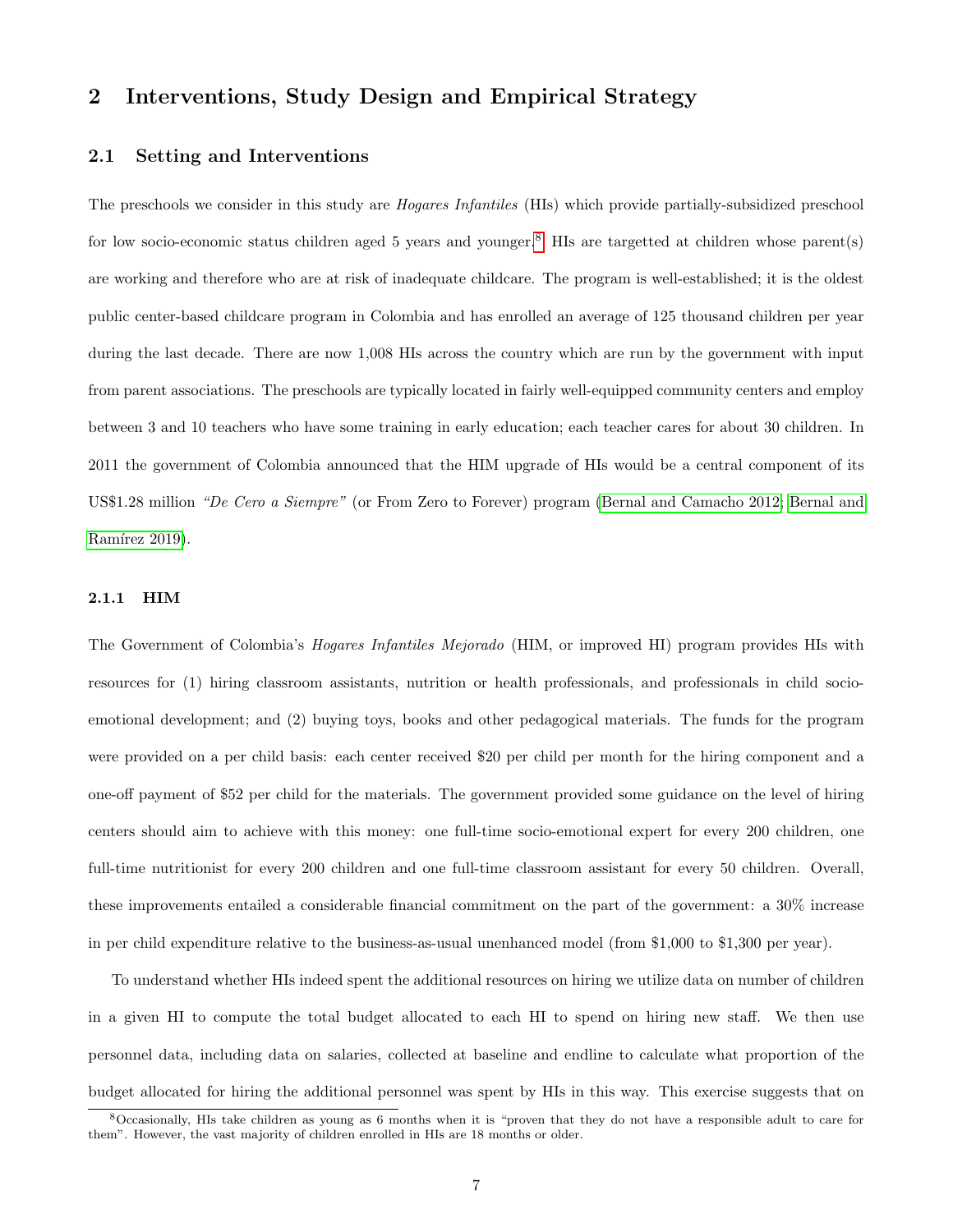average hiring compliance was high with more than 70% of the money allocated for hiring socio-emotional experts, nutritionists and classroom assistants spent in this way across the two treatment arms.

Although HIs spent most of the money allocated as prescribed, the government guidelines on the professionalchild ratios that HIs should aim to reach through this hiring appear to have been overly optimistic given actual market wages. The great majority of HIs (90%) had employed a nutritionist, a socio-emotional expert and at least one classroom assistant by endline. However, less than 10% were able to achieve the recommended full-time equivalent personnel-child ratios.

#### 2.1.2 FE

The teacher training and reading programs were designed by a well-established Colombian NGO, Fundación Exito (FE), in partnership with the Colombian National University, as an additional enhancement to the government improvements.[9](#page--1-0) The FE upgrade began in June 2013 and was completed in May 2014.

The teacher training program was planned, coordinated and implemented by expert professionals from the departments of psychology and education at the Colombian National University. The aim of the program was to train teachers on how to design and implement activities that promote children's development. The curriculum covered technical guidelines for early childhood services; child development from 18 to 36 months of age; nutrition; brain development; cognitive development; early literacy; the use of art, music, photography and body language for child development; mathematical concepts during early childhood; and pedagogical strategies during early childhood.

The training was delivered through three components: (1) instruction through 16 monthly 3-hour long sessions delivered via videoconferencing; (2) video tutoring sessions of three hours per week in which participants worked with their tutors on-line on developing and refining classroom activities; and (3) on-site coaching where instructors carried out one classroom observation of participating teachers to provide specific feedback on their content and pedagogical methodology. The program was offered for free but participating teachers incurred costs of transportation to monthly sessions, required internet access and needed materials for preparation of new activities.

The teacher training component of the FE enhancement was implemented between June 2013 and June 2014.

 $9$ The FE program also included additional nutritional improvements which aimed to increase calorie provision by 15% over the 60% of daily requirements already provided by HIs. We have documented elsewhere that under-nutrition did not appear to be a particular problem in this population at baseline and, perhaps not surprisingly therefore, we find no evidence of HIM+FE having any impact on any measure of nutritional status (Andrew, Attanasio, Bernal, Cordona, Krutikova, Heredia, Medina, Peña, Rubio-Codina, and [Vera-Hernandez 2018\)](#page-33-6).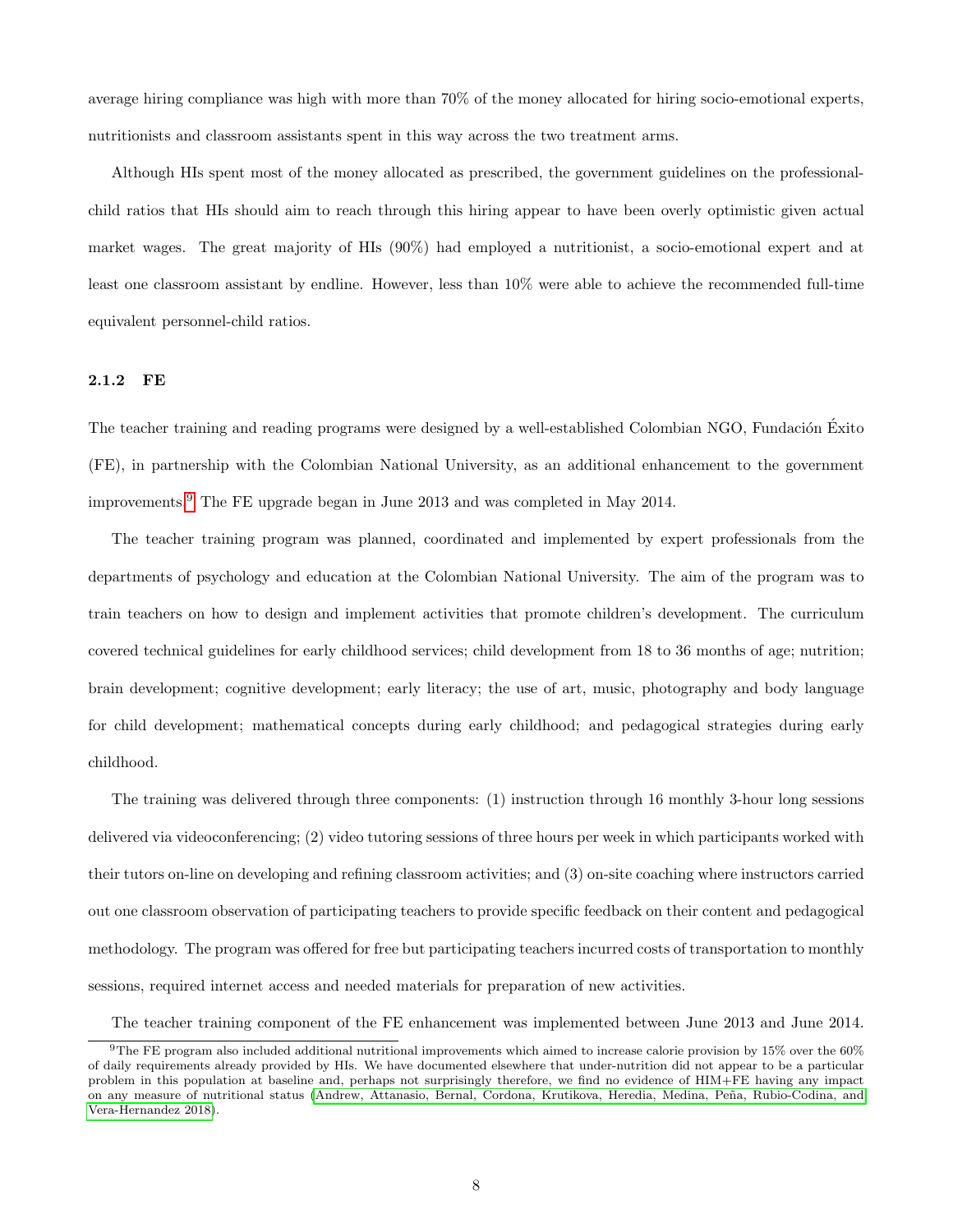Center directors nominated 2-3 teachers per treated HI to participate, with some additional teachers from the same centers selected to replace teachers who were not able to attend all of the sessions or who dropped out. Administrative records indicate that 114 teachers in the 40 HIs assigned to HIM+FE started the training. Out of these, 99 teachers (or 87%) were certified as having completed it. Although the training was designed for teachers, in some cases other staff, including classroom assistants, directors or other senior staff, additionally participated as well.

The reading program aimed to provide parents and teachers with strategies to motivate their children to read, and emphasized reading as a way for parents to bond with their children. It had three components: reading and music promotion, encouraging effective bonding in families through reading, and building an appropriate environment for reading in the preschools. More specifically, the program involved providing books and book bags to centers, providing training workshops to parents and teachers focused on reading with children as well as running some reading workshops directly with children. The design and delivery of the program were commissioned to a Colombian NGO devoted to promoting good reading habits among youth.

## 2.2 Study Design and Sample

We designed a three-armed cluster randomized controlled trial around the national rollout of the Colombian government's preschool quality enhancement program to assess both the impact of HIM and HIM enhanced with a teacher training and reading program (HIM+FE). Randomization was at the level of the HI with 40 HIs randomized into each of the three arms: (i) HIM, where preschools received the government quality improvement program in line with all other, non-study, HIs, (ii) HIM+FE, where preschools received the FE enhancements in addition to the HIM program and (iii) a pure control group where the implementation of HIM was delayed. This design allows us to test several hypotheses which we set out in a pre-analysis plan held at the AEA trial registry (AEARCTR-0001246). First, we are able to study whether the government improvement program had an impact on children attending the upgraded centers relative to those in the "business-as-usual" HIs. Second, we are able to evaluate the full impact of the HIM+FE program relative to "business-as-usual" HIs. And finally, we are able to test whether adding the FE component enhances the effectiveness of the government upgrade.

To select the 120 study HIs, we first obtained GPS co-ordinates for the 248 HIs in eight study cities. In order to increase the likelihood of having a balanced sample, we organized HIs into groups of three geographically close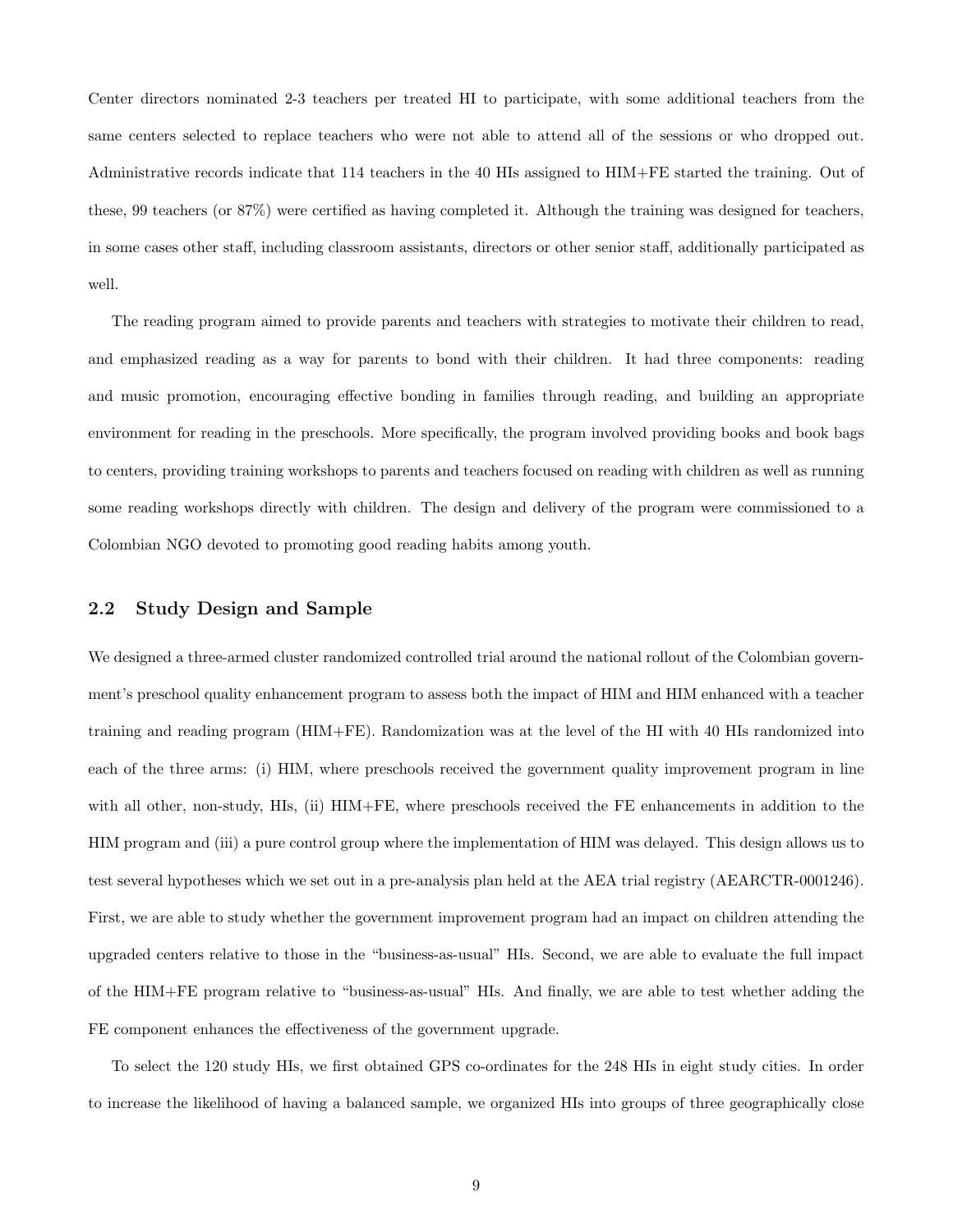HIs, from which we selected 40 triplets for inclusion in the study based on the HIs having at least 15 children in our target age range (18 to 36 months at baseline). Then, within each triplet, we randomly assigned one HI to the control group, one HI to the HIM treatment group and one HI to the HIM+FE treatment group. Randomization and sample selection were carried out over November-December 2012.

This procedure yielded a final sample of 120 HIs, with 40 in each of the three groups. On average, the HIs in the sample had 48 children between the ages of 18 and 36 months from whom we drew a baseline sample of 15 to 17 children per HI.<sup>[1011](#page--1-0)</sup> Baseline data were collected between March and May 2013.<sup>[12](#page--1-0)</sup> The total baseline sample consisted of 1,987 children (663 in HIM centers, 663 in HIM+FE centers and 661 in control group HIs). At endline, 18 months later during October and November 2014, we tried to reach all children in the study sample, regardless of whether they were still attending an HI or not, and regardless of the length of their exposure to the programs. The RCT flow chart (Figure [B.1\)](#page-52-0) shows how the final study sample was selected.

## 2.3 Balance and Attrition

As shown in the flow chart in Figure [B.1,](#page-52-0) the attrition rate was relatively low – of the 1,987 children in the baseline sample, we have complete child development assessments for all but 155 (7.80%) – and was not related to treatment assignment (Table [A.1\)](#page-42-0). The sample at endline is largely balanced across key child and household characteristics measured at baseline (Table [1\)](#page-11-0). Exceptions include a significantly higher proportion of male children in the two treatment groups than the control group; and that the children in the HIM+FE group are older than those in the HIM group and the control group. We address the two baseline imbalances by controlling for children's age and gender in our empirical strategy.

The majority of children (72.2%) continued attending the same HI throughout the study period; by endline, 9.2% were enrolled in a different HI (mostly one not in the study sample); 13.1% were enrolled in a different public or private child care service; and 5.5% were not enrolled in any type of child care service. The probability that children remained in the same HI was not impacted by treatment status.

<sup>10</sup>HIs were selected so that there was at least 15 children aged 18-36 months at baseline in each. Where there was 15, 16 or 17 children in the target age range, we included them all. When there were more, we randomly selected 17.

 $11$  Power calculations assumed program effects of 0.20 of a SD for all pair-wise comparisons on cognitive development. We assumed an intra-cluster correlation coefficient of 0.035 which was similar to what we observed in the baseline data for cognitive development (measured by the Ages & Stages Questionnaire and conditional on observables). Given our assumptions, we calculated that we would require 15 children per cluster (HI) to achieve 80% power at a 5% significance level. To allow for attrition between baseline and follow-up data collection (of about 10%), we assessed 17 children per cluster whenever possible.

 $^{12}$ Baseline data collection happened after the start of the HIM rollout, which began in February 2013, due to delays in data collection. However, we argue in footnote <sup>[27](#page--1-0)</sup> that this is not driving our results.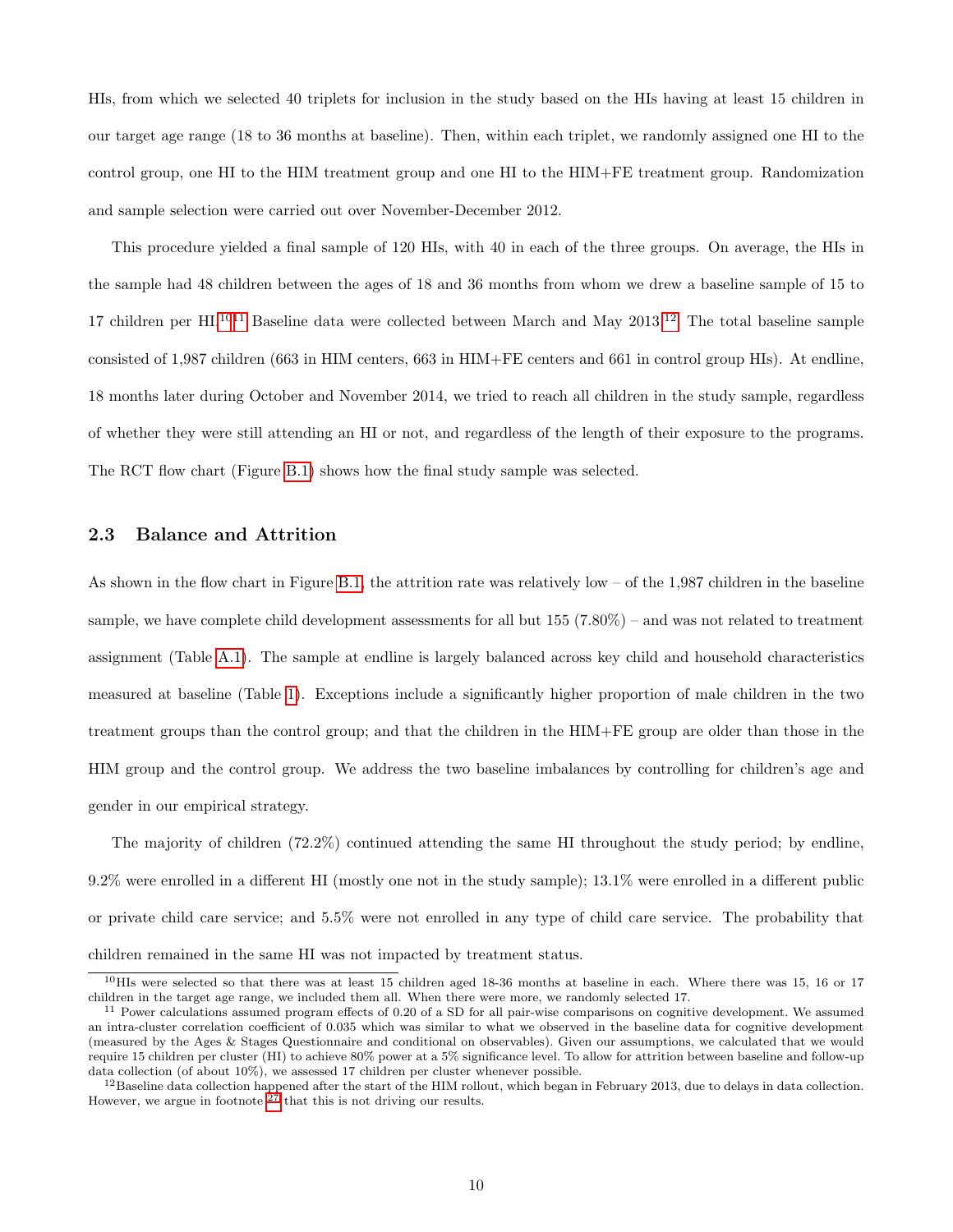<span id="page-11-0"></span>

|                                               | Control              | HIM only            | $HIM + FE$           | HIM vs.<br>Control             | $HIM + FE$ vs.<br>Control      | $HIM + FE$ vs.<br><b>HIM</b>   | N    |
|-----------------------------------------------|----------------------|---------------------|----------------------|--------------------------------|--------------------------------|--------------------------------|------|
| Male                                          | 0.469<br>(0.499)     | 0.538<br>(0.499)    | 0.521<br>(0.500)     | $[p = 0.004]$<br>$\{p=0.010\}$ | $[p = 0.062]$<br>${p = 0.075}$ | $[p = 0.582]$<br>${p = 0.590}$ | 1819 |
| Age (months)                                  | 29.71<br>(4.607)     | 30.06<br>(4.387)    | 28.96<br>(4.892)     | $[p = 0.238]$<br>${p = 0.334}$ | $[p = 0.067]$<br>$\{p=0.054\}$ | $[p = 0.005]$<br>$\{p=0.012\}$ | 1819 |
| HH income (million COP)                       | 1345.4<br>(751.626)  | 1292.2<br>(727.624) | 1373.3<br>(816.559)  | $[p = 0.406]$<br>$\{p=0.441\}$ | $[p = 0.744]$<br>${p = 0.690}$ | $[p = 0.208]$<br>${p = 0.242}$ | 1819 |
| Mother's education (years)                    | 12.69<br>(2.722)     | 12.35<br>(2.608)    | 12.67<br>(2.628)     | $[p = 0.081]$<br>${p = 0.068}$ | $[p = 0.934]$<br>${p = 0.918}$ | $[p = 0.083]$<br>${p = 0.087}$ | 1802 |
| Father's education (years)                    | 12.08<br>(3.034)     | 12.02<br>(2.986)    | 12.16<br>(2.962)     | $[p = 0.780]$<br>${p = 0.802}$ | $[p = 0.741]$<br>${p = 0.722}$ | $[p = 0.483]$<br>${p = 0.506}$ | 1699 |
| Household size                                | 3.384<br>(1.639)     | 3.434<br>(1.613)    | 3.239<br>(1.522)     | $[p = 0.625]$<br>${p = 0.634}$ | $[p = 0.159]$<br>${p = 0.174}$ | $[p = 0.061]$<br>$\{p=0.044\}$ | 1819 |
| ASQ Child Development<br><b>Factor Score</b>  | $-0.0280$<br>(1.021) | 0.0830<br>(1.023)   | $-0.0547$<br>(0.951) | $[p = 0.307]$<br>${p = 0.290}$ | $[p = 0.849]$<br>${p = 0.809}$ | $[p = 0.138]$<br>${p = 0.154}$ | 1817 |
| Language Development<br>(MacArthur Bates CDI) | 0.0317<br>(1.009)    | 0.0284<br>(1.011)   | $-0.0363$<br>(0.964) | $[p = 0.990]$<br>${p = 0.968}$ | $[p = 0.430]$<br>$\{p=0.460\}$ | $[p = 0.472]$<br>${p = 0.461}$ | 1819 |
| Socio-Emotional<br>Factor Score (ASQ:SE)      | 0.0201<br>(1.040)    | 0.0788<br>(0.912)   | $-0.0974$<br>(1.036) | $[p = 0.443]$<br>${p = 0.467}$ | $[p = 0.190]$<br>${p = 0.196}$ | $[p = 0.028]$<br>${p = 0.028}$ | 1819 |

Table 1: Baseline sociodemographic characteristics and child outcomes by randomization status for analysis sample

Notes: \* p < 0.1, \*\* p < 0.05, \*\*\* p < 0.01 using bootstrap p-values. Baseline characteristics by treatment status for children included in the analysis sample (all children with non-missing child development assessment data at endline). Single-hypothesis two-sided p-values calculated 2 ways: (i) [bootstrap] and (ii)  $\{randomization - t\}$ . Bootstrapped statistics use block-bootstraps, resampling triplets with replacement, and comprise 5000 iterations. Randomization inference (5000 iterations) accounts for clustering at HI level and stratification by triplets. ASQ Child Development Factor Score is the first factor from an exploratory factor analysis of the five subscales of the ASQ: Communication, Gross Motor, Problem Solving, Personal-Social and Fine Motor. Socio-Emotional Factor Score is the first factor from an exploratory factor analysis of the seven subscales of the ASQ:SE: Self Regulation, Compliance, Communication, Adaptive Functioning, Autonomy, Affect and Interaction with People. Child development measures age-standardised and scaled to have zero mean and unit variance across the analysis sample.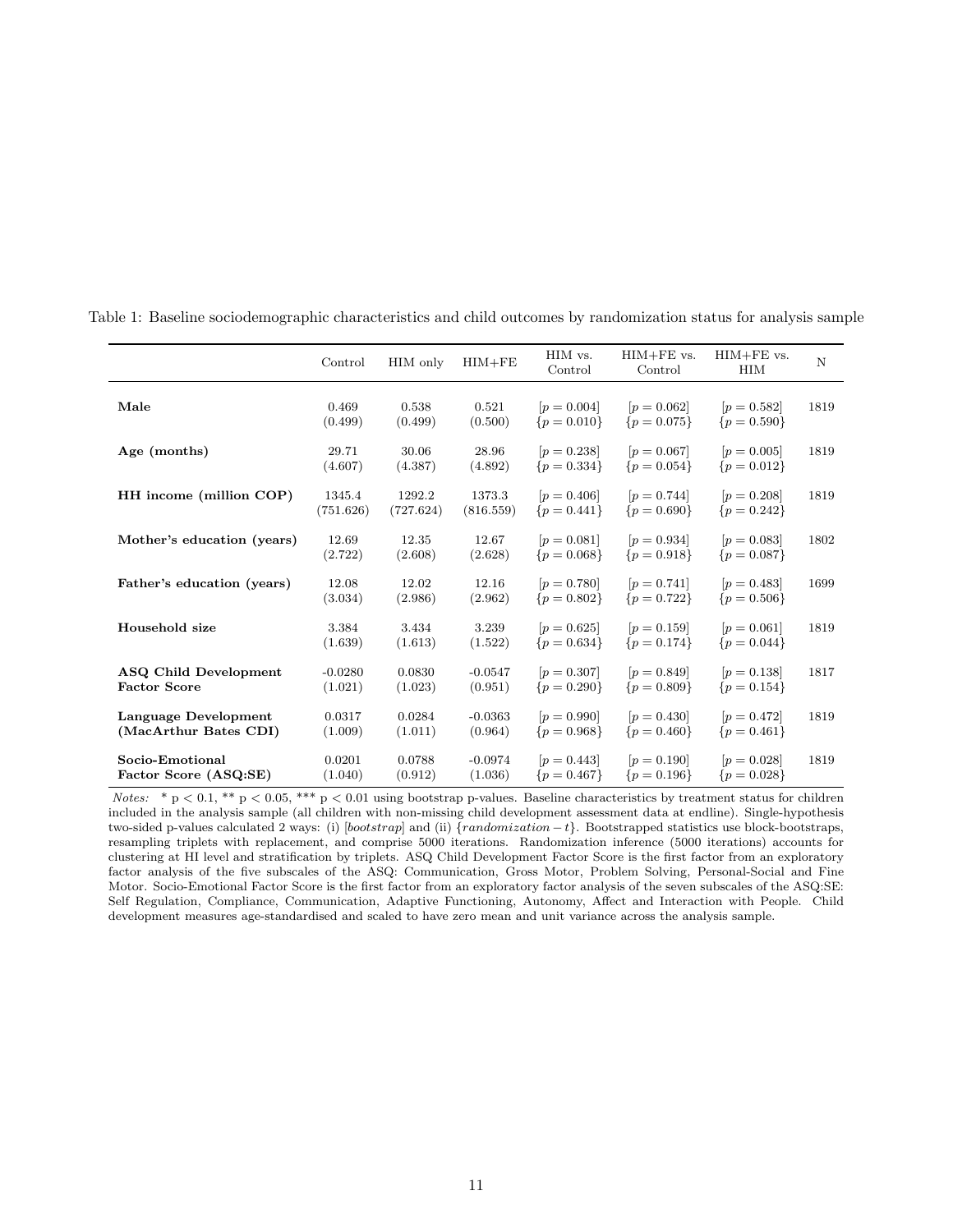### <span id="page-12-0"></span>2.4 Empirical Strategy

We evaluate impacts using an intention-to-treat approach. Thus, our analysis sample includes all study children regardless of whether they attended the center throughout the intervention period. Given the experimental design we estimate the impact of a child's baseline HI being allocated to HIM  $(T_{lm}^{HIM} = 1)$  or HIM+FE  $(T_{lm}^{HIM + FE} = 1)$ on final outcomes through OLS:

$$
Y_{clm} = \beta_0 + \beta_1 T_{lm}^{HIM} + \beta_2 T_{lm}^{HIM + FE} + X_{clm} \gamma + \epsilon_{clm}
$$
\n(2.1)

Where  $Y_{clm}$  is the outcome of interest for child c, in child care center l, in triplet m.  $X_{clm}$  is a pre-specified set of control variables added to improve efficiency.  $\epsilon_{elm}$  is the random error term, which we allow to be clustered at the level of the sampling triplet.

Pre-specified baseline controls comprise the child's gender, a set of city dummies, a set of tester or interviewer dummies, and, if applicable, the baseline levels of the outcome of interest.<sup>[1314](#page--1-0)</sup> We administered different assessments of child development at baseline and endline – endline measures are outlined in Section [3.1](#page-14-0) – to ensure that we used age-appropriate instruments. Baseline child-development controls therefore include five subscales of an extended version of the ASQ-3 to measure Communication, Gross Motor, Problem Solving, Personal-Social and Fine Motor [\(Squires, Bricker, and Twombly 2009\)](#page-39-3); MacArthur Bates Communicative Development Inventories [\(Jackson-Maldonado et al. 2013;](#page-38-5) [Jackson-Maldonado et al. 2003\)](#page-38-6) to measure language development;[15](#page--1-0) and ASQ:SE [\(Squires, Bricker, and Twombly 2002\)](#page-39-4) to measure socio-emotional development.

We report  $\beta_1$ , the average impact of HIM relative to control,  $\beta_2$ , the average impact of HIM+FE relative to control, and  $\beta_2 - \beta_1$ , the average impact of HIM+FE over and above HIM. We construct standard errors using a block bootstrap, re-sampling the 40 randomization triplets with replacement (5000 iterations). We construct two-sided single-hypothesis p-values in two ways: (1) through the same block bootstrap; (2) through randomization inference (randomization-t). Randomization inference has the advantage of providing exact tests where the size is unaffected by sample size, the distribution of errors and the joint distribution of the dependent variables [\(Young](#page-40-3)  $2018$ ).<sup>[16](#page--1-0)</sup>

<sup>&</sup>lt;sup>13</sup>Pre-analysis plan available at the AEA RCT Registry (ID AEARCTR-0001246).

<sup>&</sup>lt;sup>14</sup> The inclusion of tester or interviewer dummies depends on whether the outcome was measured by the tester (psychologist) or the household interviewer.

<sup>&</sup>lt;sup>15</sup> We extended the ASQ for each age-specific questionnaire by adding the last three non-overlapping items in each subscale from the age-specific questionnaire below and the first three non-overlapping items in each subscale from the age-specific questionnaire above. This was to ensure the instrument had sufficient discrimination over the entire support of baseline child development.

<sup>&</sup>lt;sup>16</sup>Although, randomization inference only provides exact tests when the null hypothesis in question is sharp, in our case this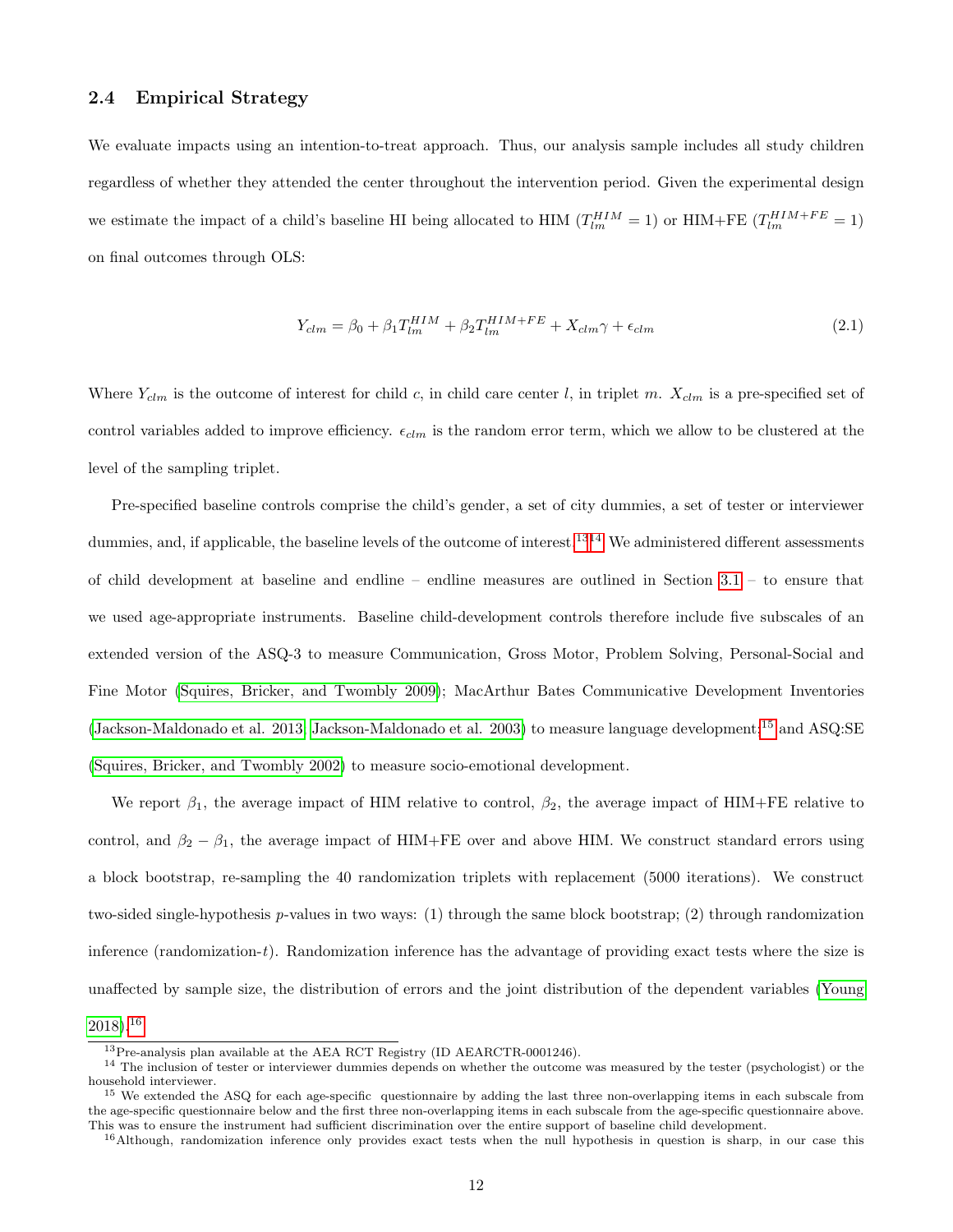Whenever we test the same hypothesis (i.e. the difference between any two treatment arms) on multiple conceptually-similar pre-specified outcomes we also present  $p$ -values that are adjusted for multiple testing across these outcomes. To do this we use the stepwise procedure described in [List, Shaikh, and Xu \(2016\)](#page-38-7) which, building on [Romano and Wolf \(2005\)](#page-39-5) and [Romano and Wolf \(2010\)](#page-39-6), provides balanced asymptotic control of the family-wise error rate. In running the procedure we use the block bootstrap described above, studentizing by the bootstrap standard error, to simulate the distribution of studentized test statistics under the assumption that all null hypotheses are true. Importantly, this method accounts for interdependence between hypothesis tests, which increases the tests' power compared to classical methods.

## <span id="page-13-0"></span>3 Outcomes and Measurement

To understand the impact of two approaches to improving preschool quality on child development and the mechanisms that generated any impacts, we seek to estimate the effects of the two approaches on three conceptual constructs: child development, preschool quality and the quality of the home environment. Each of these constructs is potentially multidimensional. As we discuss below, our data is very rich; we collected a variety of measures related, although not perfectly, to each of these constructs. Therefore, we need a framework that relates these conceptual constructs to the instruments that measure them and which, in turn, allows us to use information contained in our multiple error-ridden measurements to obtain predictions of the underlying, potentially multi-dimensional, constructs. In this section, we describe our methodology which uses an explicit model of measurement and measurement error. The explicit consideration of a measurement system allows us to use all the available information efficiently thereby reducing measurement error. Measurement error in outcome variables is of particular concern when the size of treatment effects is anchored by the variance of the outcome variables, as is common the the child development literature. Moreover, using the multiple measures to predict, fewer, underlying dimensions reduces the loss of power resulting from correcting inference for testing multiple conceptually similar outcomes.

Let  $\theta^q$  be a vector representing construct q, where q can be child development, preschool quality or the quality of the home environment;  $\theta^q$  cannot be directly observed. Then let  $m^{j,q}$  be a measure j that is informative, but not perfectly, about  $\theta^q$  and let  $\epsilon^{j,q}$  be the measurement error associated with how  $\theta^q$  maps into  $m^{j,q}$ . Our approach

corresponds to the treatment having zero effect on each child rather than on average, Young (2018) shows that in the case where the sharp null is false randomization-t still performs well in practice and hence we use randomization-t over straightforward randomization inference.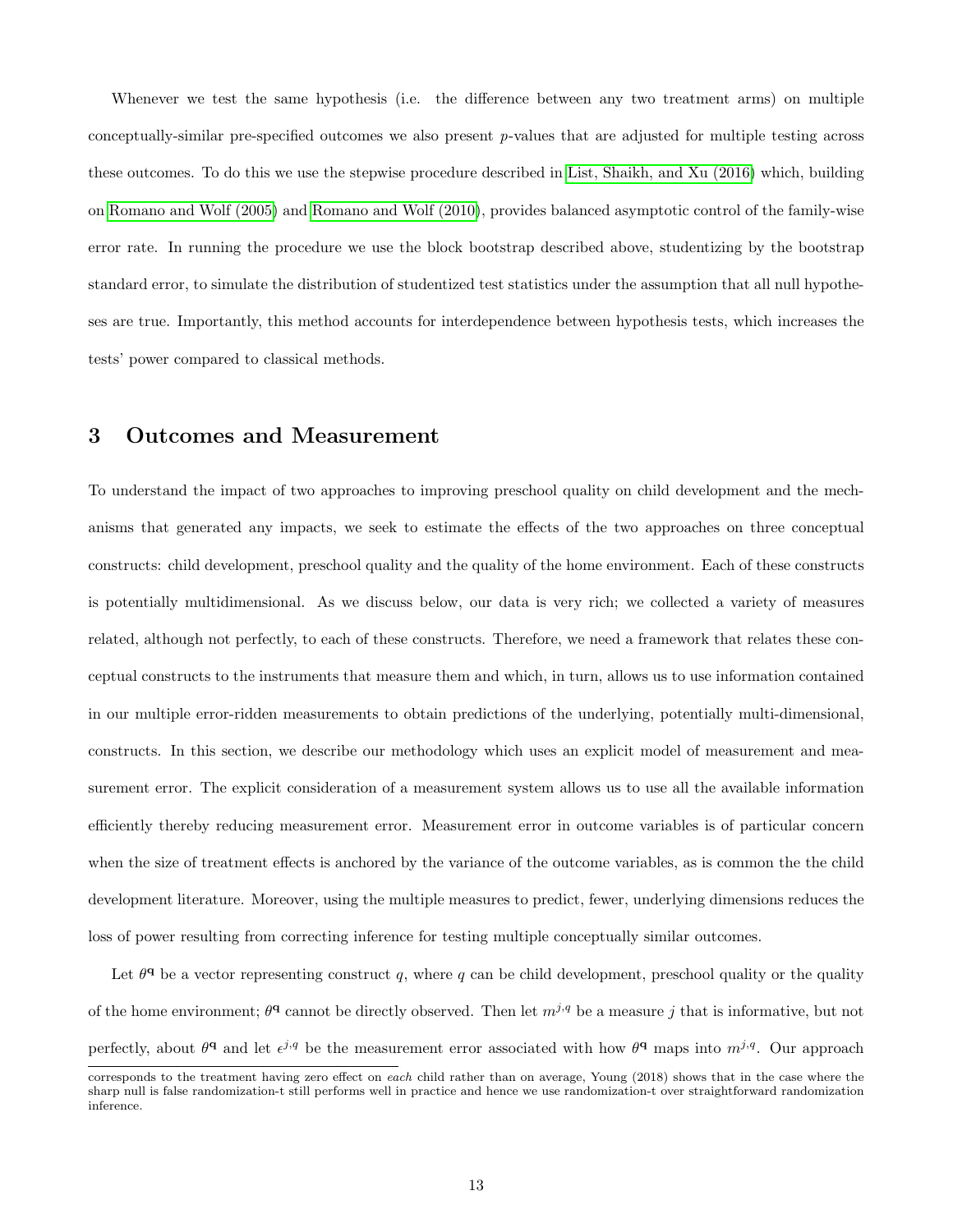specifies a function that represents the measurement system:

<span id="page-14-1"></span>
$$
m^{j,q} = g^j(\theta^{\mathbf{q}}, \epsilon^{jq}) \tag{3.1}
$$

The way we specify the function  $g^{j}$  depends on the nature of the measurement we have. Given this structure, we can use estimates of the parameters of function in equation [\(3.1\)](#page-14-1) and a set of measures  $m^{jq}$  to obtain estimates of the factors  $\theta^{\mathbf{q}}$ .

When we have sufficient measures, we assess the dimensionality of the conceptual constructs we consider and estimate underlying latent factors for each dimension. In this section, we discuss our choice of measures, how we score them, how we assess the dimensionality of the underlying constructs and how we then predict esach dimension.

## <span id="page-14-0"></span>3.1 Child Development

Child development is a multidimensional construct [\(Cunha et al. 2010;](#page-35-5) [Attanasio et al. 2015;](#page-33-4) [Attanasio et al.](#page-34-5) [2017\)](#page-34-5) and preschool has been shown to impact various dimensions [\(Datta Gupta and Simonsen 2010;](#page-36-5) [Berlinski](#page-34-8) [et al. 2009;](#page-34-8) [Chetty et al. 2011;](#page-35-6) [Heckman et al. 2013;](#page-37-2) [Araujo et al. 2016;](#page-33-2) [Kline and Walters 2016\)](#page-38-8). Our child development assessments sought to capture cognition, receptive language, expressive language, school readiness, executive function and socio-emotional development using fifteen different instruments (Table [A.2\)](#page-43-0).<sup>[17](#page--1-0)</sup> Preserving the construct validity – the extent to which an instrument measures what it aims to measure – and the reliability or consistency of an instrument when translating and adapting it across languages and cultures is challenging (Peña [2007\)](#page-39-7). Therefore, we selected assessments that had previously been validated for use in Latin American populations; most had previously been used in Colombia [\(Andrew et al. 2018;](#page-33-7) Bernal and Fernández 2013).

Trained psychologists, who were blinded to treatment status, carried out eight direct assessments of children's cognition, receptive language, expressive language, school readiness and executive function at endline in the HIs. Five of these instruments, covering concept formation, fluid reasoning, memory for words, rhymes and expressive language, came from the Woodcock-Muñoz-III (WM) tests of cognition and achievement [\(Schrank et al. 2005\)](#page-39-8) which are Spanish versions of the well-known Woodcock-Johnson tests [\(Woodcock 1977\)](#page-40-4). To measure receptive language we used the Spanish version of the gold-standard Peabody Picture Vocabulary Test (PPVT) - Test Visual de Im´agenes Peabody (TVIP) [\(Dunn et al. 1986\)](#page-36-6) - and we measured school readiness using the Daberon-II [\(Danzer](#page-35-7)

 $17$ [In this section we outline our outcome measures of child development – i.e. those collected at endline. For information about child](#page-35-7) [development measures collected and baseline and used as controls see Section 2.4.](#page-35-7)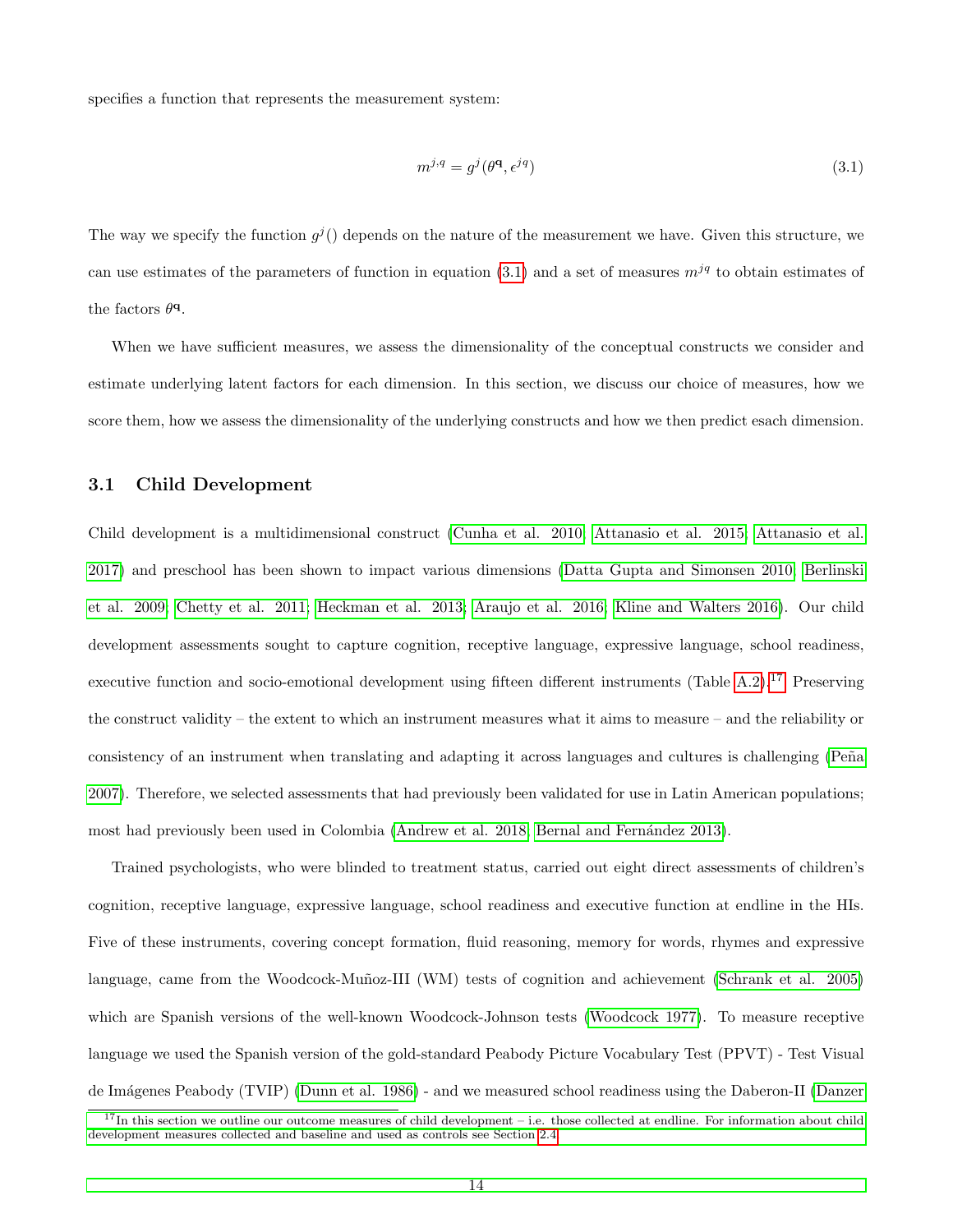[et al. 1991\)](#page-35-7). Inhibitory control, a dimension of executive functioning, was measured using the non-verbal Pencil Tapping Task [\(Diamond and Taylor 1996\)](#page-36-7). Following test guidelines, two instruments, the Pencil Tapping Task and the Sound Awareness assessment from the WM Achievement battery, were only performed with children above 48 months of age.

Directly assessing socio-emotional development in young children is challenging. We relied on maternal reports, collected as part of the household survey, using the Socio-Emotional Questionnaire in the Ages and Stages Questionnaires (ASQ-SE) [\(Squires, Bricker, and Twombly 2002\)](#page-39-4). We used all seven subscales of the ASQ-SE, each measuring a different aspect of socio-emotional development: Self-Regulation, Compliance, Communication, Adaptive Functioning, Autonomy, Affect and Interaction with People.[18](#page--1-0)

For child development outcomes, we specify the measurement system in equation [\(3.1\)](#page-14-1) in two steps. We first use an Item Response Theory (IRT) model, which we describe below, to convert a number of binary item responses into a continuous measure, effectively creating a way to score the relevant test. We then use these continuous measures to identify the relevant dimension of the process, estimate a measurement system and obtain estimates of the relevant latent factors.

For thirteen out of fifteen assessments we have item-level data available, i.e. how each child, or mother for the socio-emotional assessments, answered each item in the assessment. For these cases we use a two-parameter IRT model to score the assessments.[19](#page--1-0) IRT models whether or not a child answers each item in a given assessment correctly as depending on one underlying latent variable – representing the child's ability in that assessment – and an additive idiosyncratic error which is assumed to be type-I extreme value across items and individuals. The latent ability variable is assumed to be normally distributed with zero mean and unit variance in the population. Items may vary in both their difficulty – how likely is a child of average skill to answer correctly – and their discriminatory power – how sensitive the probability of answering correctly is to the underlying latent ability. IRT scoring proceeds in two stages. In the first, we estimate the difficulty and discrimination of each item from the item responses and assumptions on the distribution of unobservables. In the second we construct assessment scores for each child as the mean of the posterior distribution of the latent ability variable conditional on the child's item responses. See Appendix [D.1](#page-56-0) for details of the identification and estimation of IRT models.

There are several advantages to using a structural IRT measurement model to score assessments. First, if the

<sup>&</sup>lt;sup>18</sup> Possible responses to items in the ASQ:SE are 'most of the time', 'sometimes' and 'rarely or never'. Given most respondents chose the option indicating their child had higher levels of socio-emotional development, we code these responses as 1 and the other two as 0. <sup>19</sup>Two child development assessments, the Woodcock-Muñoz fluid reasoning and the Pencil Tapping Task, simply measure the number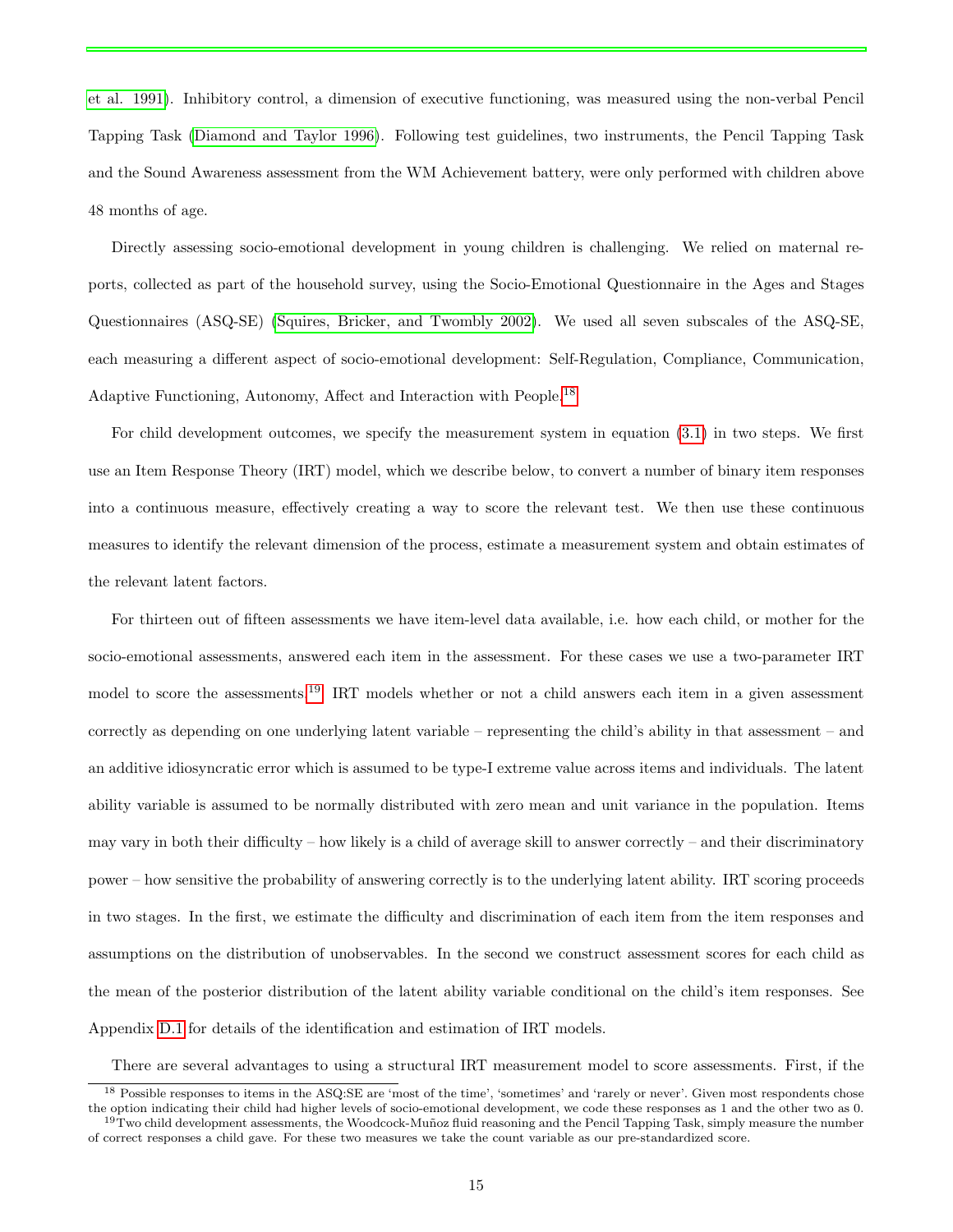assumptions of the IRT model are correct then this method uses the information contained within item responses efficiently and allows us to construct estimates of children's skills with the lowest expected error. This is especially relevant when items vary substantially in their difficulty and discrimination power, as may be likely in our situation given the instruments we used were not originally developed for, nor validated in, our population. Second, IRT is well placed to deal with the 'stopping rules' that are features of many of our assessments. These require, for example, that a test is stopped after item  $x$  if a child has obtained less than a certain score until that point. With such assessments it is not appropriate to simply use 'naive' raw scores calculated by adding up the number of correct answers since different children attempt different number of questions. Moreover, whether a child attempts a question is often not a smooth function of their performance in the previous questions so there are sharp discontinuities in the distribution of the naive scores at the specified cutoffs. IRT corrects for these problems since in this framework, conditional on her latent ability, whether or not a child attempts a given item is only a function of idiosyncratic errors associated with previous items. The resulting predicted scores are, therefore, no longer discontinuous around the cut-offs.[20](#page--1-0)

Our IRT scoring model gives several useful indicators of how well different instruments performed. Wellperforming instruments, i.e. those where we can extract a lot of information about the underlying latent skill from the item responses, are those with items with high discriminatory power in the ability range that most children are situated in and where items differ in their difficulty levels. Item Characteristic Curves (ICCs) in Figure [B.2,](#page-53-0) which plot the probability of a child answering each item correctly as a function of their underlying latent ability, show that our measures of receptive language, expressive language, memory for words and school readiness performed well: the ICCs have steep positive slopes (i.e. high discriminatory power) in the range where most children are situated (-3 to 3) and items differ in their difficulties. Our measures of concept formation and sound awareness on the other hand performed poorly, primarily because these assessments were too hard for many children so that many did not progress past the initial few items, leaving very little information. Assessments of socio-emotional skills (subscales of the ASQ:SE) appear substantially less discriminatory with items having flatter ICCs (Figure [B.3\)](#page-54-0). The Affect subscale performed especially poorly. We can also estimate the mean reliability for each measure, namely the proportion of the variance of the predicted score that captures true variance in the

<sup>&</sup>lt;sup>20</sup> Often, an official scoring algorithms is provided; it converts patterns of responses into standardized scores using parameters estimated using a one-parameter IRT model on a norming sample. The validity of these, however, depends crucially on how similar the performance of items in the norming sample is to the study sample. This is an issue for work with specific sub-groups or contexts not covered by the norming sample. For example, the norming sample for the Woodcock-Muñoz test consists of 1,413 Spanish speaking children from the USA, 6 Latin American countries and Spain [\(Schrank et al. 2005\)](#page-39-8) who are likely to differ substantially from our sample of children in Colombia.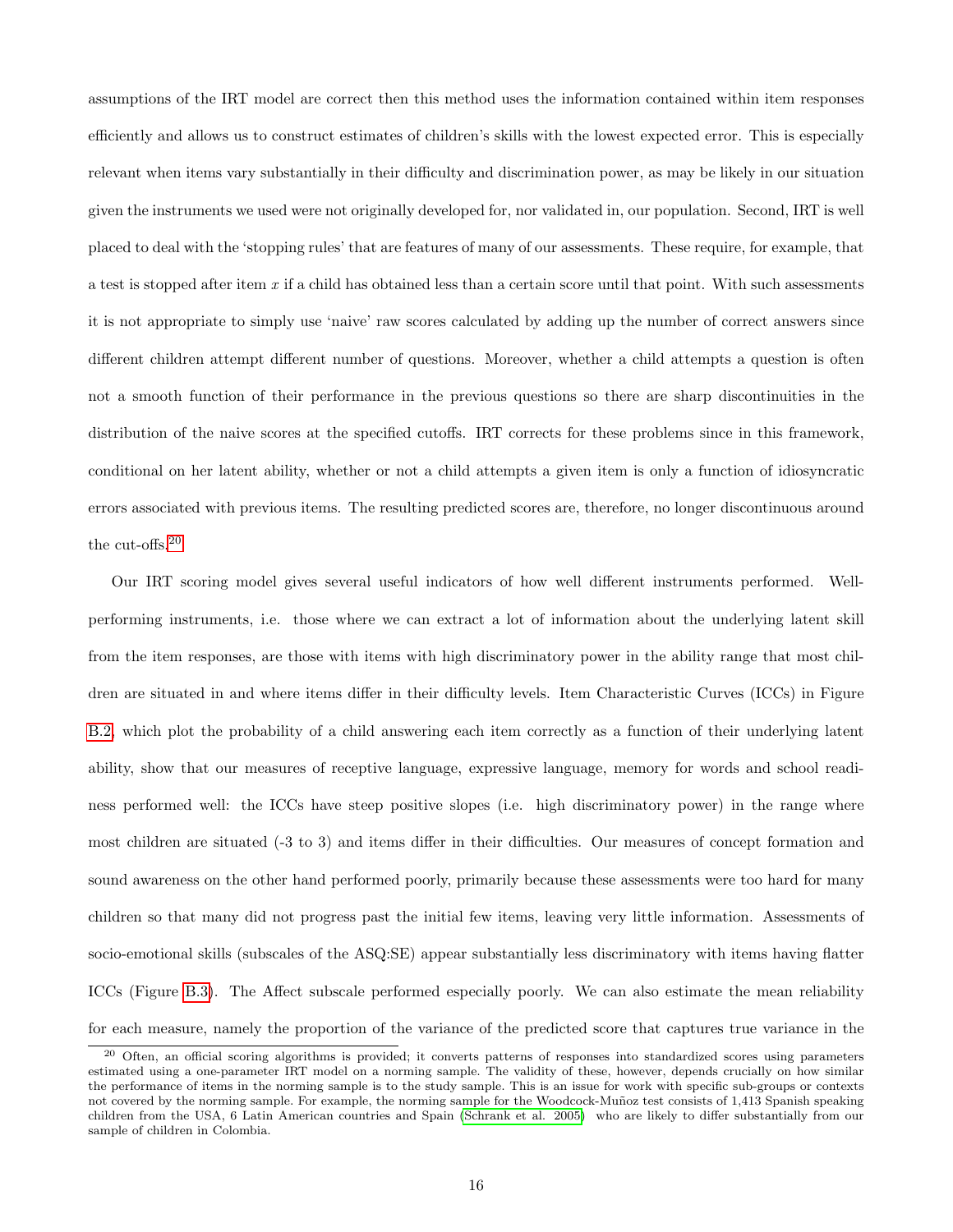underlying construct. Again, the estimated mean reliabilities suggest that concept formation and sound awareness performed substantially worse than other directly assessed measures and that assessments of socio-emotional skills were less informative than measures of cognition, language and school readiness (Tables [A.3](#page-44-0) and [A.5\)](#page-45-0).

We standardize the IRT scores for age non-parametrically. We use locally weighted regressions to estimate the mean and variance in the control group at each age and then use these to create z-scores, for each instrument (see Appendix [D.2](#page-57-0) for details). We label these age-standardized scores  $m_c^j$ , for child c's score for measure j. The scaling of these scores, which have zero mean and unit variance in the control group at each age, implies that the magnitude of treatment effects can be interpreted relative to the age-specific standard deviation of the control group. We exclude from the analysis observations with standardized values lower than 3 standard deviations below the mean  $\langle \langle -3SD \rangle$ , since we consider this to be an indication of either the assessment being carried out incorrectly or of potential disability.

Given the challenges of adapting child development assessments across contexts (Peña 2007) we check our measures pass basic tests of internal validity. Six of our eight direct measures of child skills (measuring cognition, language, school readiness and executive function) are strongly correlated with age, baseline child development and household wealth in the expected direction (Table [A.3\)](#page-44-0) and are strongly positively correlated with one another (Table [A.4\)](#page-44-1). The two measures that presented problems in the IRT procedure (concept formation and sound awareness) are the ones that are not strongly correlated with these variables. Maternal report measures of socioemotional development show lower correlations with age, baseline socio-emotional development, household wealth and maternal education (Table [A.5\)](#page-45-0) and with one another (Table [A.6\)](#page-45-1) than the direct-assessment measures. This could be a feature of socio-emotional skills or a sign that the maternal-report measures are of poorer quality.

Based on a well-established literature on the different domains of early child development we pre-specified three, not mutually exclusive, groups of measures: (i) cognitive development, language development and school readiness (which we refer to as CLS), (ii) pre-literacy skills and (iii) socio-emotional skills.<sup>[21](#page--1-0)</sup> Within each group, we assess the dimensionality of the contained measures - the extent to which each represents a separate construct or whether they can be summarized by fewer constructs. For each of these three groups of measures, of size J, we estimate a linear exploratory factor analysis model:

## $m_c = \theta_c \Gamma + \xi_c$

<sup>21</sup>Pre-specified in pre-analysis plan held at AEA trial registry (AEARCTR-0001246). CLS includes Receptive Language, Concept formation, Fluid reasoning , Expressive language, Memory for words, School readiness and Inhibitory control. Pre-literacy skills include Receptive language, Expressive Language, Memory for words, and Rhymes. Socio-emotional skills includes the seven subscales of the ASQ-SE.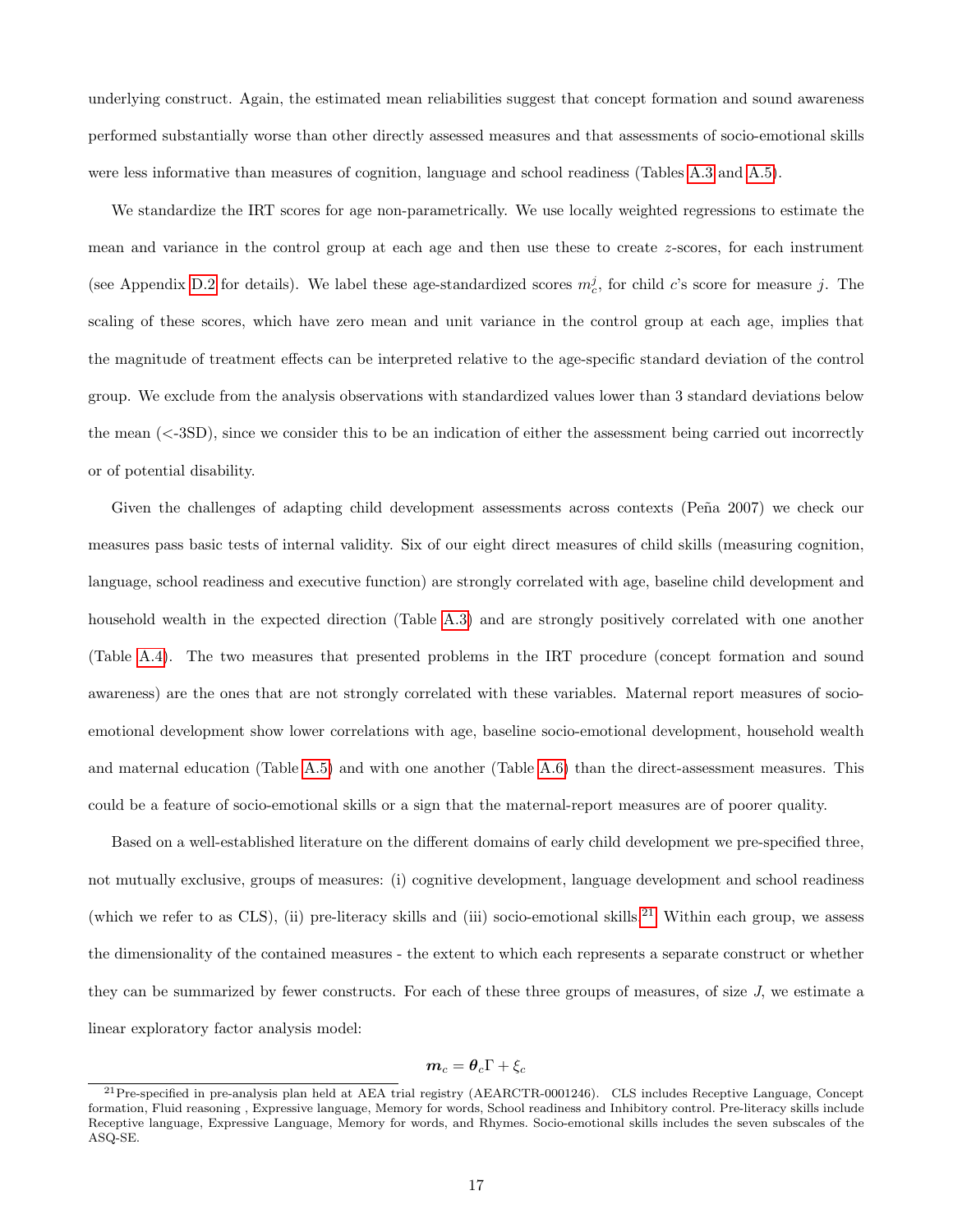where  $\boldsymbol{m}_c = [m_c^1, m_c^2...m_c^J]$  is the vector of J age-standardized scores, where  $\boldsymbol{\theta}_c = [\theta_c^1, ...\theta_c^k]$  is a vector of underlying latent factors of dimension  $k < J$ , Γ is the  $k \times J$  matrix of factor loadings and  $\xi_c$  is a vector of errors which are assumed to be uncorrelated with  $\theta_c$  and independent from one another. The un-rotated factor loadings are pinned down by assuming the underlying latent factors are uncorrelated and normalizing the scale of the variance to  $V(\theta_c) = I$ . We estimate factor loadings using the iterated principal-factor method and follow the standard method of retaining all factors with an eigenvalue greater than one [\(Kaiser 1960\)](#page-38-9). In this analysis we drop three measures that have factor loadings of less than 0.4, as specified in the pre-analysis plan: concept formation, sound awareness and affect. These measures all performed poorly in IRT analysis and exhibited poor internal validity. We use the estimated factor loadings to predict values of these underlying latent factors for each child using the regression method [\(Thomson 1939\)](#page-40-5).

All three groupings result in a single factor being retained (Tables [A.7](#page-46-0) and [A.8\)](#page-46-1) leaving us with three dimensions of child development on which to assess the program's impacts: Cognitive, Language and School Readiness (CLS), Pre-literacy and Socio-Emotional skills.

## <span id="page-18-0"></span>3.2 Preschool Quality

In addition to extensive measurement of child development, a distinguishing feature of this study is in-depth assessment of the quantity and quality of teachers' classroom activities.

We collected detailed teacher-reported data on the type and frequency of activities teachers had performed in the classroom over the week prior to the interview using the Teacher Survey of Early Education Quality [\(Hallam, Rous,](#page-36-8) [Riley-Ayers, and Epstein 2011\)](#page-36-8). In particular, we asked whether the teacher had performed each of 36 different activities and, if so, on how many days. We split the activities into "Learning and Development Activities", such as reading stories, teaching skills, storytelling and singing, and "Personal Care Activities" related to basic care of children such as changing nappies, brushing teeth and washing hands, naps and feeding routines. We calculate measures for the two activity types as the sum, across all relevant activities, of the number of days on which the teachers performed the activity.

The pedagogical training targeted the quality, in addition to the quantity, of classroom activities. We measured quality by direct observation using the Early Childhood Environmental Rating Scale - Revised (ECERS-R) [\(Harms,](#page-37-10) [Clifford, and Cryer 1998\)](#page-37-10). The ECERS-R measures the quality of the learning environment across six dimensions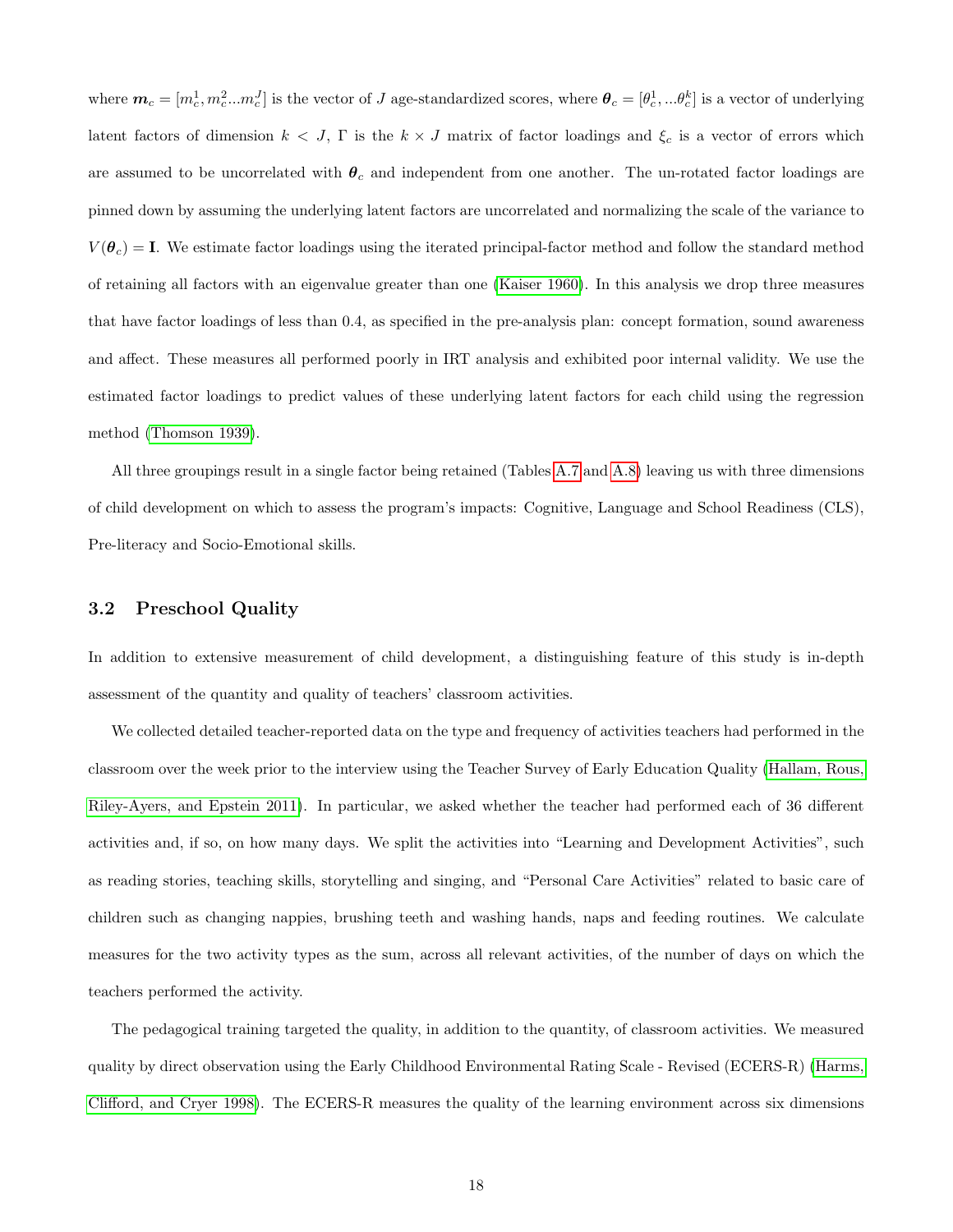– Space and Furnishings, Personal Care Routines, Language and Literacy, Learning Activities, Interaction and Program Structure. The instrument has been used extensively across a wide range of cultural and economic contexts and has been shown to be predictive of child gains across cognitive [\(Peisner-Feinberg et al. 2001;](#page-39-9) [Burchinal et al.](#page-35-8) [2000\)](#page-35-8) and social-emotional skills [\(Sylva et al. 2006\)](#page-39-10).

The ECERS-R was carried out by psychologists, who were trained for three weeks, and each observation lasted at least half a school day. Due to logistical and budgetary constraints, we only conducted ECERS-R in 172 of the 847 classrooms in our sample.<sup>[22](#page--1-0)</sup>

The ECERS-R is comprised of 43 individual items, each measuring a different aspect of quality, for example 'encouraging children to communicate'. Each item is formed of around 10 sub-items grouped under the headings 'inadequate', 'minimal', 'good' and 'excellent' to which the observer must answer 'true' or 'false'. We followed the official administration procedure, which unfortunately turned out to be poorly suited to our context due to stopping rules which resulted in a high number of non-random missing values for items in the 'minimal', 'good' and 'excellent' categories (See Appendix [D.3](#page-57-1) for details). We therefore only use items from the 'inadequate' category in our analysis. While this overcomes the challenge posed by missing data, it implies that the sub-items that make up our quality measures are informative on the absence of poor practices rather than the presence of good ones.

We group together all sub-items in the Personal Care Routines, Language and Literacy, Learning Activities, Interaction and Program Structure subscales to construct a measure of process quality while using items in the Space and Furnishings subscale to construct a separate scale.<sup>[23](#page--1-0)</sup> We drop items with very low variance  $(< 0.10$ ) and predict the underlying latent process quality and space and furnishings for every classroom using a two-parameter IRT model, as described above.

ICCs for both measures show that while the majority of the items perform well and are informative about underlying classroom quality, they tend to be more informative at lower levels of underlying quality meaning the measures have more discriminatory power in identifying changes in quality in poor quality classrooms than high

 $22$  The subsample was chosen as follows. At baseline, we randomly chose 216 classrooms attended by study children in 54 HI's selected randomly, stratifying by city, in which to measure classroom quality using either the ECERS-R (suitable for classrooms with children over two years of age, 60% of classrooms) or ITERS-R (corresponding assessment for classes of children aged 0-2, 40% of classrooms). At follow-up, we had sufficient budget to collect observations on 211 classrooms in 54 centers. We chose half these classrooms to be the same classrooms we had observed at baseline (randomly chosen) and the other half to be classrooms attended by children in the sample at follow-up (since study children had moved on from their baseline classrooms). This resulted in observations in 172 classrooms with children older than two years where we carried out the ECERS-R and 39 classrooms with children aged 0-2 where we carried out the ITERS-R. Given the small size of the ITERS-R sample at endline and given that there are no common items with the ECERS-R that would allow us to create a common measure, we drop these classrooms from our classroom analysis sample.

 $^{23}$  To increase the sample size for estimating IRT parameters we pool ECERS-R measures from baseline and end-line giving a total sample of 296 observations. We drop items that were found to be preventing model convergence. These were items where the estimated discriminatory parameter after 5 iterations was negative implying that the item was functioning poorly.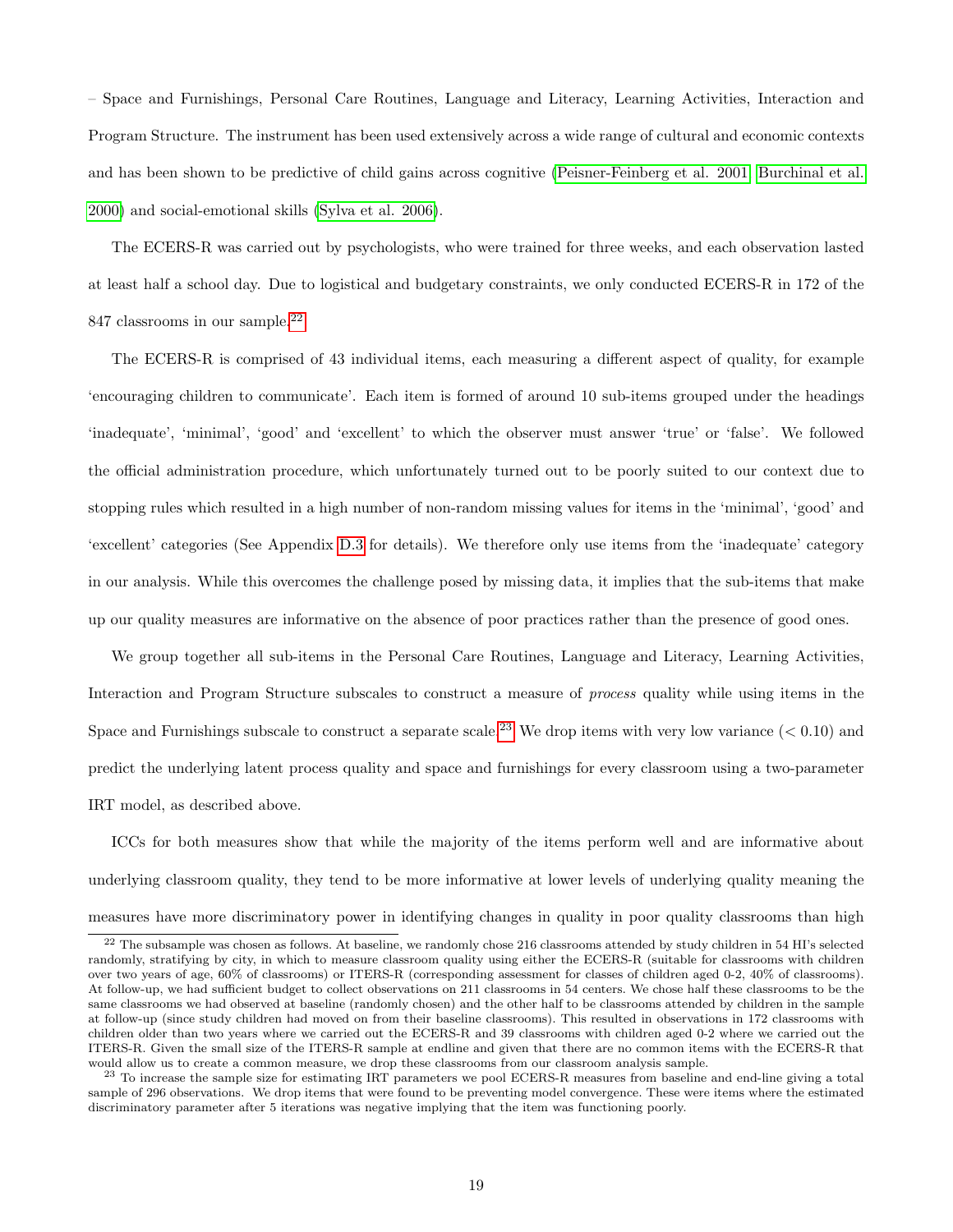quality classrooms (Figure [B.4\)](#page-55-0).

## 3.3 Quality of the Home Environment

We assessed the quality of the home environment in order to investigate whether the programs, either directly or indirectly, impacted parental behavior. We used an adapted version of UNICEF's Family Care Indicators (FCIs) which were themselves adapted from the Home Observation for Measurement of the Environment [\(Hamadani, Tofail,](#page-37-11) [Hilaly, Huda, Engle, and Grantham-McGregor 2010\)](#page-37-11). We focus on the two dimensions measured by the FCI that have previously been shown to be predictive of child development – the variety of play materials and play activities [\(Hamadani, Tofail, Hilaly, Huda, Engle, and Grantham-McGregor 2010\)](#page-37-11). Compared to the original FCI, which asks parents yes/no questions about the play activities the child engaged in over the past three days and the play materials the child played with, we extended both subscales due to concerns that binary items are insufficient to pick up adequate variation in the quality of the home environment outside of contexts of extreme poverty [\(Culhane,](#page-35-9) [Cunha, Elo, and Pham 2016\)](#page-35-9). In particular, for the play materials subscale we collected information on the number of each type of toy that a child played with.<sup>[24](#page--1-0)</sup> For the play activities subscale, we distinguish between play activities carried out with the mother and with the father and separately recorded those carried out over the last five weekdays and over the last weekend.<sup>[25](#page--1-0)</sup> For each we recorded the number of times or the amount of time taken on the activity (rather than just whether it had been done).

With the three domains of, first, play materials, second, play activities with the mother and, third, play activities with the father we estimate an exploratory factor analysis model, as described by equation 3, to assess the dimensionality of our multiple continuous measures. We find that, for each domain, all measures load onto a single underlying latent factor (Tables [A.9,](#page-46-2) [A.10](#page-47-0) and [A.11\)](#page-47-1) which we then predict for each child.

## 4 Results

In this section, we report our results. We start with the estimates of the impacts of HIM and HIM+FE programs on child development followed by analysis of impact heterogeneity; we then move onto an analysis of possible

 $^{24}$  As in the original FCI we asked about play materials across the following categories: Things which make/play music; Things for drawing/writing; Picture books for children (not school-books); Things meant for stacking, constructing, building (blocks); Things for moving around (balls, bats, etc.); Toys for learning shapes and colours; Things for pretending (dolls, tea-set, etc.).

 $^{25}$  As in the original FCI we asked about play activities across the following categories: Read books or look at picture-books with child; Tell stories to child; Sing songs with child; Take child outside home place; Play with the child with toys; Spend time with child in naming things, counting, drawing.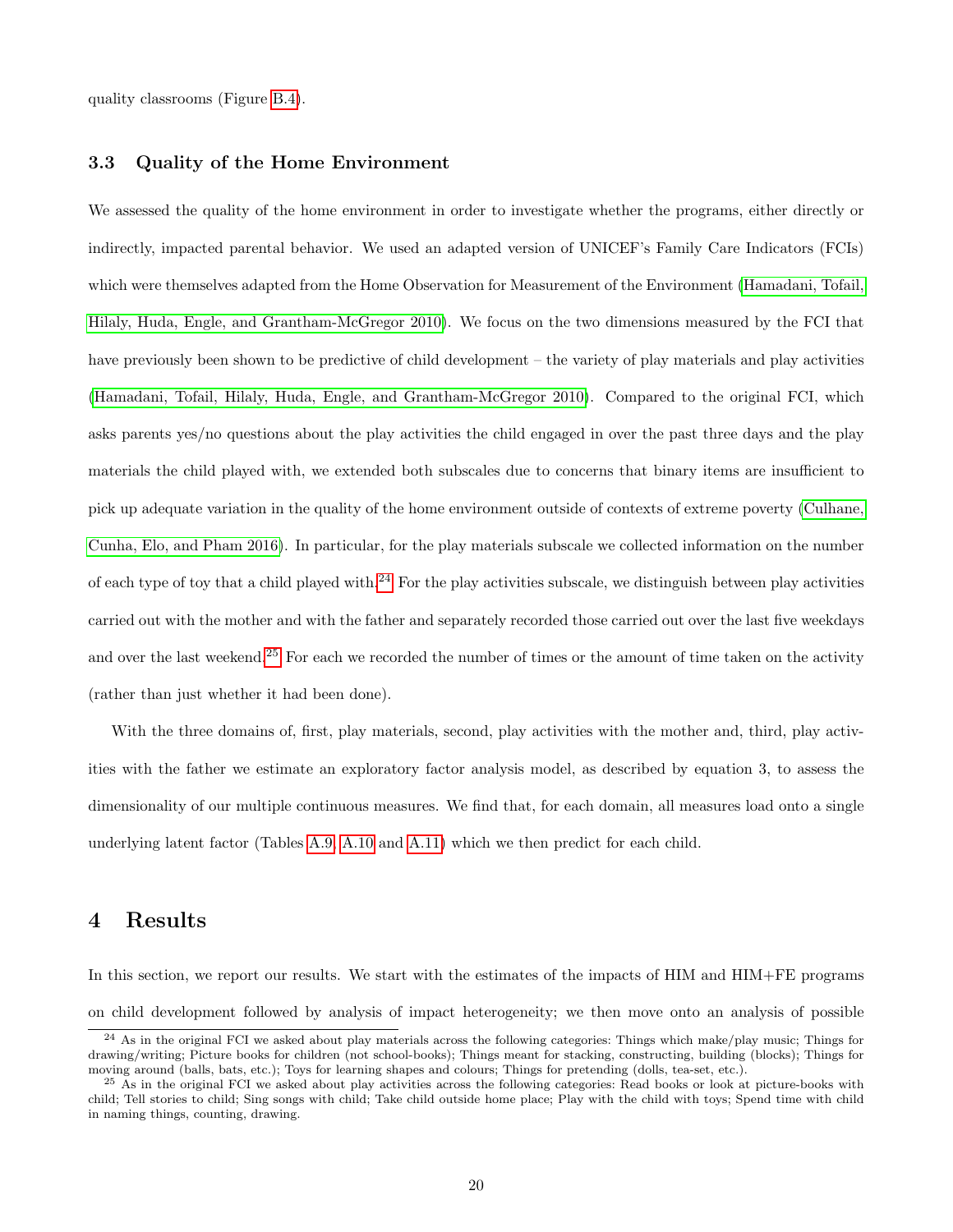mechanisms that could explain the estimated impacts.

## <span id="page-21-0"></span>4.1 Effects on Child Development

The results show a stark difference between the impacts of the HIM and HIM+FE programs (Table [2\)](#page-22-0). HIM, the government quality improvement program, did not have the positive impact on child development that it aimed to achieve. There is even some indication that HIM may have had adverse effects relative to the 'business-as-usual' control preschools. The estimated HIM treatment effect is negative for all three dimensions of child development (see Table [2](#page-22-0) and Table [3\)](#page-23-0) with quite a large negative treatment effect for pre-literacy skills (-10% of a standard deviation) which is approaching statistical significance  $(p = 0.141).^{2627}$  $(p = 0.141).^{2627}$  $(p = 0.141).^{2627}$ 

In contrast, the enhanced program (HIM+FE) significantly improved children's cognition, language and school readiness by 15% of a standard deviation relative to the 'business-as-usual' control preschools. The final row of Table [2](#page-22-0) shows that the addition of the FE component to the HIM upgrade, the current status-quo, increased the effectiveness of the government quality enhancement program by raising children's cognitive, language and school readiness score by 18% of a standard deviation and pre-literacy score by nearly 15% of a standard deviation. These effects remain highly statistically significant once p-values are corrected for testing hypotheses on the two outcomes simultaneously. Examining effects of HIM+FE on the individual measures of child development, presented in Table [A.12,](#page-48-0) suggests that this effect is driven by improvements in performance on tests on fluid reasoning and expressive language. The stark difference in the effectiveness of the government quality improvement program and the quality improvement program combined with the FE program suggests that the FE component is crucial.

The effects of the HIM+FE program, relative to the 'business as usual' control, come through most strongly for the older children in the sample and are not significantly different from zero once children under the age of 48 months at follow-up are included in the sample although the difference between HIM+FE and HIM continues to be significant (Table [2,](#page-22-0) final column).[28](#page--1-0) This could either be because the intervention was genuinely more effective

<sup>&</sup>lt;sup>26</sup> While all tables report p-values calculated through randomization inference (randomization-t) in addition to through a block bootstrap, we notice that these are typically very similar. Thus we report statistical significance on the basis of p-values calculated through the block bootstrap.

<sup>&</sup>lt;sup>27</sup> While baseline measures were taken after HIM had formally begun, we see no very short term impacts (see baseline balance table). If any very short term impacts, in the same direction as impacts at endline, were present then the inclusion of baseline controls would attenuate estimated impacts. Our results are robust to excluding child development controls from baseline. Results on the impact of FE over and above HIM would be unaffected since FE began after baseline.

<sup>&</sup>lt;sup>28</sup> As described, the Pencil Tapping Test (PTT) is not suitable for children under the age of 48 months. Therefore, the complete cognitive, language and school readiness measure can only be constructed for children older than 48 months at follow-up (1,071 out of 1,819). Estimates in the first and last columns of Table [2](#page-22-0) show that while HIM+FE had an impact on the older sub-sample for whom the complete measures can be constructed, there are no impacts once the younger children are included on the measure which excludes the PTT. Column 3 further shows that this difference is not being driven by the exclusion of the PTT assessment since the significance and size of HIM+FE impact on the older sub-sample does not change once PTT is excluded.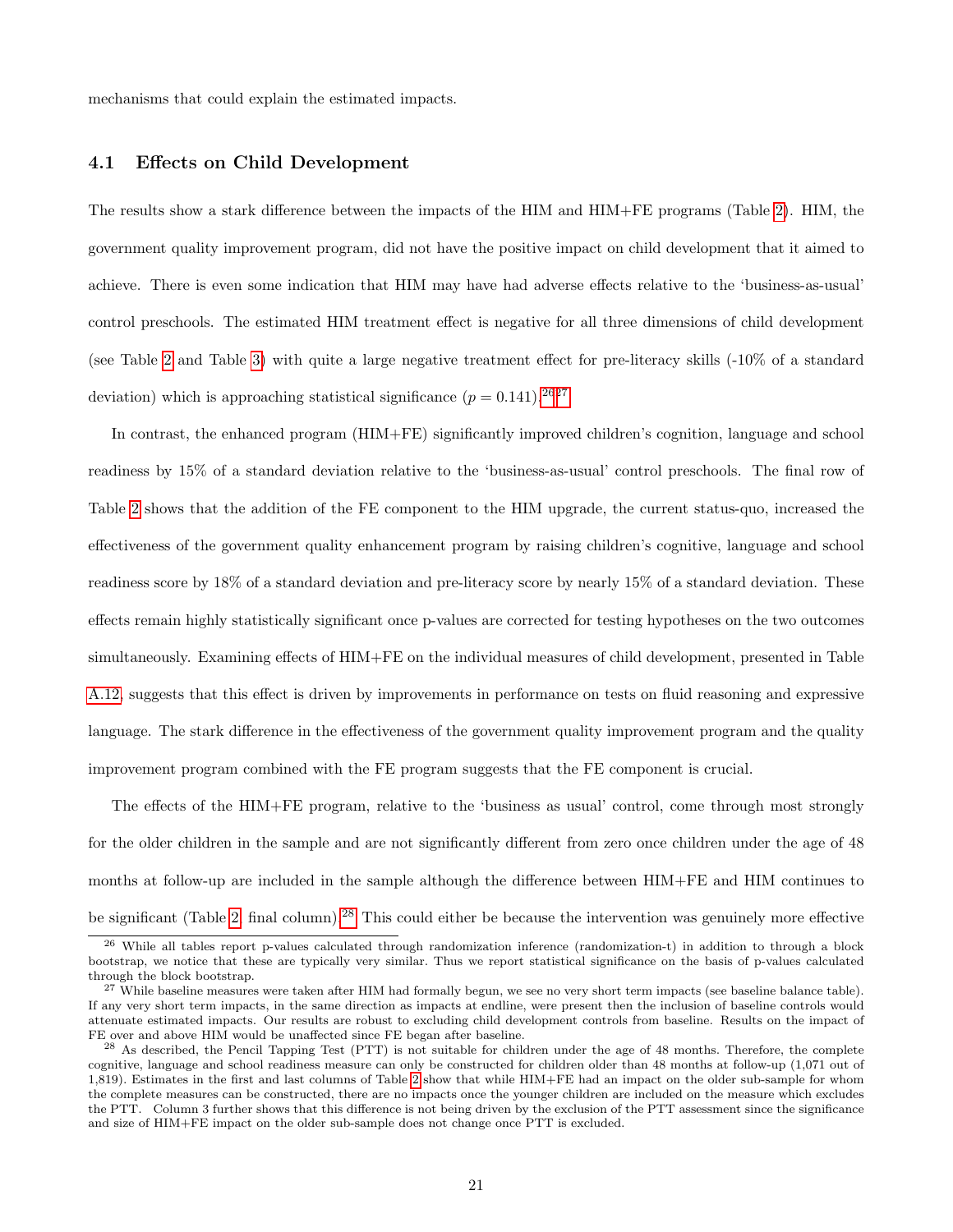|                      |                                                      | <b>Pre-Specified Analysis</b>                                                                                                  | <i>Exploratory Analysis</i>                                                         |                      |
|----------------------|------------------------------------------------------|--------------------------------------------------------------------------------------------------------------------------------|-------------------------------------------------------------------------------------|----------------------|
|                      | Cognitive,<br>Language and<br>School Readiness (CLS) | Pre-literacy<br>Skills                                                                                                         | CLS<br>(exc. PTT, (exc. PTT,<br>limited sample)                                     | CLS<br>full sample)  |
|                      | (1)                                                  | (2)                                                                                                                            | (3)                                                                                 | (4)                  |
| <b>HIM</b> only      | $-0.030$<br>(0.079)<br>${p = 0.682}$                 | $-0.100$<br>(0.068)<br>$[p = 0.693, p^{FW} = 0.693]$ $[p = 0.141, p^{FW} = 0.200]$<br>$\{p=0.124\}$                            | $-0.041$<br>(0.079)<br>$[p = 0.606]$ $[p = 0.317]$<br>${p = 0.585}$ ${p = 0.297}$   | $-0.066$<br>(0.066)  |
| $HIM + FE$           | $0.151**$<br>(0.074)<br>$\{p=0.045\}$                | 0.045<br>(0.064)<br>$[p = 0.039, p^{FW} = 0.066]$ $[p = 0.481, p^{FW} = 0.481]$ $[p = 0.048]$ $[p = 0.310]$<br>$\{p = 0.465\}$ | $0.148**$<br>(0.075)<br>${p = 0.055}$ ${p = 0.277}$                                 | 0.066<br>(0.064)     |
| $HIM + FE$ vs. $HIM$ | $0.182***$<br>(0.066)<br>$\{p=0.017\}$               | $0.145***$<br>(0.052)<br>$[p = 0.005, p^{FW} = 0.010]$ $[p = 0.006, p^{FW} = 0.006]$<br>$\{p=0.016\}$                          | $0.189***$<br>(0.067)<br>$[p = 0.005]$ $[p = 0.016]$<br>${p = 0.014}$ ${p = 0.035}$ | $0.132**$<br>(0.055) |
| N                    | 1071                                                 | 1819                                                                                                                           | 1071                                                                                | 1819                 |

<span id="page-22-0"></span>Table 2: Impact of HIM and FE on Cognition, Language and School Readiness and Pre-Literacy

Notes: \* p < 0.1, \*\* p < 0.05, \*\*\* p < 0.01 using bootstrap p-values. Standard errors (bootstrapped) in parentheses. Single-hypothesis two-sided p-values calculated 2 ways: (i) [bootstrap] and (ii) {randomization − t}. Adjusted two-sided p-values  $(p^{FW})$  are equivalent to bootstrap p-values but adjusted for testing each null hypothesis (null impact of HIM, HIM+FE and the comparison) on multiple outcomes through the stepwise procedure described in [List, Shaikh, and Xu](#page-38-7) [\(2016\)](#page-38-7). In particular, we correct for multiple testing across our two pre-specified child development outcomes, in columns (1) and (2). Columns (3) and (4) present additional exploratory analysis and thus we do not correct for multiple testing here. Bootstrapped statistics use block-bootstraps, resampling triplets with replacement, and comprise 5000 iterations. Randomization inference (5000 iterations) accounts for clustering at HI level and stratification by triplets. All estimates control for gender, city effects, tester effects and baseline scores for MacArthur Bates CDI and each sub-scale of the ASQ-III. All factors scaled to have a mean of zero and standard deviation of one in the control group. All factors constructed as described in section 4. Age effects removed from standardized scores prior to factor construction. Each factor is constructed using the following standardized scores: (i) Cog, Lang and Sch (all measures): WM12, WM14, WM17, TVIP, DAB and PTT, (ii) Cog, Lang and Sch (exc. PTT): WM12, WM17, TVIP, WM14 and DAB, and (iii) Pre-literacy skills: WM14, WM17 and TVIP. See Table [A.2](#page-43-0) for details of measures and factors.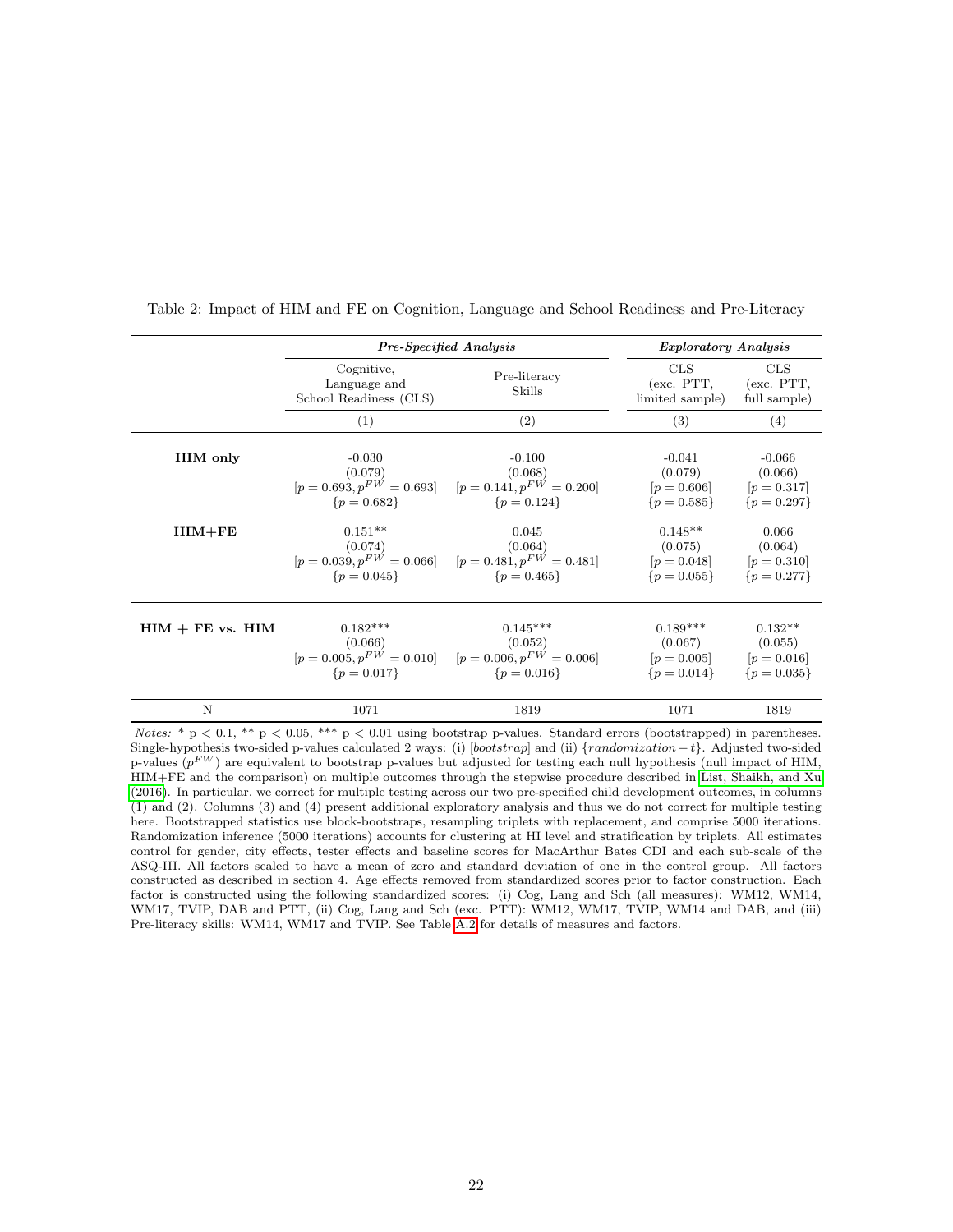|                             | Socio-<br>Emotional<br>Skills                                             |
|-----------------------------|---------------------------------------------------------------------------|
|                             | (1)                                                                       |
| <b>HIM</b> only<br>$HIM+FE$ | $-0.014$<br>(0.087)<br>$[p = 0.874]$<br>${p = 0.851}$<br>0.034<br>(0.089) |
|                             | $[p = 0.710]$<br>${p = 0.690}$                                            |
|                             |                                                                           |
| $HIM + FE$ vs. $HIM$        | 0.047<br>(0.082)<br>$[p = 0.562]$<br>${p = 0.542}$                        |
| N                           | 1826                                                                      |

<span id="page-23-0"></span>Table 3: Impact of HIM and FE on socio-emotional development

Notes: \* p < 0.1, \*\* p < 0.05, \*\*\* p  $\leq 0.01$  using bootstrap p-values. Standard errors (bootstrapped) in parentheses. Single-hypothesis two-sided p-values calculated 2 ways: (i)  $[bootstrap]$  and (ii)  $\{randomization - t\}$ . Bootstrapped statistics use block-bootstraps, resampling triplets with replacement, and comprise 5000 iterations. Randomization inference (5000 iterations) accounts for clustering at HI level and stratification by triplets. All estimates control for gender, city effects, tester effects and baseline scores for ASQ:SE. Factor scaled to have a mean of zero and standard deviation of one in the control group. Factor constructed as described in section 4. Age effects removed from standardized scores prior to factor construction. Factor is constructed using the following standardized scores: Self Regulation, Compliance, Communication, Adaptive Functioning, Autonomy, Affect, Interaction with People.

for older children or because our tests had higher discriminatory power for this sub-sample.

As with cognitive development, Table [3](#page-23-0) shows that the additional resources provided through the government quality improvement program had no impact on child socio-emotional development. In contrast to findings on cognitive outcomes, however, the addition of the FE component did little to change this (final row, Table [3\)](#page-23-0).

## 4.2 Heterogeneity by Household Wealth

Several studies from high income countries show that children from disadvantaged households benefit more from access to child care than children from better off backgrounds (Cornelissen, Dustmann, Raute, and Schönberg 2018; [Felfe and Lalive 2018;](#page-36-2) [Havnes and Mogstad 2015\)](#page-37-12). We thus assess heterogeneity by household wealth. In interpreting these results, however, it should be noted that our sample consists of children of low SES working parents, who, because they are working, are not as poor as those typically eligible for public programs in Colombia.[29](#page--1-0) For example, the households in our sample had an average monthly income of roughly 1.3 million COP (US\$285), equivalent to approximately two minimum wages in 2013, and average parental education was relatively high at 12 years.

<sup>&</sup>lt;sup>29</sup> The government targets these children because with two working parents and a relatively low income household, they are at especially high risk of receiving inadequate childcare.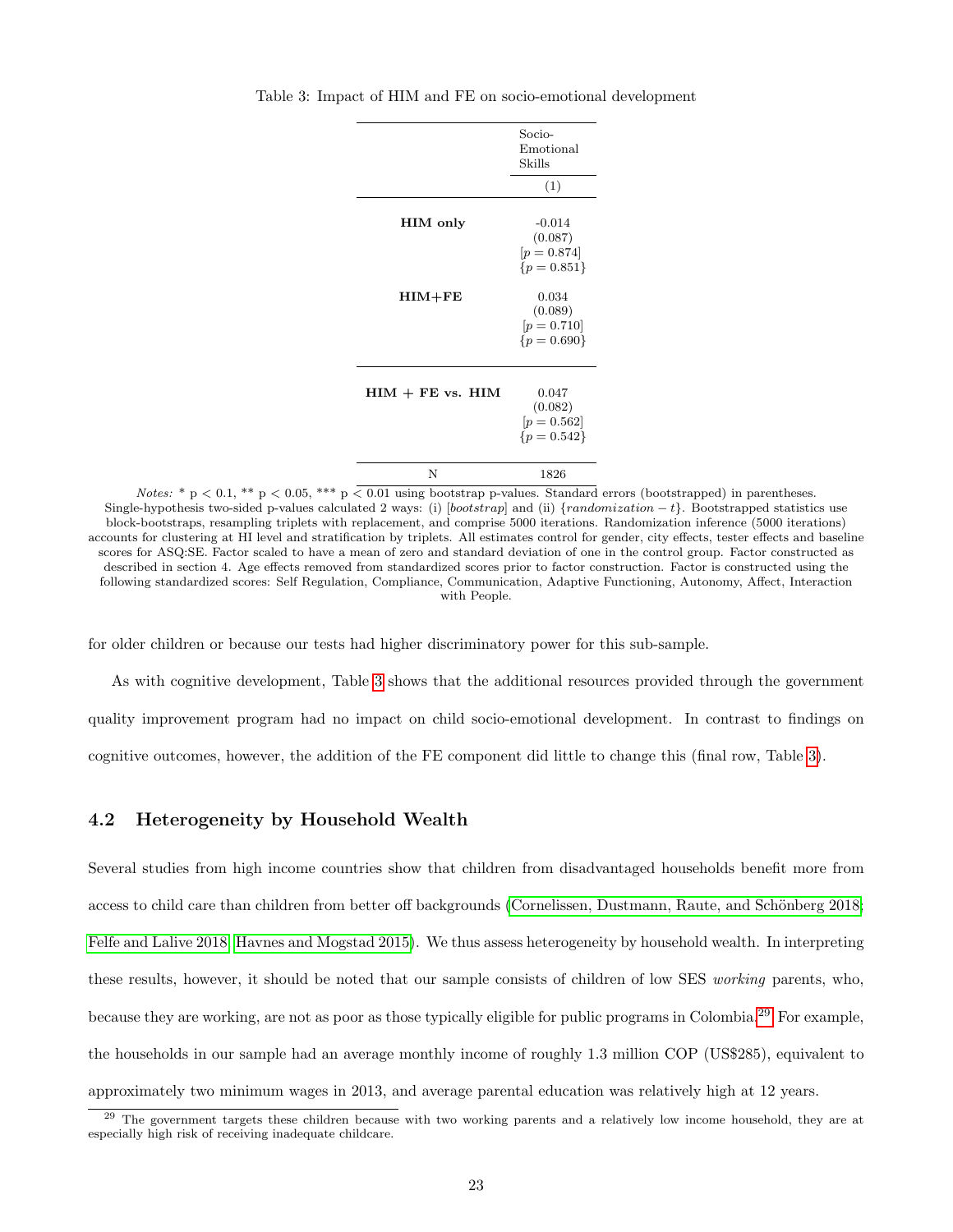<span id="page-24-0"></span>

|                                        | <b>CLS</b>                                                               | Pre-literacy Skills                                                     | <b>CLS</b>                                                             | Pre-literacy Skills                                                   |
|----------------------------------------|--------------------------------------------------------------------------|-------------------------------------------------------------------------|------------------------------------------------------------------------|-----------------------------------------------------------------------|
|                                        | (1)                                                                      | (2)                                                                     | (3)                                                                    | (4)                                                                   |
| <b>HIM</b> only                        | 0.040<br>(0.108)<br>$[p = 0.706, p^{FW} = 0.706]$<br>${p = 0.690}$       | $-0.068$<br>(0.083)<br>$[p = 0.416, p^{FW} = 0.712]$<br>${p = 0.409}$   | $-0.002$<br>(0.123)<br>$[p=0.986, p^{FW}=0.986]$<br>${p = 0.988}$      | $-0.082$<br>(0.098)<br>$[p = 0.403, p^{FW} = 0.725]$<br>${p = 0.381}$ |
| HIM only X Higher BL Dev               |                                                                          |                                                                         | $-0.070$<br>(0.140)<br>$[p = 0.613, p^{FW} = 0.895]$<br>${p = 0.600}$  | $-0.036$<br>(0.111)<br>$[p = 0.744, p^{FW} = 0.925]$<br>${p = 0.740}$ |
| <b>HIM only X Wealthier</b>            | $-0.128$<br>(0.126)<br>$[p = 0.309, p^{FW} = 0.621]$<br>${p = 0.230}$    | $-0.052$<br>(0.101)<br>$[p = 0.606, p^{FW} = 0.832]$<br>${p = 0.587}$   |                                                                        |                                                                       |
| $HIM + FE$                             | $0.302***$<br>(0.094)<br>$[p = 0.001, p^{FW} = 0.004]$<br>${p = 0.004}$  | $0.158*$<br>(0.088)<br>$[p = 0.069, p^{FW} = 0.069]$<br>${p = 0.072}$   | $0.237**$<br>(0.098)<br>$[p = 0.016, p^{FW} = 0.048]$<br>${p = 0.038}$ | 0.096<br>(0.084)<br>$[p = 0.257, p^{FW} = 0.393]$<br>${p = 0.264}$    |
| HIM+FE X Higher BL Dev                 |                                                                          |                                                                         | $-0.172$<br>(0.130)<br>$[p = 0.178, p^{FW} = 0.358]$<br>${p = 0.222}$  | $-0.103$<br>(0.108)<br>$[p = 0.336, p^{FW} = 0.336]$<br>${p = 0.348}$ |
| HIM+FE X Wealthier                     | $-0.286***$<br>(0.111)<br>$[p = 0.009, p^{FW} = 0.022]$<br>${p = 0.022}$ | $-0.219**$<br>(0.100)<br>$[p = 0.031, p^{FW} = 0.052]$<br>${p = 0.044}$ |                                                                        |                                                                       |
| HIM+FE vs. HIM only                    | $0.262***$<br>(0.088)<br>$p=0.003$ $p^{FW} = 0.007$<br>${p = 0.009}$     | $0.226***$<br>(0.064)<br>$p=0.001$ $p^{FW} = 0.002$<br>${p = 0.005}$    | $0.238**$<br>(0.113)<br>$p=0.033$ $p^{FW} = 0.070$<br>${p = 0.035}$    | $0.178**$<br>(0.082)<br>$p=0.029$ $p^{FW} = 0.073$<br>${p = 0.062}$   |
| HIM+FE vs. HIM only<br>X Higher BL Dev |                                                                          |                                                                         | $-0.102$<br>(0.152)<br>$p=0.500$ $p^{FW} = 0.649$<br>${p = 0.500}$     | $-0.068$<br>(0.116)<br>$p=0.552$ $p^{FW} = 0.552$<br>${p = 0.571}$    |
| HIM+FE vs. HIM only<br>X Wealthier     | $-0.158$<br>(0.124)<br>$p=0.204$ $p^{FW} = 0.204$<br>${p = 0.192}$       | $-0.167*$<br>(0.087)<br>$p=0.053$ $p^{FW} = 0.087$<br>${p = 0.064}$     |                                                                        |                                                                       |
| $_{\rm N}$                             | 1071                                                                     | 1819                                                                    | 1071                                                                   | 1819                                                                  |

Table 4: Heterogeneity by Child and Household Characteristics

Notes:  $* p < 0.1$ ,  $** p < 0.05$ ,  $** p < 0.01$  using bootstrap p-values. Standard errors (bootstrapped) in parentheses. Single-hypothesis two-sided p-values calculated 2 ways: (i) [bootstrap] and (ii)  $\{randomization - t\}$ . Adjusted two-sided p-values ( $p^{FW}$ ) are equivalent to bootstrap p-values but adjusted for testing each null hypothesis (null impact of HIM, HIM+FE and the comparison) on multiple outcomes through the stepwise procedure described in [List, Shaikh, and Xu \(2016\)](#page-38-7). In particular, we correct for multiple testing across our two pre-specified child development outcomes and, for each of the two heterogeneity analyses separately, across the two subgroups. Bootstrapped statistics use block-bootstraps, resampling triplets with replacement, and comprise 5000 iterations. Randomization inference (5000 iterations) accounts for clustering at HI level and stratification by triplets. All estimates control for gender, city effects, tester effects and baseline scores for MacArthur Bates CDI and each sub-scale of the ASQ-III. All factors scaled to have a mean of zero and standard deviation of one in the control group. All factors constructed as described in section 4. Age effects removed from standardized scores prior to factor construction. Each factor is constructed using the following standardized scores: (i) Cog, Lang and Sch (all measures): WM12, WM14, WM17, TVIP, DAB and PTT, (ii) Cog, Lang and Sch (exc. PTT): WM12, WM17, TVIP, WM14 and DAB, and (iii) Pre-literacy skills: WM14, WM17 and TVIP. See Table [A.2](#page-43-0) for details of measures and factors. Higher BL development implies child had above median value of ASQ-III factor score at baseline. Wealthier implies child's household had above median value of household asset index at baseline.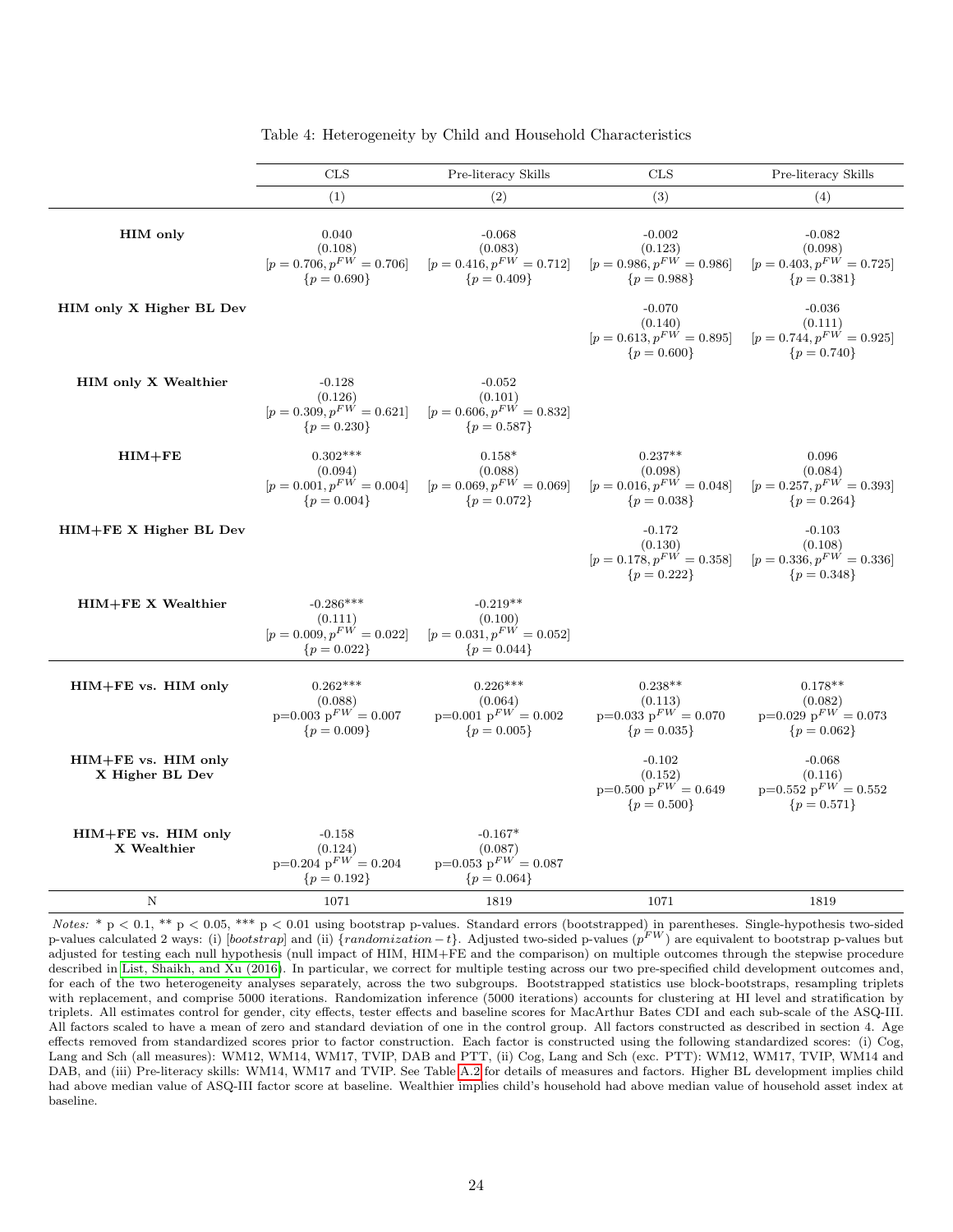Heterogeneity analysis by household wealth suggests that in this setting too the average treatment effect of HIM+FE is driven by effects on the poorer children. Breaking the sample down into two groups – children from households with below and above median wealth – shows that HIM+FE, relative to the control, raised Cognitive, Language and School Readiness skills by 30% of a standard deviation and pre-literacy skills by 16% of a standard deviation among the poorer children; it had no significant impacts on the better-off children (Table [4\)](#page-24-0).

Generally, the finding that children from poorer households benefit more from center-based care than children from better off households might be explained by (i) the fact that the counterfactual way in which they would spend their time (at home) is less productive than that for better off children; and (ii) if, holding counterfactual activities constant, children with lower developmental levels have more to gain from being in a stimulating environment. Since we are studying changes in quality rather than intensity of exposure to preschool, the latter explanation appears more likely here. And, indeed, results in Table [4](#page-24-0) show that HIM+FE impacts were only significant for children with lower baseline levels of development.<sup>[30](#page--1-0)</sup> It continues to be the case that the government quality improvement program, HIM, has no impacts even on the more disadvantaged children.

## 4.3 Potential Mechanisms

To understand the mechanisms that generate both the null, bordering on negative, impacts of HIM relative to the control and the positive impacts of HIM+FE, we examine how both interventions affect the quantity and quality of classroom activities and the quality of children's home environment.

Reduced-form correlations suggest that the way teachers spend their time matters. In Table [5,](#page-26-0) we report the correlation between teachers' self-reported classroom activities, averaged at the center level, and child development.[31](#page--1-0) There is a significant positive association between the number of learning and development activities teachers in the preschool carry out and our main measure of child development at endline. However, no correlation can be seen between the number of personal care based activities and child development. We note that the estimates, perhaps not surprisingly, are not very precise: when we limit the analysis to the control sample (which is one third of the size), the estimated coefficients do not change substantially, but become statistically insignificant.

We find that in response to HIM, the government improvement program, teachers significantly reduced the

<sup>30</sup> As measured by five subscales of an extended version of the ASQ-3 - Communication, Gross Motor, Problem Solving, Personal-Social and Fine Motor [\(Squires, Bricker, and Twombly 2009\)](#page-39-3); MacArthur Bates Communicative Development Inventories [\(Jackson-Maldonado](#page-38-5) [et al. 2013;](#page-38-5) [Jackson-Maldonado et al. 2003\)](#page-38-6); to measure language development; and ASQ:SE [\(Squires, Bricker, and Twombly 2002\)](#page-39-4) to measure socio-emotional development.

 $31$ We average teachers' activities at the preschool level as most children have been taught by more than one teacher during their time at the HI.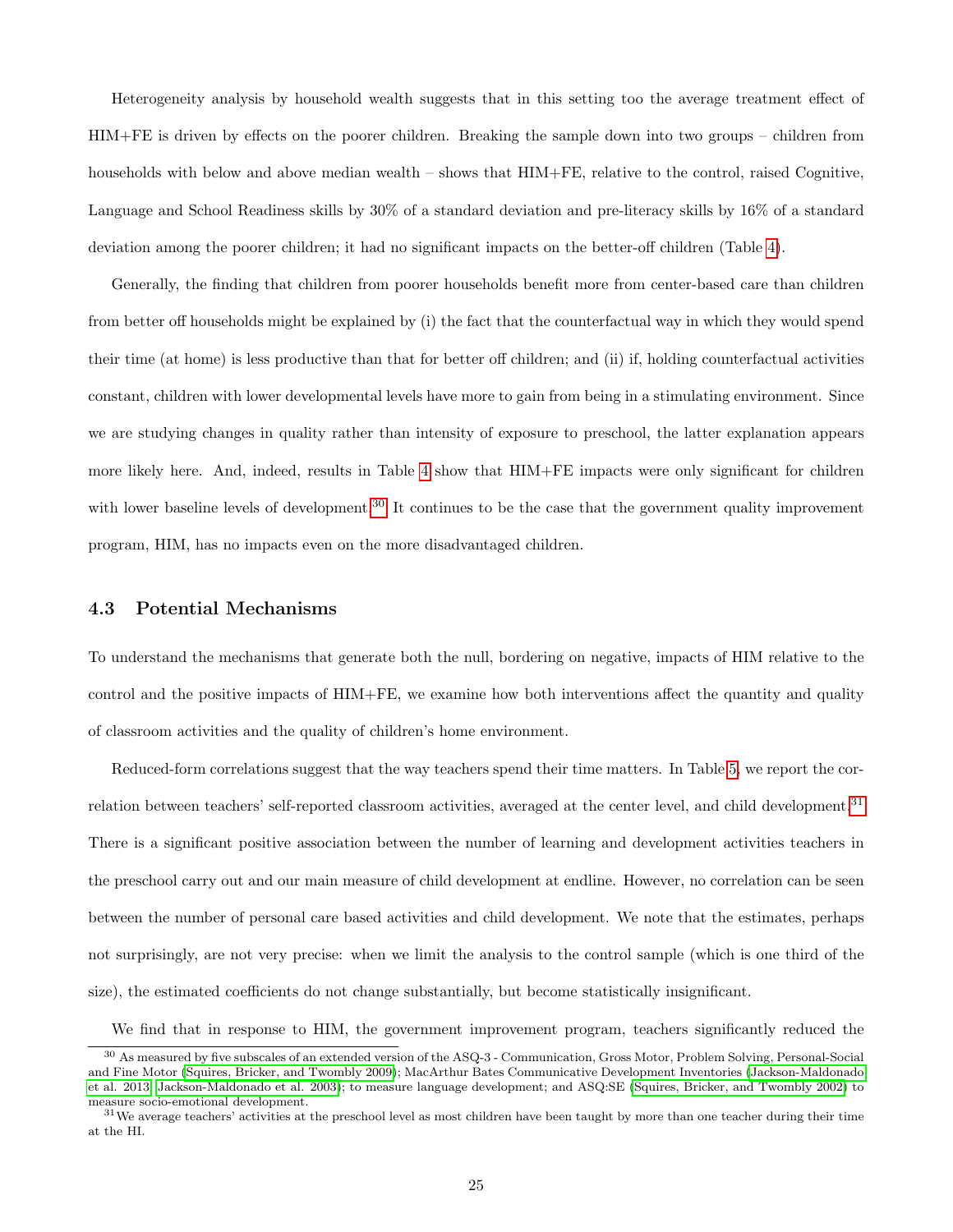<span id="page-26-0"></span>

|                                       | $\left( 1\right)$      | $\left( 2\right)$  | $\left( 3\right)$     | $\left( 4\right)$     | (5)               | $^{\rm (6)}$       |
|---------------------------------------|------------------------|--------------------|-----------------------|-----------------------|-------------------|--------------------|
| Learning and Development Activities   | $0.0912**$<br>(0.0429) |                    | $0.123*$<br>(0.0693)  | $0.160**$<br>(0.0674) | 0.179<br>(0.176)  | 0.175<br>(0.154)   |
| Personal Care Activities              |                        | 0.0235<br>(0.0415) | $-0.0444$<br>(0.0587) | $-0.0504$<br>(0.0535) | 0.0279<br>(0.104) | 0.00148<br>(0.098) |
| Observations                          | 1071                   | 1071               | 1071                  | 1071                  | 350               | 350                |
| <b>BL Child Development</b><br>Sample | No<br>All              | No<br>All          | Nο<br>All             | Yes<br>All            | No<br>Control     | Yes<br>Control     |

Table 5: Correlations between Child Development and Teacher Reported Classroom Activities

Notes: \* p < 0.1, \*\* p < 0.05, \*\*\* p < 0.01. Standard errors (clustered at HI level) in parentheses. Table presents OLS regression coefficients for regression of Cognitive, Language and School Readiness (CLS) child development factor on teachers' involvement in (1) Learning and Development Activities and (2) Personal Care Activities. Construction of all measures are described in Section [3.](#page-13-0) Measures of teachers' involvement in classroom activities averaged across all teachers in the HI. All regressions control for city effects and child gender. Regressions (4) and (6) additionally control for baseline child development as measured by the MacArthur Bates CDI and each sub-scale of the ASQ-III.

number of, and thus presumably the time spent on, both learning and development activities and personal care activities (Table [6\)](#page-27-0). Of the new staff hired, only the classroom assistants were added to staffing of the classes  $32$ . The reduction in personal care activities is expected and a direct result of the design of the program: the classroom assistants were supposed to be primarily in charge of receiving kids in the morning, transitions, personal care routines, preparation of materials, and helping the teacher during the activities. What is surprising is that the number of learning activities decreased. The available data do not allow us to check whether the new staff are substituting for teachers also in these activities but we can conclude that teachers are doing less of them. The associations between teachers' time allocation and child development (Table [5\)](#page-26-0) suggest that while the reduction in time spent on personal care based activities is unlikely to have detrimental impacts on child development, the reduction in time spent on learning and development activities may.

These findings are somewhat similar to findings from the Tennessee's Project STAR which looked at the impacts of reducing class sizes by one third and adding a teaching aide to regular size classrooms on children's performance. That study found that while reducing class sizes improved children's performance, especially in kindergarten classes [\(Hanushek 1999\)](#page-37-9), the addition of teaching aides had no impact [\(Mosteller 1995;](#page-38-10) [Gerber, Finn, Achilles, and Boyd-](#page-36-4)[Zaharias 2001\)](#page-36-4). These findings are consistent with our results and suggest that while the intensity and quality of time from qualified teachers is an important determinant of children's performance, the introduction of less qualified staff into the classroom may have very different impacts.

The unintended reduction in what are likely to be productive classroom activities in response to the government

<sup>&</sup>lt;sup>32</sup> The socio-emotional and nutrition experts were hired to spend one-on-one time with the children as well as advise teachers and parents.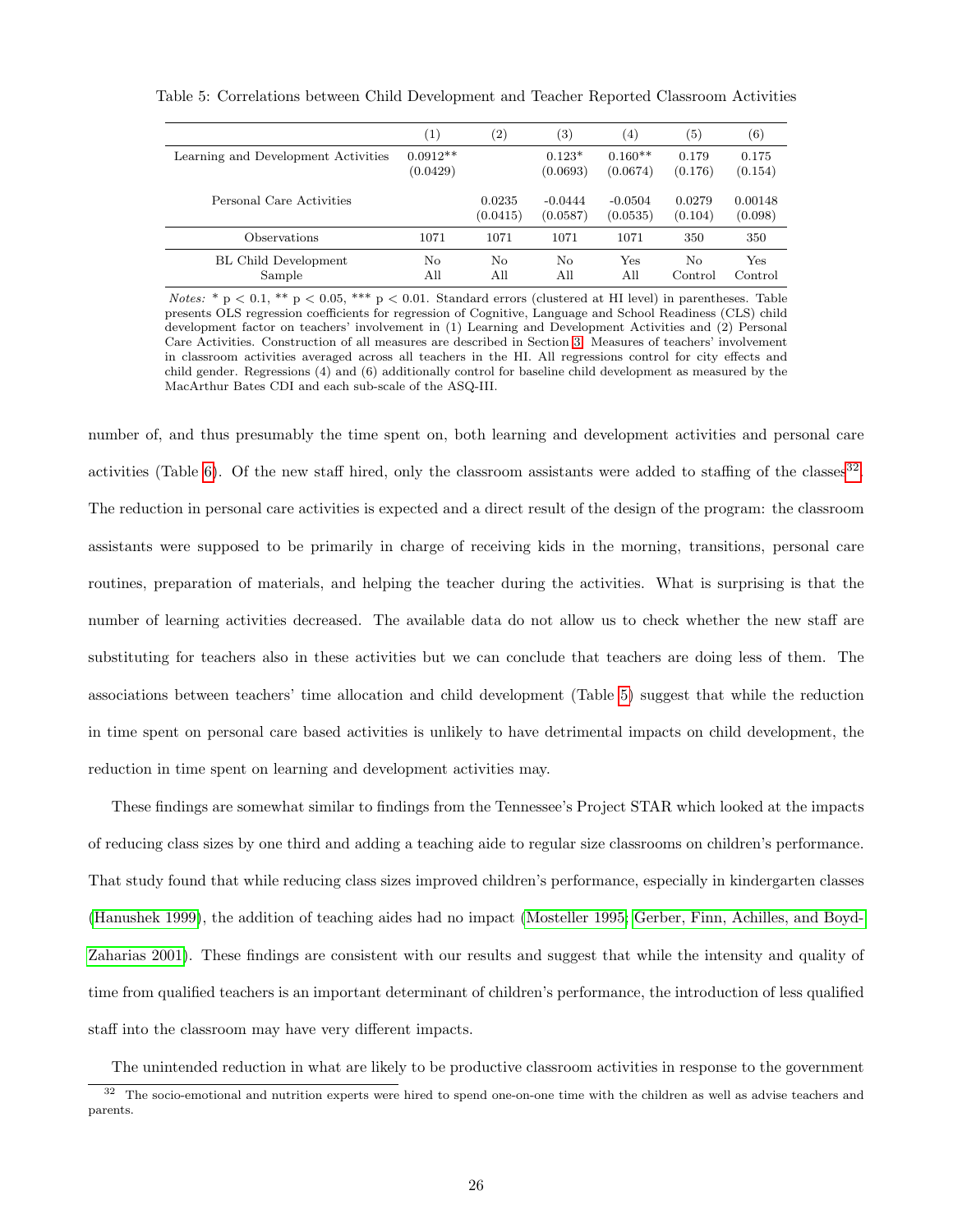<span id="page-27-0"></span>

|                      | Learning and Development Activities | Personal Care Activities      | Reading Activities |
|----------------------|-------------------------------------|-------------------------------|--------------------|
|                      | (1)                                 | (2)                           | (3)                |
| <b>HIM</b> only      | $-0.343**$                          | $-0.340**$                    | $-0.094$           |
|                      | (0.138)                             | (0.151)                       | (0.116)            |
|                      | $[p = 0.012, p^{FW} = 0.023]$       | $[p = 0.027, p^{FW} = 0.027]$ | $[p = 0.411]$      |
|                      | ${p = 0.008}$                       | $\{p=0.011\}$                 | ${p = 0.332}$      |
| $HIM + FE$           | $-0.113$                            | $-0.331**$                    | $-0.052$           |
|                      | (0.113)                             | (0.157)                       | (0.088)            |
|                      | $[p = 0.300, p^{FW} = 0.300]$       | $[p = 0.016, p^{FW} = 0.030]$ | $[p = 0.654]$      |
|                      | ${p = 0.316}$                       | $\{p=0.010\}$                 | ${p = 0.586}$      |
| $HIM + FE$ vs. $HIM$ | $0.231**$                           | 0.009                         | 0.042              |
|                      | (0.110)                             | (0.131)                       | (0.115)            |
|                      | $[p = 0.040, p^{FW} = 0.075]$       | $[p = 0.951, p^{FW} = 0.951]$ | $[p = 0.638]$      |
|                      | ${p = 0.008}$                       | $\{p=0.950\}$                 | ${p = 0.657}$      |
| N                    | 847                                 | 847                           | 847                |

Table 6: Impacts on Teacher Reported Classroom Activities

Notes: \* p < 0.1, \*\* p < 0.05, \*\*\* p < 0.01 using bootstrap p-values. Standard errors (bootstrapped) in parentheses. Single-hypothesis two-sided p-values calculated 2 ways: (i) [bootstrap] and (ii) {randomization  $-t$ }. Adjusted two-sided p-values  $(p^{FW})$  are equivalent to bootstrap p-values but adjusted for testing each null hypothesis (null impact of HIM, HIM+FE and the comparison) on multiple outcomes through the stepwise procedure described in [List, Shaikh, and](#page-38-7) [Xu \(2016\)](#page-38-7). In particular, we correct for multiple testing across our two categories of classroom activities, in columns (1) and (2). Column (3) presents additional exploratory analysis and thus we do not correct for multiple testing here. Bootstrapped statistics use block-bootstraps, resampling triplets with replacement, and comprise 5000 iterations. Randomization inference (5000 iterations) accounts for clustering at HI level and stratification by triplets. All estimates control for city effects, tester effects and average baseline scores for MacArthur Bates CDI at the HI level. All measures scaled to have a mean of zero and standard deviation of one in the control group.

quality improvement program seems to be offset by the addition of the FE enhancement which emphasized the importance of prioritizing learning and development activities over personal care routines and provided coaching on productive strategies for implementing these activities. The results in Table [6](#page-27-0) suggest that teachers in the HIM+FE arm reduced the time they spent on the personal care activities, those activities that the classroom assistants are well qualified to take over, relative to the pure controls, but not the learning and development activities. Relative to the current status-quo (HIM), the addition of the FE enhancements substantially increases the time teachers spend on learning and productive activities (Table [6\)](#page-27-0).

In addition to teacher reported measures, we also have direct observations of the quality of classroom activities from the ECERS-R instrument, which captures the quality of the infrastructure as well as teaching and care provision within preschools. These measures are expensive to collect, so they are only available for subset of 172 of the 847 classrooms in the 120 preschools in our sample. However, these data can be used to assess impacts of the interventions on teachers' practices and classroom processes. Estimates of treatment effects on these measures, presented in Table [7,](#page-28-0) suggest that the FE enhancement did not only offset the negative impacts of HIM on the amount of time teachers spend on "Learning and Development Activities" with the kids, but also had a positive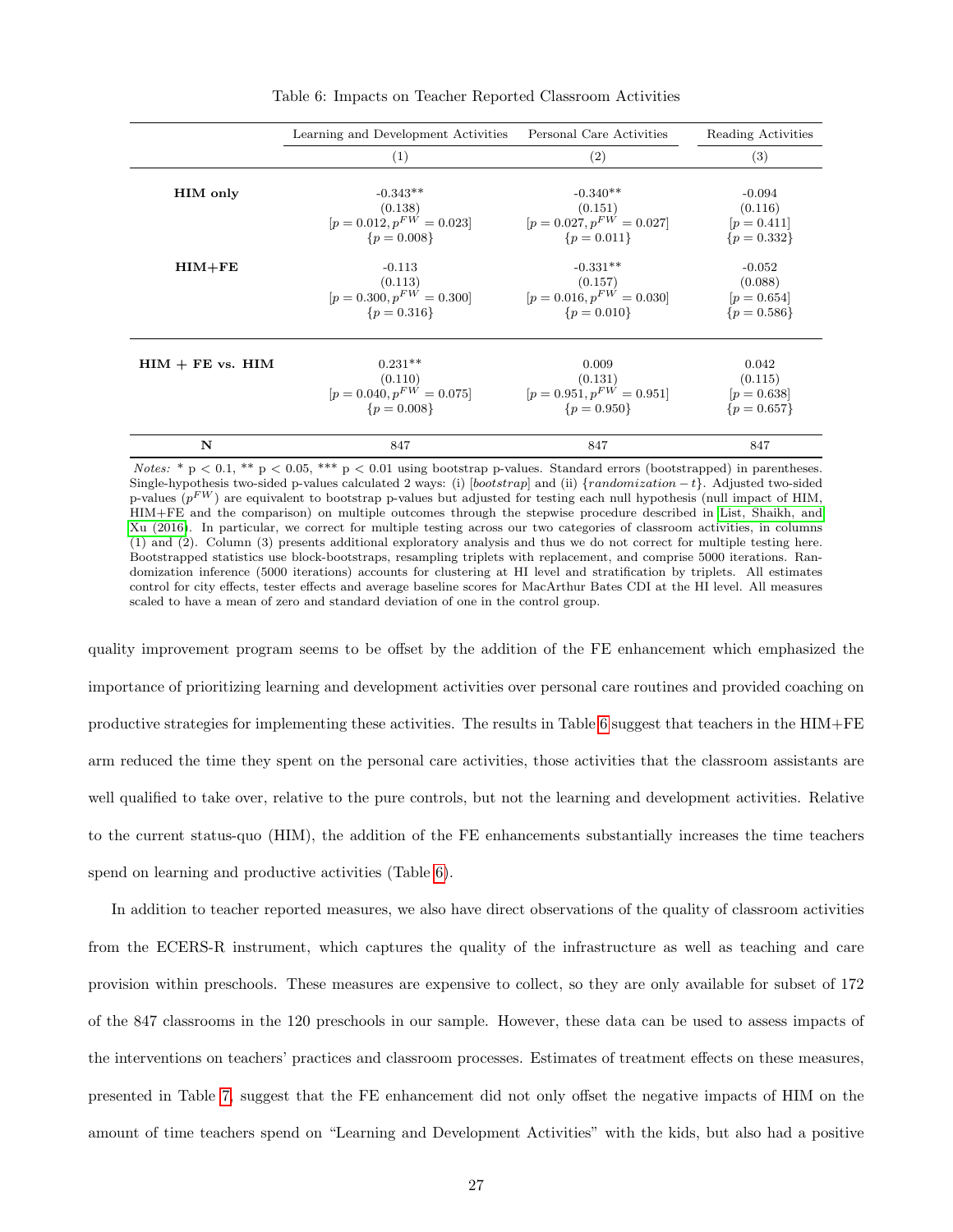|                      | Process Quality                                                       | Space and Furnishings                                                                            |
|----------------------|-----------------------------------------------------------------------|--------------------------------------------------------------------------------------------------|
|                      | (1)                                                                   | (2)                                                                                              |
| <b>HIM</b> only      | $-0.022$<br>(0.244)<br>$[p = 0.933, p^{FW} = 0.933]$<br>$\{p=0.933\}$ | 0.117<br>(0.226)<br>$[p = 0.612, p^{FW} = 0.848]$<br>${p = 0.564}$                               |
| $HIM + FE$           | $0.412*$<br>(0.225)<br>${p = 0.058}$                                  | 0.249<br>(0.215)<br>$[p = 0.065, p^{FW} = 0.122]$ $[p = 0.242, p^{FW} = 0.242]$<br>${p = 0.207}$ |
| $HIM + FE$ vs. $HIM$ | $0.434*$<br>(0.241)<br>$[p = 0.072, p^{FW} = 0.140]$<br>$\{p=0.131\}$ | 0.132<br>(0.198)<br>$[p = 0.503, p^{FW} = 0.503]$<br>$\{p=0.491\}$                               |
| N                    | 172                                                                   | 172                                                                                              |

<span id="page-28-0"></span>Table 7: Impact on Directly Observed Classroom Quality (ECERS-R)

Notes:  $* p < 0.1$ ,  $** p < 0.05$ ,  $** p < 0.01$  using bootstrap p-values. Standard errors (bootstrapped) in parentheses. Single-hypothesis two-sided p-values calculated 2 ways: (i) [bootstrap] and (ii)  $\{randomization - t\}$ . Adjusted two-sided p-values  $(p<sup>FW</sup>)$  are equivalent to bootstrap p-values but adjusted for testing each null hypothesis (null impact of HIM, HIM+FE and the comparison) on multiple outcomes through the stepwise procedure described in [List, Shaikh, and Xu \(2016\)](#page-38-7). In particular, we correct for multiple testing across our two categories of preschool quality, in columns (1) and (2). Bootstrapped statistics use block-bootstraps, resampling HIs with replacement (since not all HIs are covered we do not resample triplets), and comprise 5000 iterations. Randomization inference (5000 iterations) accounts for clustering at HI level and stratification by triplets. All estimates control for city effects and average baseline scores for MacArthur Bates CDI at the center level. Both measures scaled to have a mean of zero and standard deviation of one in the control group. Both measures constructed as described in section 4.

effect on the quality of this time, as evidenced by a significant increase of around two fifths of a standard deviation in "process" quality in the HIM+FE arm relative to both the pure control and the HIM arms<sup>[33](#page--1-0)</sup>. We see no change in the quality of "space and furnishings" in either arm.[34](#page--1-0)

As well as the pedagogical training component, the FE enhancement contained a reading program which targeted parents; a change in quality of the home environment is, therefore, another potential mechanism for the positive impact that the addition of the FE component to HIM had on child development. We find no evidence of this, however; results in Table [8](#page-30-0) show that neither HIM nor HIM+FE had any impact on any of the domains of quality of the home learning environment measured using the FCI. Even when looking at specific activities within the sub-scales, we see no impacts on the time that parents spent reading with the child – the activity directly targeted by the FE reading program. We also see no change in the number of times that teachers read stories to their kids

<sup>&</sup>lt;sup>33</sup> It should be noted that we only have center quality measure for a sub-sample of classes which reduces the precision of our impact estimates and limits options for more in-depth investigation of this potential mechanism.

<sup>&</sup>lt;sup>34</sup> We do not report results using individual children outcomes as the limited number of observations yields very imprecise estimates. Results are available on request.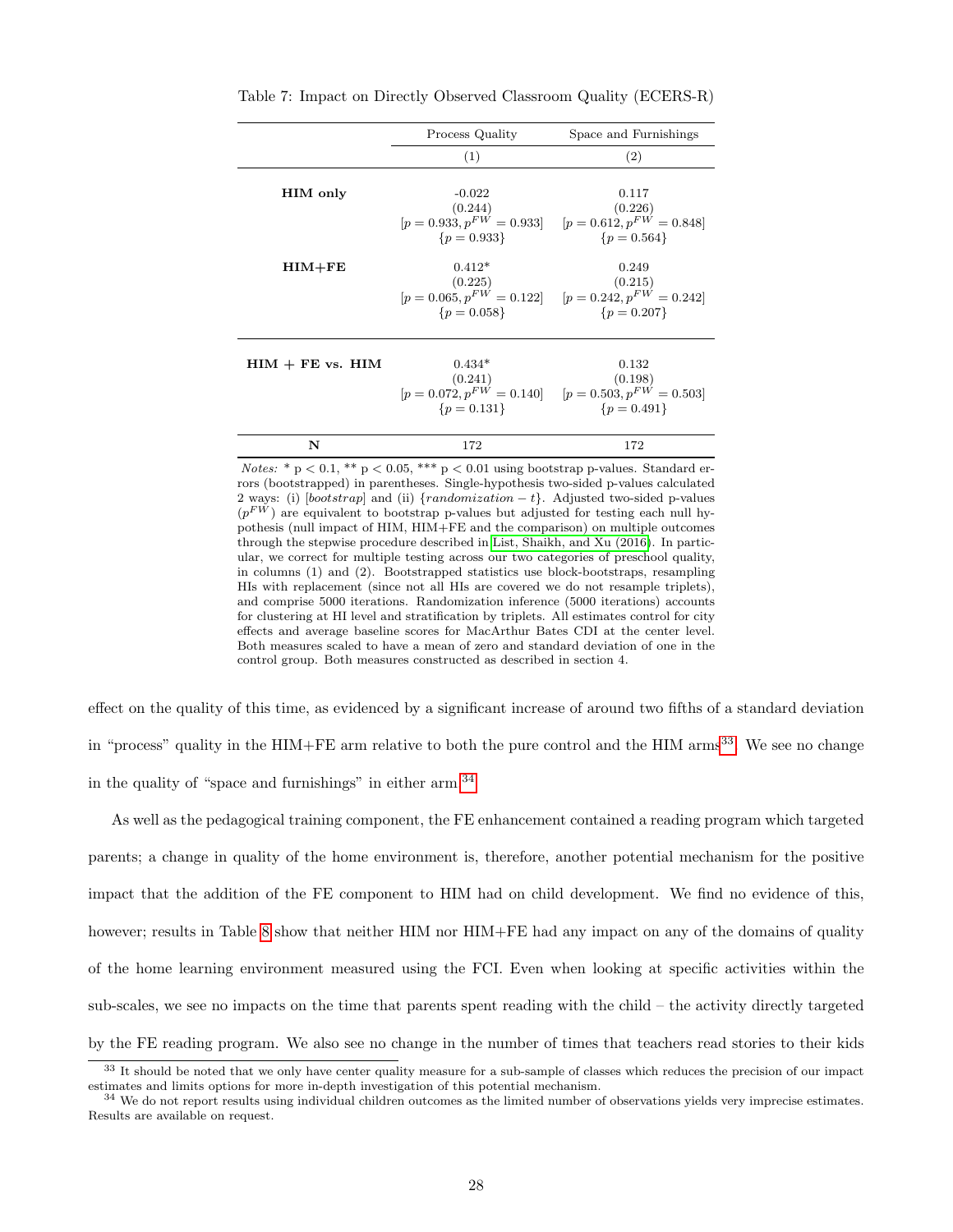in a week (Table [8\)](#page-30-0). These results suggest that the reading program is unlikely to be driving the effect of the FE enhancement on child development.

The lack of impacts on the home environment and reading practices in the class (targeted by the reading program component of FE) combined with an improvement in classroom process quality (targeted by the pedagogical training program component of FE) suggest that the addition of pedagogical training is what is driving the significant impact that the FE enhancement has on increasing the efficacy of the government quality improvement program through (1) offsetting the negative effect that the government program has on the time teachers spend on play and learning activities with the kids in the classroom; and (2) improving the quality of what teachers do with that time. This hypothesis is further supported by evidence that the FE enhancement appears to have been more effective in the smaller centers (Table [A.14\)](#page-50-0), where, on average, a higher proportion of teachers (one half vs. one quarter; Table [A.13\)](#page-49-0) received the training.<sup>[3536](#page--1-0)</sup>.

<sup>&</sup>lt;sup>35</sup> This pattern by center size was driven by the fact that only up to three teachers per HI were supposed to participate in the training.

<sup>&</sup>lt;sup>36</sup> FE were only able to provide us with very partial data on teacher attendance which do not allow us to link all teachers in our data in the HIM+FE arm to data on attendance of the pedagogical training program. However, partially linked data combined with self-reported data from teachers on whether they attended training suggest that a significantly higher proportion of teachers in the smaller centers were trained.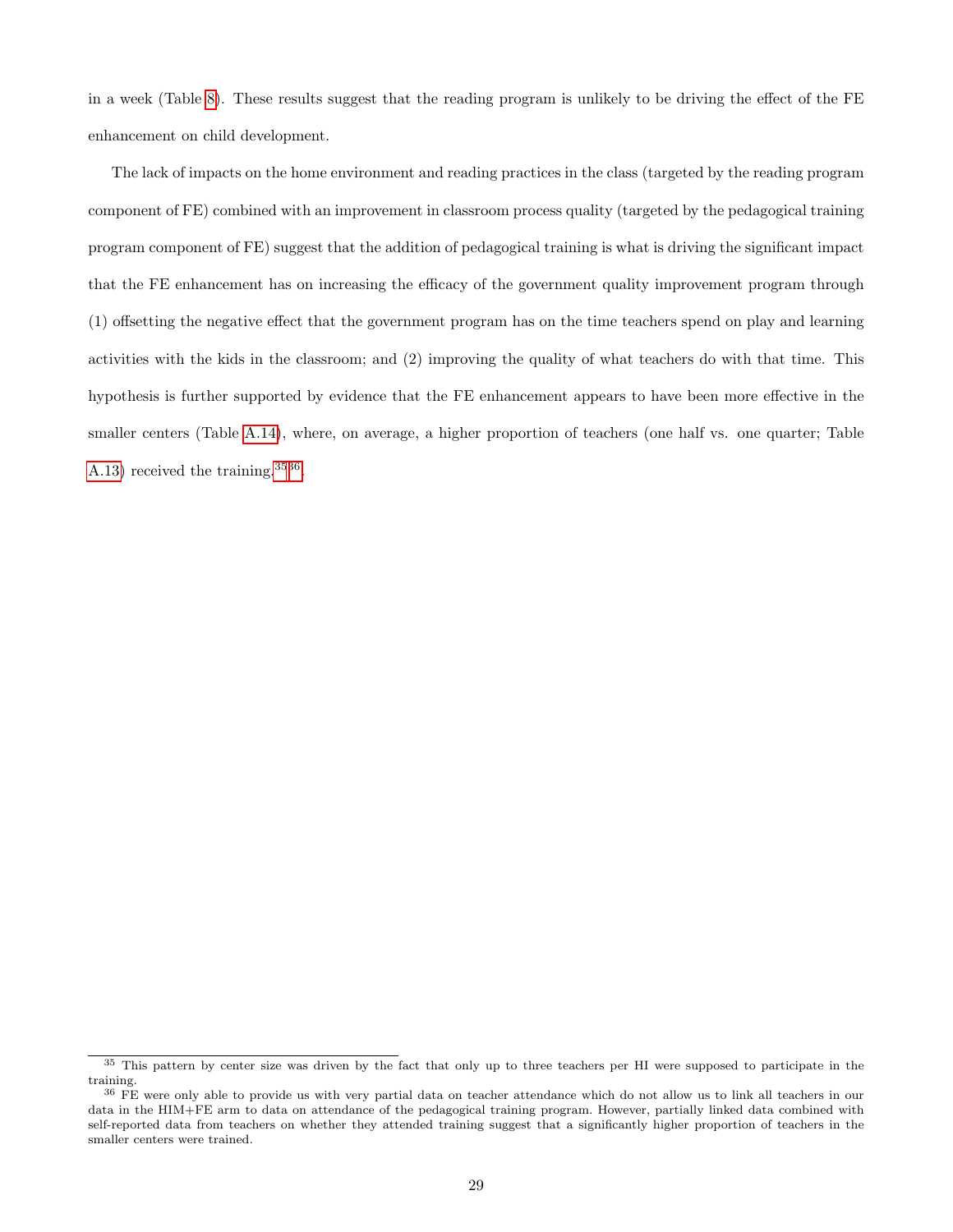<span id="page-30-0"></span>

|                  |                                                                        | Summary~Indices                                                                                                                                                                        |                                                                                                                                                                                                                                                                                                                                                                                                                                                                                                                                                                                                                                                                                                                                                                                                                                                                                                                               |                                                                                                                    | Reading Activities and Materials                                         |                                                                         |
|------------------|------------------------------------------------------------------------|----------------------------------------------------------------------------------------------------------------------------------------------------------------------------------------|-------------------------------------------------------------------------------------------------------------------------------------------------------------------------------------------------------------------------------------------------------------------------------------------------------------------------------------------------------------------------------------------------------------------------------------------------------------------------------------------------------------------------------------------------------------------------------------------------------------------------------------------------------------------------------------------------------------------------------------------------------------------------------------------------------------------------------------------------------------------------------------------------------------------------------|--------------------------------------------------------------------------------------------------------------------|--------------------------------------------------------------------------|-------------------------------------------------------------------------|
|                  | Play Materials                                                         | Play Activities with Mother                                                                                                                                                            | Play Activities with Father                                                                                                                                                                                                                                                                                                                                                                                                                                                                                                                                                                                                                                                                                                                                                                                                                                                                                                   | Number of Storybooks                                                                                               | Mins Reading with Mother                                                 | Mins Reading with Father                                                |
|                  | $\widehat{\Xi}$                                                        | $\widehat{c}$                                                                                                                                                                          | $\odot$                                                                                                                                                                                                                                                                                                                                                                                                                                                                                                                                                                                                                                                                                                                                                                                                                                                                                                                       | $\widehat{E}$                                                                                                      | $\widehat{5}$                                                            | $\left(6\right)$                                                        |
| HIM only         | $[p = 0.806, p^{F V'} = 0.806]$<br>$\{p = 0.763\}$<br>(0.078)<br>0.020 | $[p = 0.384, p^{FW} = 0.617]$<br>$\{p = 0.368\}$<br>(0.078)<br>$-0.067$                                                                                                                | $[p = 0.182, p^{FW} = 0.416]$<br>$\{p = 0.148\}$<br>(0.074)<br>$-0.098$                                                                                                                                                                                                                                                                                                                                                                                                                                                                                                                                                                                                                                                                                                                                                                                                                                                       | $[p = 0.845, p^{FW} = 0.845]$<br>$\{p = 0.821\}$<br>$-0.050$<br>(0.247)                                            | $[p = 0.657, p^{FW} = 0.886]$<br>$\{p = 0.618\}$<br>(10.453)<br>$-4.554$ | $[p = 0.342, p^{FW} = 0.691]$<br>$\{p = 0.318\}$<br>$-6.495$<br>(6.793) |
| HIM+FE<br>30     | $[p = 0.142, p^{FW} = 0.354]$<br>$\{p=0.120\}$<br>(0.074)<br>0.109     | $[p = 0.316, p^{FW} = 0.512]$<br>$\{p = 0.356\}$<br>(0.065)<br>0.064                                                                                                                   | $[p = 0.500, p^{FW} = 0.500]$<br>$\{p = 0.537\}$<br>(0.062)<br>$-0.041$                                                                                                                                                                                                                                                                                                                                                                                                                                                                                                                                                                                                                                                                                                                                                                                                                                                       | $[p = 0.720, p^{FW} = 0.918]$<br>$\{p = 0.694\}$<br>(0.219)<br>0.080                                               | $[p = 0.556, p^{FW} = 0.904]$<br>$\{p = 0.555\}$<br>(9.064)<br>5.380     | $[p = 0.835, p^{FW} = 0.835]$<br>$\{p=0.847\}$<br>$-1.398$<br>(7.145)   |
| HIM + FE vs. HIM | $[p = 0.116, p^{FW} = 0.289]$<br>$\{p = 0.208\}$<br>0.089              | $[p = 0.116, p^{FW} = 0.289]$<br>$\{p = 0.088\}$<br>0.131                                                                                                                              | $[p = 0.489, p^{FW} = 0.489]$<br>$\{p=0.442\}$<br>0.057                                                                                                                                                                                                                                                                                                                                                                                                                                                                                                                                                                                                                                                                                                                                                                                                                                                                       | $[p = 0.521, p^{FW} = 0.521]$<br>$\{p = 0.470\}$<br>0.130                                                          | $[p = 0.230, p^{FW} = 0.528]$<br>$\{p=0.220\}$<br>9.933                  | $[p = 0.425, p^{FW} = 0.662]$<br>$\{p = 0.393\}$<br>5.098               |
| Z                | 1848                                                                   | 1827                                                                                                                                                                                   | 1447                                                                                                                                                                                                                                                                                                                                                                                                                                                                                                                                                                                                                                                                                                                                                                                                                                                                                                                          | 1848                                                                                                               | 1827                                                                     | 1447                                                                    |
|                  |                                                                        | materials and play activities with mother subscales. All factors scaled to have a mean of<br>$\{randomization - t\}$ . Adjusted two-sided p-values $(pFW)$ are equivalent to bootstrap | outcomes through the stepwise procedure described in List, Shaikh, and Xu (2016). In particular, we correct for multiple testing separately across summary outcomes related to the home environment, in<br>Randomization inference (5000 iterations) accounts for clustering at HI level and stratification by triplets. All estimates control for gender, city effects, interviewer effects and baseline scores for the play<br>Notes: * $p < 0.1$ , ** $p < 0.05$ , *** $p < 0.01$ using bootstrap p-values. Standard errors (bootstrapped) in parentheses. Single-hypothesis two-sided p-values calculated 2 ways: (i) [bootstrap] and (ii)<br>columns $(1)-(3)$ , and across outcomes specifically related to reading, in columns $(4)-(6)$ . Bootstrapped statistics use block-bootstraps, resampling triplets with replacement, and comprise 5000 iterations.<br>ero and standard deviation of one in the control group | p-values but adjusted for testing each null hypothesis (null impact of HIM, HIM+FE and the comparison) on multiple |                                                                          |                                                                         |

Table 8: Impact of HIM and FE on Learning Environment in the Home Table 8: Impact of HIM and FE on Learning Environment in the Home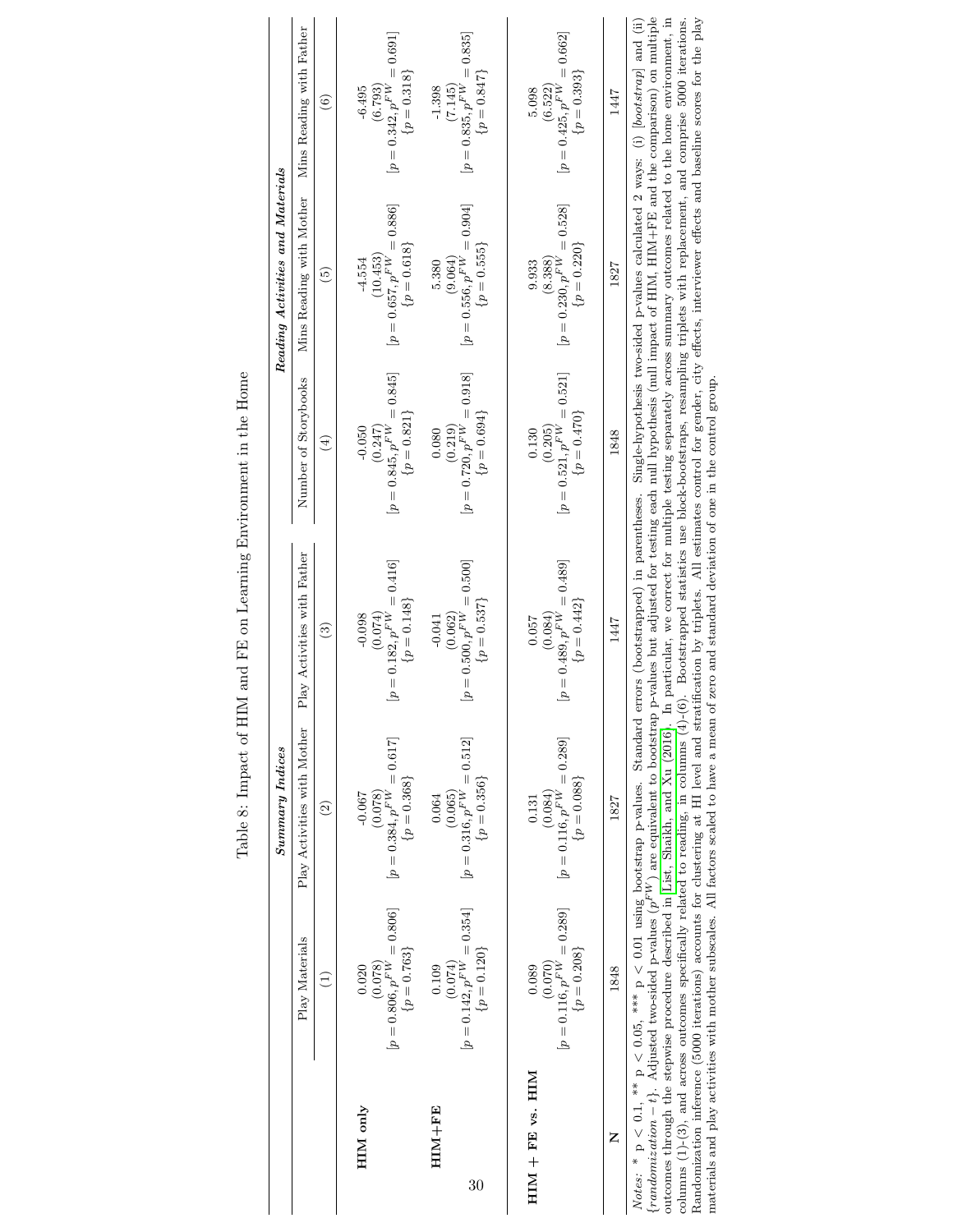# 5 Conclusions

In this paper we show, within one institutional setting, that different approaches to improving the quality of early years education can have very different impacts. Our results suggest that providing preschools with additional resources for hiring and teaching materials without any training on best practices in the classroom is an ineffective and potentially even detrimental strategy. Complementing such resources with pedagogical training and coaching, on the other hand, can have significant positive impacts on child development, especially for more disadvantaged children. Self-reported data suggest that without training on best practices, teachers respond to having more staff and materials by reducing the time that they spend with the children, including on activities that are important for child development. In contrast, the addition of pedagogical training prevented any reduction in time teachers' spent on learning and development focused activities and increased the observed quality of instruction in the class.

At around 15% of a standard deviation, the estimated positive impact of the enhanced government quality improvement program on the main cognitive development outcome measure corresponds to 15% of the achievement gap between children in the top and bottom wealth quintiles in Colombia by age 5 (Bernal, Martínez, and Quintero [2015\)](#page-34-4). Heterogeneity analysis shows that the impact is higher on the more disadvantaged children, for whom the effect size is much larger at 30% of a standard deviation. To the extent that credible comparisons can be made between intervention evaluations with different measures of child development and in different populations, the effects we estimate of the FE quality improvement program are in the ballpark of other studies which look at effects of children accessing center-based care in Colombia [\(Nores, Bernal, and Barnett 2019\)](#page-38-4) and other Latin American countries (Noboa-Hidalgo and Urzúa 2012; [Berlinski et al. 2008;](#page-34-10) Bernal and Ramírez 2019; Bernal and Fernández [2013;](#page-34-9) [Behrman et al. 2014\)](#page-34-11). There is little to guide extrapolation of how these short-run impacts might map onto long-run outcomes of children in Colombia. However, evidence from further afield, such as evaluations of Head Start in the US, suggests that programs which achieved short-run effects of similar magnitude can have wide ranging and persistent positive long-run effects [\(Garces, Thomas, and Currie 2002;](#page-36-9) [Deming 2009\)](#page-36-10).

The immediate policy implication of our findings is that the current strategy of the government of Colombia for improving quality of care in its Hogares Infantiles preschools through scaling up the HIM program may be doing more harm than good. However, the results also offer guidance on an effective improvement strategy: the addition of a pedagogical training component following the blue-print of the program designed by the Colombian National University for Fundación Exito in this study. Ongoing costs of the current government upgrade are \$300 per child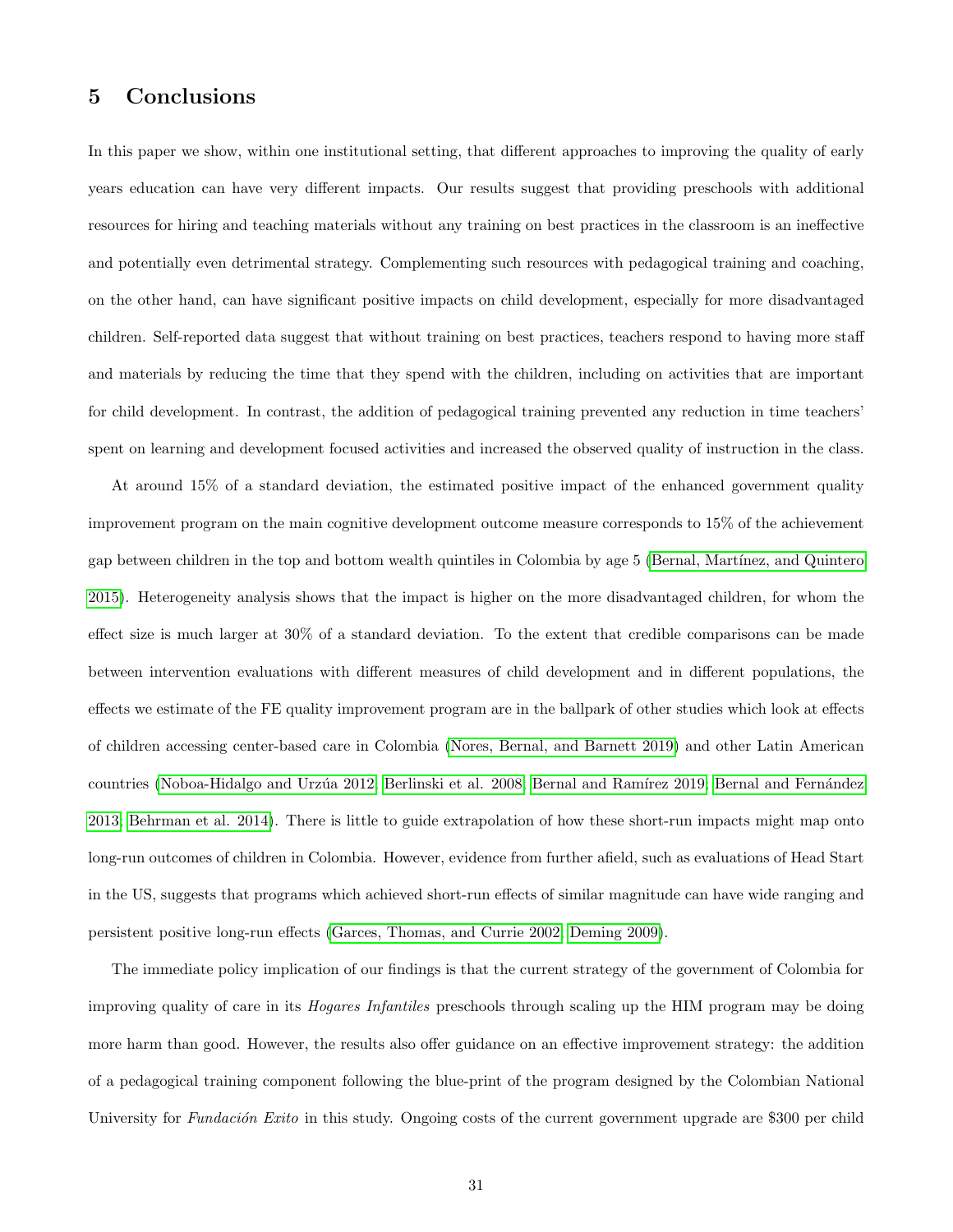per year, raising the total cost of provision to \$1300 per child per year. Our results suggest that the impacts of the government program on child development could be increased from none (possibly negative) to as much as 30% of a standard deviation for the more disadvantaged children attending these centers by complimenting the hiring of new staff with appropriate teacher training and coaching.

A back-of-the-envelope calculation of the costs of scaling-up the pedagogical training component of the FE program, the component that we argue is key to its impacts on children's development suggest that scaling to new centers would require an upfront investment of \$5827 per HI. However, once this initial investment had been made, maintaining the proportion of trained teachers through training new teachers and providing less-intensive refresher training to previously-trained teachers would cost \$2206 per HI per year, or \$13 per child per year. This additional cost thus represents 1% of the current amount of \$1300 allocated to HIs yearly for each child. See Appendix [E](#page-58-0) for details of calculations.

The study design does not allow us to say anything about the stand-alone benefits of the pedagogical program in the absence of the government's HIM upgrade. While it is probable that a minimum level of physical resources and staffing may be needed in order for programs focusing on teaching practices to be effective, we cannot tell whether the HIs in this study had already surpassed such a level before the HIM upgrades. Thus we cannot tell whether FE would have been effective even if the government had not implemented HIM or whether it is the interaction between more resources and know-how which is driving the positive impacts in the HIM+FE arm. Nevertheless, we note that recent overviews suggest that programs that directly target children's day to day classroom experience have been successful even in contexts with minimal prior resources [\(Kremer, Brannen, and Glennerster 2013;](#page-38-12) [Murnane](#page-38-0) [and Ganimian 2014\)](#page-38-0).

More broadly, this study suggests that widespread reliance on easily observable indicators such as teacher-child ratios and availability of play materials to judge overall quality of early years education and target investment may be misguided. Stand-alone improvements in these factors are unlikely to result in the sorts of short and long-run improvements to human capital that some investments in high quality early childhood interventions have succeeded in delivering. Our results suggest that one way of achieving such gains is to also give child-care providers the knowledge and skills to utilize available material and human resources in ways that are most productive for child development and well-being. The design of programs to facilitate this (and measurement of the degree to which this happens) continues to present big challenges globally and is likely to be a key hurdle in the path to achieving the SDG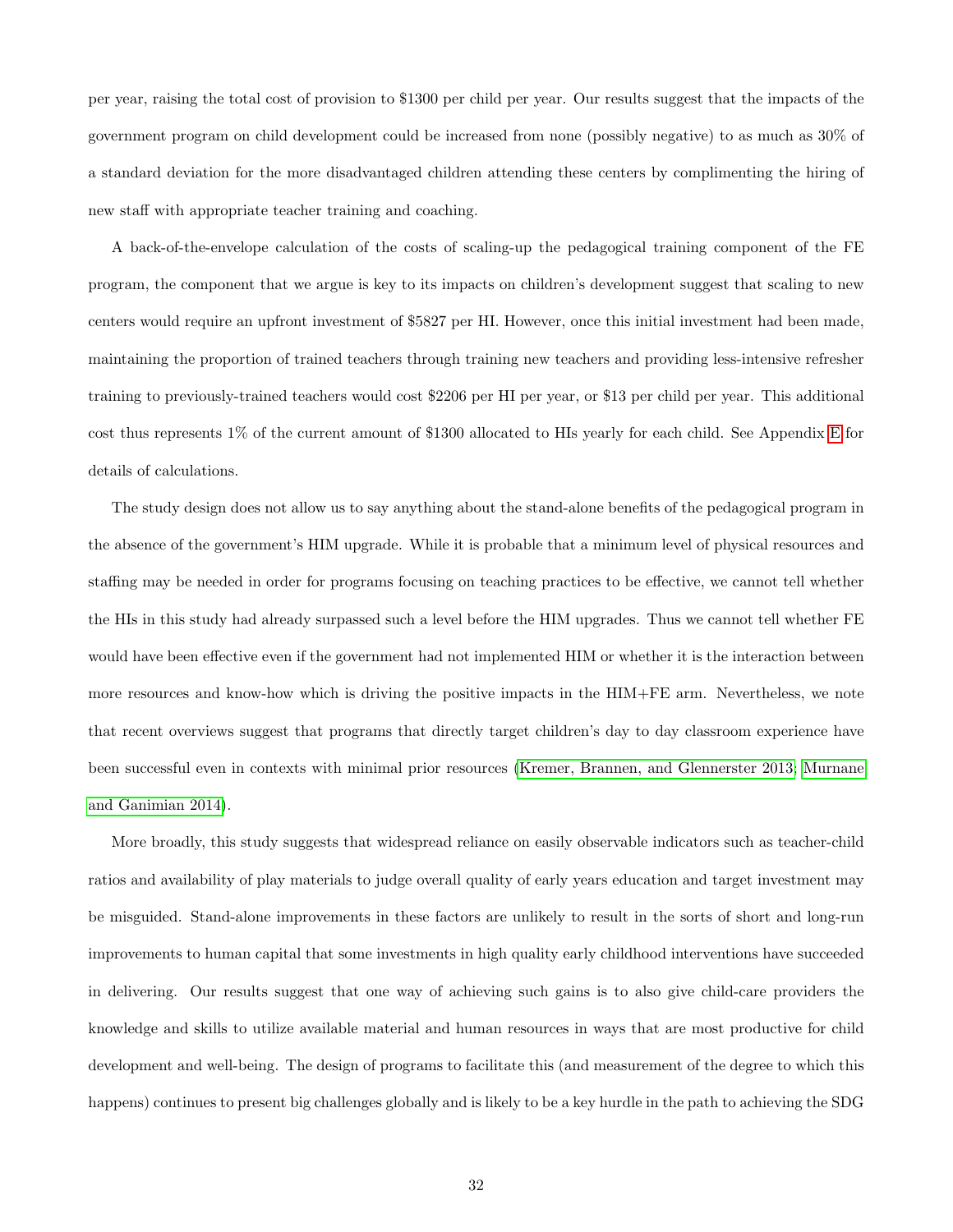on universal access to quality early childhood care by 2030. Our results, however, offer important promising evidence that even within the infrastructure available in LMIC contexts it is possible to implement scalable cost-effective designs of programs which boost the relevant dimensions of child-care quality and deliver significant improvements in child outcomes.

# References

- <span id="page-33-5"></span>Agostinelli, F. and M. Wiswall (2016). Estimating the Technology of Children's Skill Formation. Forthcoming JPE (March).
- <span id="page-33-0"></span>Almond, D., J. Currie, and V. Duque (2018, dec). Childhood Circumstances and Adult Outcomes: Act II. Journal of Economic Literature 56 (4), 1360–1446.
- <span id="page-33-6"></span>Andrew, A., O. Attanasio, R. Bernal, L. Cordona, S. Krutikova, D. M. Heredia, C. Medina, X. Peña, M. Rubio-Codina, and M. Vera-Hernandez (2018, jun). Evaluation of infant development centres: an early years intervention in Colombia. Technical Report June, International Initiative for Impact Evaluation, USA.
- <span id="page-33-7"></span>Andrew, A., O. Attanasio, E. Fitzsimons, S. Grantham-McGregor, C. Meghir, and M. Rubio-Codina (2018, apr). Impacts 2 years after a scalable early childhood development intervention to increase psychosocial stimulation in the home: A follow-up of a cluster randomised controlled trial in Colombia. PLOS Medicine 15 (4), e1002556.
- <span id="page-33-2"></span>Araujo, M. C., P. Carneiro, Y. Cruz-Aguayo, and N. Schady (2016, aug). Teacher Quality and Learning Outcomes in Kindergarten. The Quarterly Journal of Economics 131 (3), 1415–1453.
- <span id="page-33-1"></span>Araujo, M. C. and N. Schady (2015). Daycare Services: It's All about Quality. In S. Berlinski and N. Schady (Eds.), The Early Years, Chapter 4, pp. 91–121. New York: Palgrave Macmillan US.
- <span id="page-33-3"></span>Attanasio, O., H. Baker-Henningham, R. Bernal, C. Meghir, D. Pineda, and M. Rubio-Codina (2018, sep). Early Stimulation and Nutrition: The Impacts of a Scalable Intervention. Technical report, National Bureau of Economic Research, Cambridge, MA.
- <span id="page-33-4"></span>Attanasio, O., S. Cattan, E. Fitzsimons, C. Meghir, and M. Rubio-Codina (2015, feb). Estimating the Production Function for Human Capital: Results from a Randomized Control Trial in Colombia. Technical report, National Bureau of Economic Research, Cambridge, MA.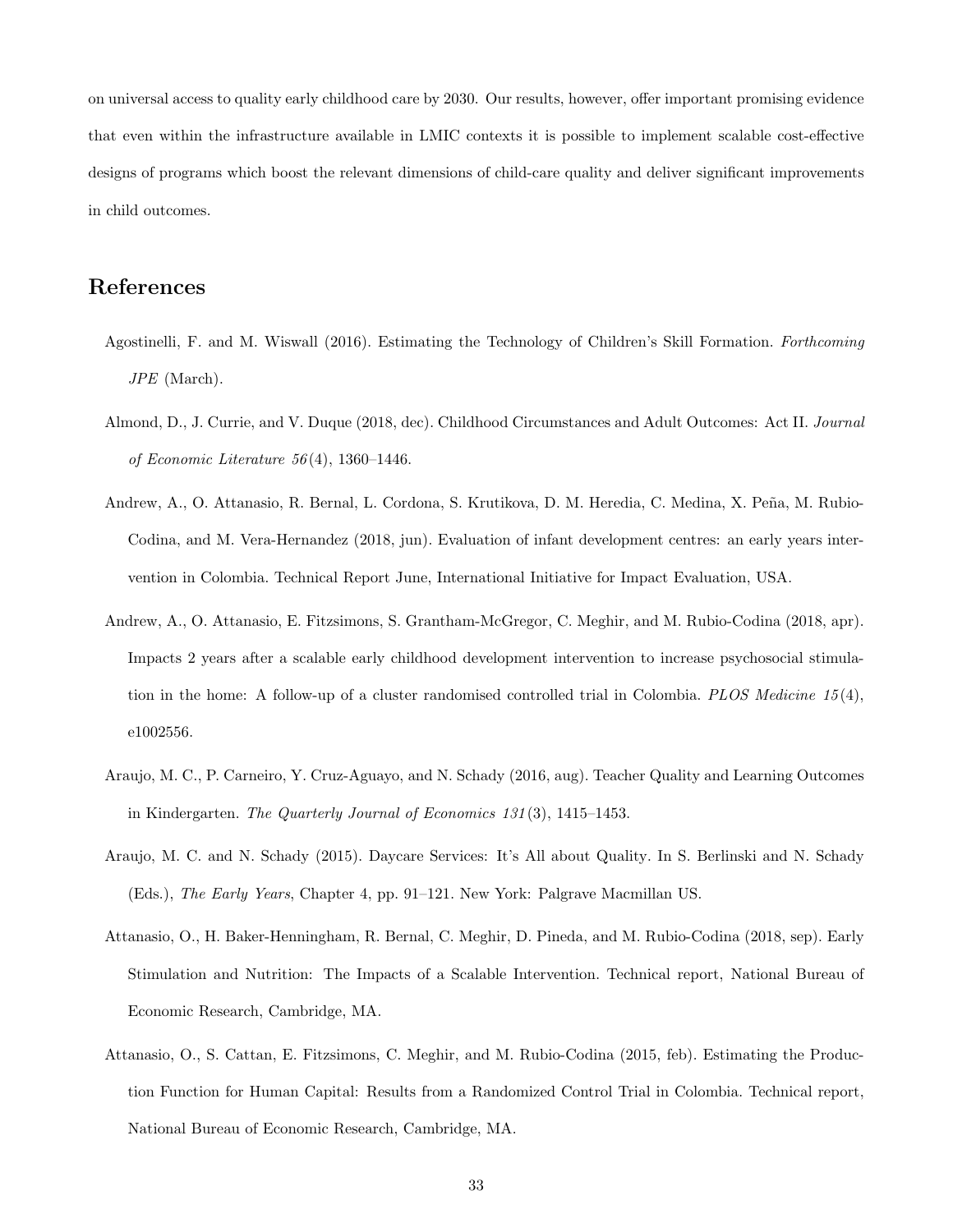<span id="page-34-5"></span><span id="page-34-1"></span>Attanasio, O., C. Meghir, and E. Nix (2017). Human Capital Development and Parental Investment in India.

- Barnett, W. S., J. T. Hustedt, A. H. Friedman, J. S. Boyd, and P. Ainsworth (2003). The State of Preschool: 2003 State Preschool Yearbook.
- <span id="page-34-2"></span>Barnett, W. S., J. T. Hustedt, A. H. Friedman, J. S. Boyd, and P. Ainsworth (2004). The State of Preschool: 2004 State Preschool Yearbook.
- <span id="page-34-11"></span>Behrman, J. R., J. Hoddinott, J. A. Maluccio, E. Soler-Hampejsek, E. L. Behrman, R. Martorell, M. Ramírez-Zea, and A. D. Stein (2014). What determines adult cognitive skills? Influences of pre-school, school, and post-school experiences in Guatemala. Latin American Economic Review 23 (1).
- <span id="page-34-0"></span>Belfield, C., C. Farquharson, and L. Sibieta (2018, sep). 2018 Annual Report on Education Spending in England. Technical report, ESRC Centre for the Microeconomic Analysis of Public Policy (CPP) at IFS.
- <span id="page-34-8"></span>Berlinski, S., S. Galiani, and P. Gertler (2009). The effect of pre-primary education on primary school performance. Journal of Public Economics 93 (1-2), 219–234.
- <span id="page-34-10"></span>Berlinski, S., S. Galiani, and M. Manacorda (2008). Giving children a better start: Preschool attendance and school-age profiles. Journal of Public Economics 92 (5-6), 1416–1440.
- <span id="page-34-3"></span>Bernal, R., O. Attanasio, X. Peña, and M. Vera-Hernández (2019). The effects of the transition from home-based childcare to childcare centers on children's health and development in Colombia. Early Childhood Research Quarterly 47, 418–431.
- <span id="page-34-6"></span>Bernal, R. and A. Camacho (2012). La política de primera infancia en el contexto de la equidad y movilidad social en Colombia. Documentos Cede, 2012–33.
- <span id="page-34-9"></span>Bernal, R. and C. Fernández (2013). Subsidized childcare and child development in Colombia: Effects of Hogares Comunitarios de Bienestar as a function of timing and length of exposure. Social Science Medicine  $97(C)$ , 241–249.
- <span id="page-34-4"></span>Bernal, R., M. A. Martínez, and C. Quintero (2015). Situación de niñas y niños Colombianos menores de cinco años, entre 2010 y 2013, Volume 16.
- <span id="page-34-7"></span>Bernal, R. and S. M. Ramírez (2019). Improving the quality of early childhood care at scale: The effects of From Zero to Forever. World Development 118, 91–105.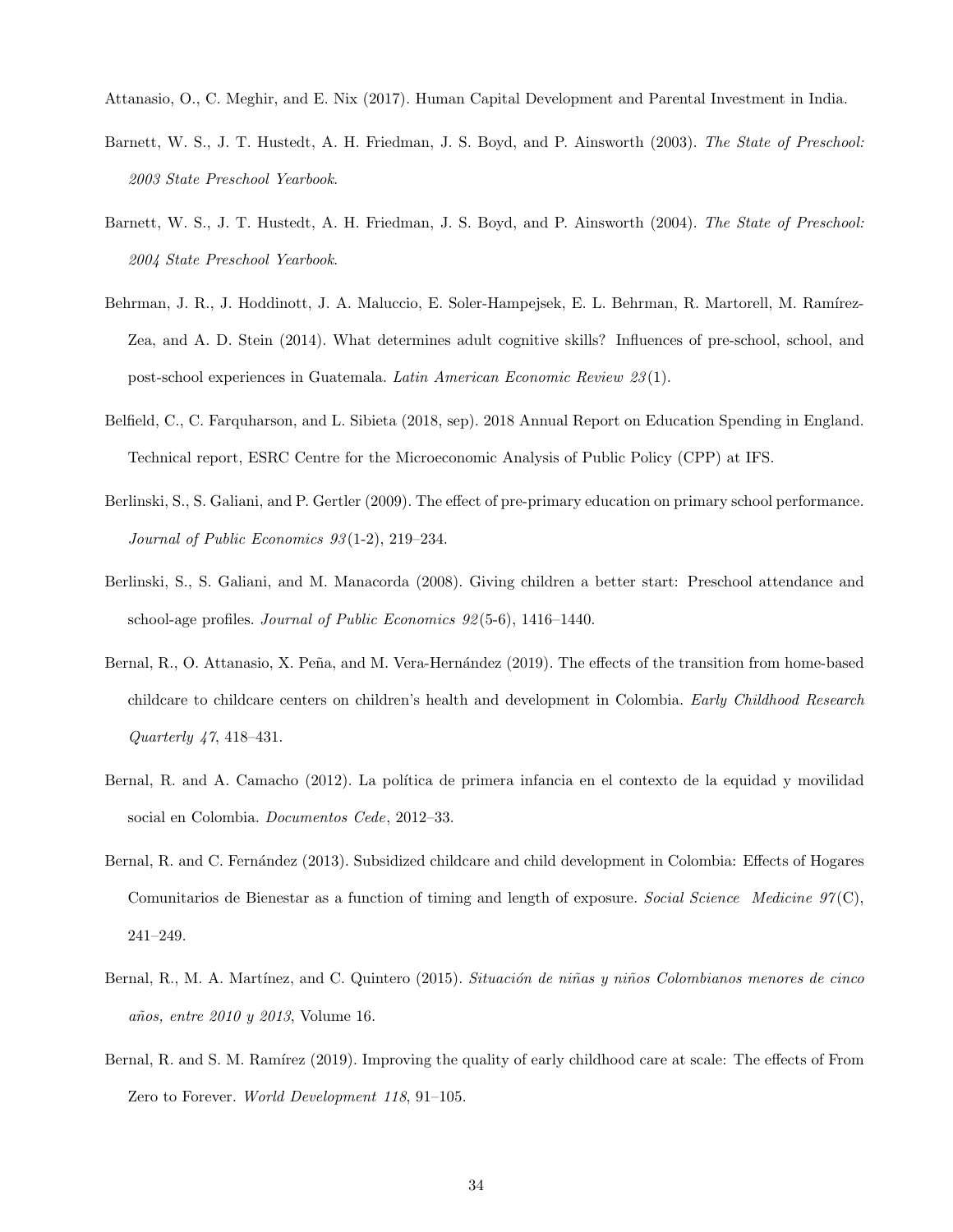- <span id="page-35-0"></span>Black, M. M., S. P. Walker, L. C. Fernald, C. T. Andersen, A. M. DiGirolamo, C. Lu, D. C. McCoy, G. Fink, Y. R. Shawar, J. Shiffman, A. E. Devercelli, Q. T. Wodon, E. Vargas-Barón, and S. Grantham-McGregor (2017). Early childhood development coming of age: science through the life course. The Lancet  $389(10064)$ , 77–90.
- <span id="page-35-4"></span>Blanden, J., K. Hansen, and S. Mcnally (2017). Quality in Early Years Settings and Children' s School Achievement. CEP Discussion Paper No 1468.
- <span id="page-35-1"></span>Britto, P. R., S. J. Lye, K. Proulx, A. K. Yousafzai, S. G. Matthews, T. Vaivada, R. Perez-Escamilla, N. Rao, P. Ip, L. C. H. Fernald, H. MacMillan, M. Hanson, T. D. Wachs, H. Yao, H. Yoshikawa, A. Cerezo, J. F. Leckman, and Z. A. Bhutta (2017, jan). Nurturing care: promoting early childhood development. The Lancet 389 (10064), 91–102.
- <span id="page-35-3"></span>Britto, P. R., H. Yoshikawa, and K. Boller (2011). Quality of Early Childhood Development Programs in Global Contexts Rationale for Investment, Conceptual Framework and Implications for Equity. 25 (2).
- <span id="page-35-8"></span>Burchinal, M. R., J. E. Roberts, R. Riggins Jr, S. A. Zeisel, E. Neebe, and D. Bryant (2000). Relating quality of center-based child care to early cognitive and language development longitudinally. Child development  $\gamma_1(2)$ , 339–357.
- <span id="page-35-6"></span>Chetty, R., J. N. Friedman, N. Hilger, E. Saez, D. W. Schanzenbach, and D. Yagan (2011). How does your kindergarten classroom affect your earnings? Evidence from project star. Quarterly Journal of Economics 126(4), 1593–1660.
- <span id="page-35-10"></span>Cornelissen, T., C. Dustmann, A. Raute, and U. Schönberg (2018, dec). Who Benefits from Universal Child Care? Estimating Marginal Returns to Early Child Care Attendance. Journal of Political Economy 126 (6), 2356–2409.
- <span id="page-35-9"></span><span id="page-35-2"></span>Culhane, J., F. Cunha, I. Elo, and Z. Pham (2016). Measuring Early Investments in Children Early.
- Cunha, F., J. J. Heckman, L. Lochner, and D. V. Masterov (2006). Interpreting the Evidence on Life Cycle Skill Formation. Volume 1 of Handbook of the Economics of Education, pp. 697–812. Elsevier.
- <span id="page-35-5"></span>Cunha, F., J. J. Heckman, and S. M. Schennach (2010). Estimating the Technology of Cognitive and Noncognitive Skill Formation. Econometrica 78(3), 883-931.
- <span id="page-35-7"></span>Danzer, V. A., M. F. Gerber, T. M. Lyons, and J. K. Voress (1991). Daberon 2: Screening for School Readiness.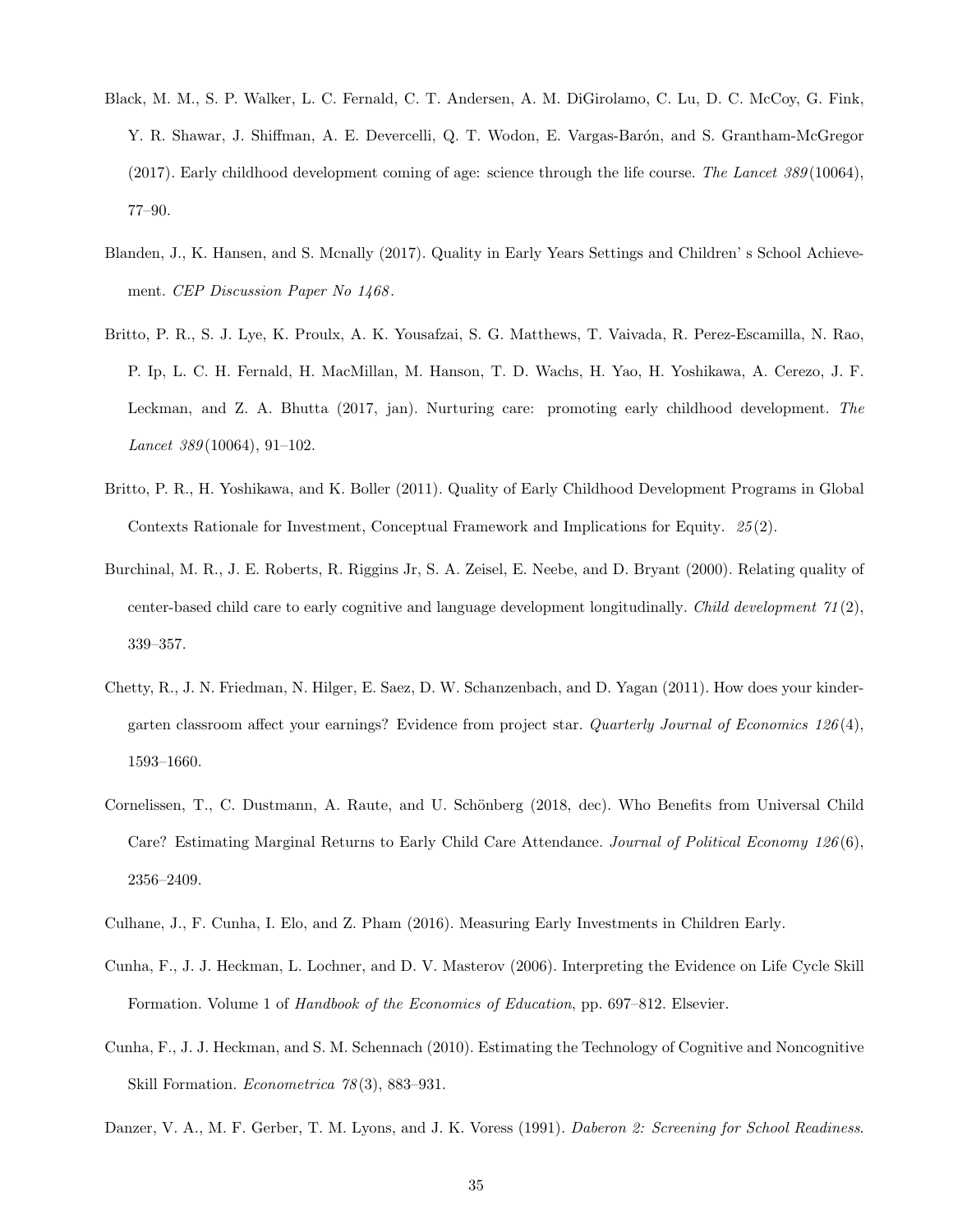Pro-Ed (Firm).

- <span id="page-36-5"></span>Datta Gupta, N. and M. Simonsen (2010). Non-cognitive child outcomes and universal high quality child care. Journal of Public Economics 94 (1-2), 30–43.
- <span id="page-36-10"></span>Deming, D. (2009, jun). Early Childhood Intervention and Life-Cycle Skill Development: Evidence from Head Start. American Economic Journal: Applied Economics 1 (3), 111–134.
- <span id="page-36-7"></span>Diamond, A. and C. Taylor (1996, may). Development of an aspect of executive control: Development of the abilities to remember what I said and to ?Do as I say, not as I do? Developmental Psychobiology  $29(4)$ , 315–334.
- <span id="page-36-6"></span>Dunn, L. M., E. R. Padilla, D. E. Lugo, and L. M. Dunn (1986). Test de Vocabulario en Imágenes Peabody (TVIP). AGS Circle Pines, MN.
- <span id="page-36-0"></span>Engle, P. L., M. M. Black, J. R. Behrman, M. C. D. Mello, P. J. Gertler, L. Kapiriri, R. Martorell, and M. E. Young (2007). Child development in developing countries 3 Strategies to avoid the loss of developmental potential in more than 200 million children in the developing world. The Lancet 369 (9557), 229–242.
- <span id="page-36-1"></span>Engle, P. L., L. C. Fernald, H. Alderman, J. Behrman, C. O'Gara, A. Yousafzai, M. C. de Mello, M. Hidrobo, N. Ulkuer, I. Ertem, and S. Iltus (2011, oct). Strategies for reducing inequalities and improving developmental outcomes for young children in low-income and middle-income countries. The Lancet 378 (9799), 1339–1353.
- <span id="page-36-2"></span>Felfe, C. and R. Lalive (2018). Does early child care affect children's development? Journal of Public Economics  $159$  (January), 33–53.
- <span id="page-36-9"></span>Garces, E., D. Thomas, and J. Currie (2002, aug). Longer-Term Effects of Head Start. American Economic Review  $92(4)$ , 999-1012.
- <span id="page-36-4"></span>Gerber, S. B., J. D. Finn, C. M. Achilles, and J. Boyd-Zaharias (2001, jun). Teacher Aides and Students' Academic Achievement. Educational Evaluation and Policy Analysis 23 (2), 123–143.
- <span id="page-36-3"></span>Glewwe, P., E. Hanushek, S. Humpage, and R. Ravina (2011, oct). School Resources and Educational Outcomes in Developing Countries: A Review of the Literature from 1990 to 2010. Technical report, National Bureau of Economic Research, Cambridge, MA.
- <span id="page-36-8"></span>Hallam, R., B. Rous, S. Riley-Ayers, and D. Epstein (2011). Teacher survey of early education quality. New Brunswick, NJ: NIEER.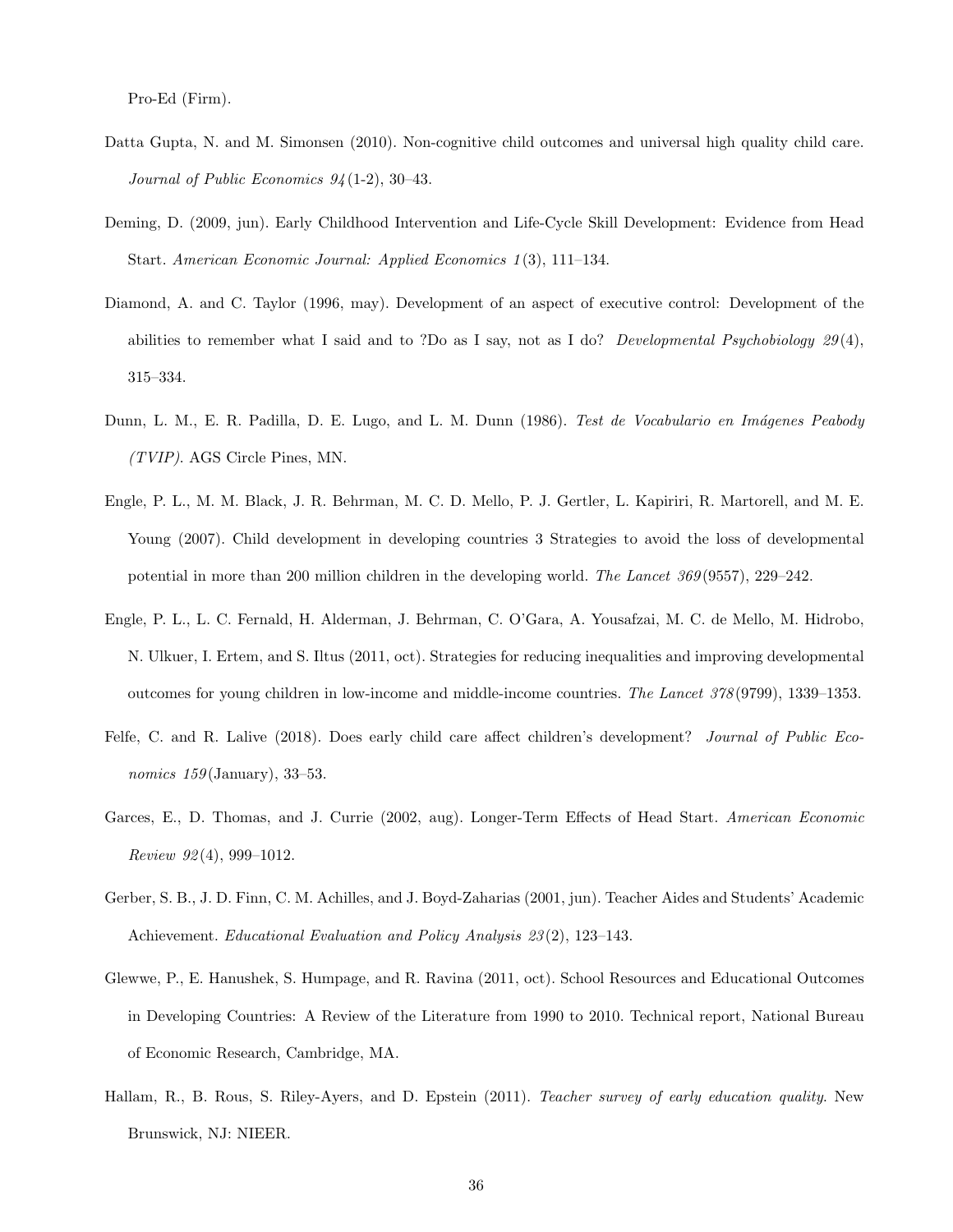- <span id="page-37-11"></span>Hamadani, J. D., F. Tofail, A. Hilaly, S. N. Huda, P. Engle, and S. M. Grantham-McGregor (2010, mar). Use of Family Care Indicators and Their Relationship with Child Development in Bangladesh. Journal of Health, Population and Nutrition 28 (1), 23–33.
- <span id="page-37-9"></span>Hanushek, E. A. (1999). Some Findings from an Independent Investigation of the Tennessee STAR Experiment and from Other Investigations of Class Size Effects. Educational Evaluation and Policy Analysis 21 (2), 143– 163.
- <span id="page-37-5"></span>Hanushek, E. A. (2003, feb). The Failure of Inputbased Schooling Policies. The Economic Journal 113 (485), F64–F98.
- <span id="page-37-6"></span>Hanushek, E. A. and S. G. Rivkin (2006). Chapter 18 Teacher Quality. In Handbook of the Economics of Education, Volume 2, pp. 1051–1078.
- <span id="page-37-8"></span>Hanushek, E. A. and S. G. Rivkin (2012, sep). The Distribution of Teacher Quality and Implications for Policy. Annual Review of Economics  $\mathcal{L}(1)$ , 131–157.
- <span id="page-37-10"></span><span id="page-37-7"></span>Harms, T., R. M. Clifford, and D. Cryer (1998). Early Childhood Environment Scale-Revised Edition.
- Havnes, T. and M. Mogstad (2011, may). No Child Left Behind: Subsidized Child Care and Children's Long-Run Outcomes. American Economic Journal: Economic Policy 3 (2), 97–129.
- <span id="page-37-12"></span>Havnes, T. and M. Mogstad (2015). Is universal child care leveling the playing field? Journal of Public Economics 127, 100–114.
- <span id="page-37-2"></span>Heckman, J., R. Pinto, and P. Savelyev (2013, oct). Understanding the Mechanisms Through Which an Influential Early Childhood Program Boosted Adult Outcomes. American Economic Review 103 (6), 2052–2086.
- <span id="page-37-0"></span>Heckman, J. J. (2006, jun). Skill formation and the economics of investing in disadvantaged children. Science 312 (5782), 1900–1902.
- <span id="page-37-1"></span>Heckman, J. J., S. H. Moon, R. Pinto, P. A. Savelyev, and A. Yavitz (2010, feb). The rate of return to the HighScope Perry Preschool Program. Journal of Public Economics 94 (1-2), 114–128.
- <span id="page-37-3"></span>Heckman, J. J. and S. Mosso (2014, aug). The Economics of Human Development and Social Mobility. Annual Review of Economics  $6(1)$ , 689–733.
- <span id="page-37-4"></span>Ichino, A., M. Fort, and G. Zanella (2019, apr). Cognitive and Non-Cognitive Costs of Daycare 0-2 for Children in Advantaged Families. Journal of Political Economy, 704075.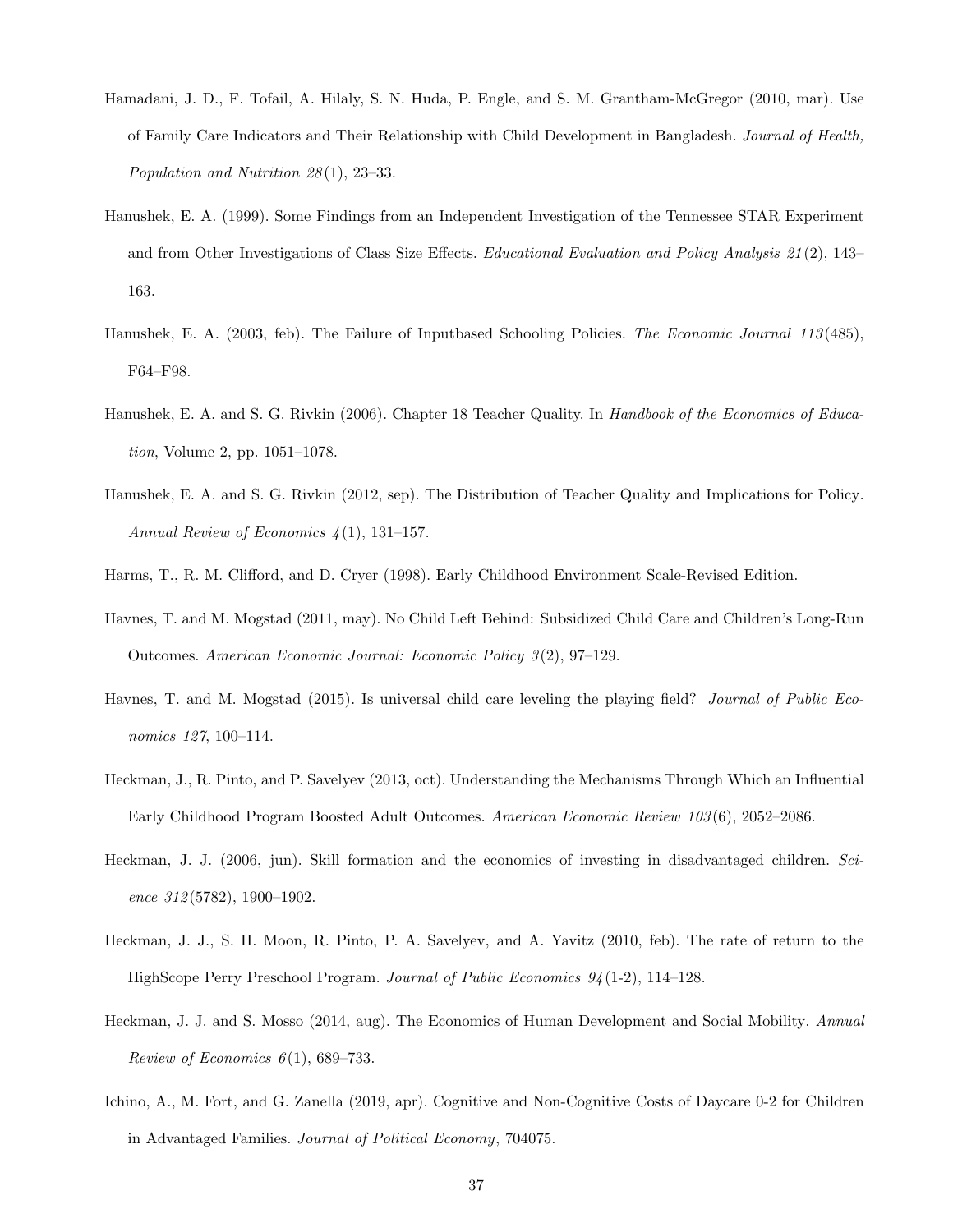- <span id="page-38-5"></span>Jackson-Maldonado, D., V. A. Marchman, and L. C. Fernald (2013, jul). Short-form versions of the Spanish MacArthurBates Communicative Development Inventories. Applied Psycholinguistics 34 (04), 837–868.
- <span id="page-38-6"></span>Jackson-Maldonado, D., D. J. Thal, L. Fenson, V. A. Marchman, T. Newton, B. T. Conboy, and L. Fenson (2003). MacArthur Inventarios del Desarrollo de Habilidades Comunicativas: User's guide and technical manual. Baltimore: Brookes Publishing Co.
- <span id="page-38-9"></span>Kaiser, H. F. (1960). The Application of Electronic Computers to Factor Analysis. Educational and Psychological *Measurement*  $20(1)$ , 141-151.
- <span id="page-38-8"></span>Kline, P. and C. R. Walters (2016, nov). Evaluating Public Programs with Close Substitutes: The Case of Head Start. The Quarterly Journal of Economics 131 (4), 1795–1848.
- <span id="page-38-12"></span>Kremer, M., C. Brannen, and R. Glennerster (2013). The Challenge of Education and Learning in the Developing World. Science 340 (April), 297–301.
- <span id="page-38-10"></span><span id="page-38-7"></span>List, J., A. Shaikh, and Y. Xu (2016). Multiple Hypothesis Testing in Experimental Economics.
- Mosteller, F. (1995). The Tennessee Study of Class Size in the Early School Grades. The Future of Children 5, 113–127.
- <span id="page-38-0"></span>Murnane, R. and A. Ganimian (2014). Improving Educational Outcomes in Developing Countries: Lessons from Rigorous Impact Evaluations.
- <span id="page-38-2"></span>NICHD Early Child Care Research Network (2002, may). Child-Care Structure Process Outcome: Direct and Indirect Effects of Child-Care Quality on Young Children's Development. *Psychological Science 13(3)*, 199–206.
- <span id="page-38-11"></span>Noboa-Hidalgo, G. E. and S. S. Urz´ua (2012). The Effects of Participation in Public Child Care Centers: Evidence from Chile. Journal of Human Capital  $6(1)$ , 1–34.
- <span id="page-38-3"></span>Nores, M. and W. S. Barnett (2010, apr). Benefits of early childhood interventions across the world: (Under) Investing in the very young. Economics of Education Review  $29(2)$ ,  $271-282$ .
- <span id="page-38-4"></span>Nores, M., R. Bernal, and W. S. Barnett (2019, oct). Center-based care for infants and toddlers: The aeioTU randomized trial. Economics of Education Review 72, 30–43.
- <span id="page-38-1"></span>Ozler, B., L. C. Fernald, P. Kariger, C. McConnell, M. Neuman, and E. Fraga (2018). Combining pre-school ¨ teacher training with parenting education: A cluster-randomized controlled trial. Journal of Development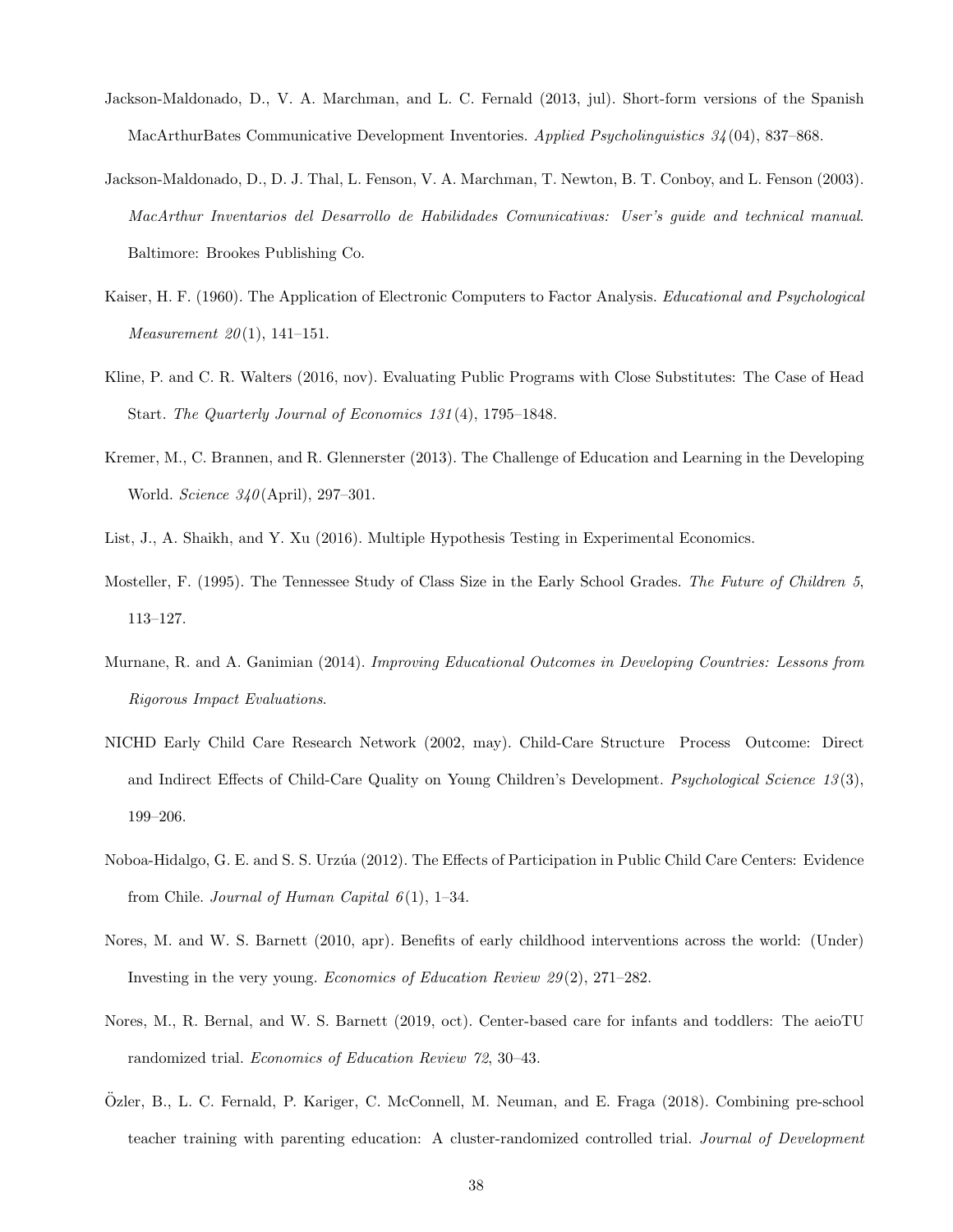Economics 133 (August 2017), 448–467.

- <span id="page-39-9"></span>Peisner-Feinberg, E. S., M. R. Burchinal, R. M. Clifford, M. L. Culkin, C. Howes, S. L. Kagan, and N. Yazejian (2001). The relation of preschool child-care quality to children's cognitive and social developmental trajectories through second grade. *Child development*  $72(5)$ , 1534–1553.
- <span id="page-39-7"></span>Peña, E. D. (2007, jul). Lost in Translation: Methodological Considerations in Cross-Cultural Research. Child Development 78 (4), 1255–1264.
- <span id="page-39-1"></span>Rao, N., J. Sun, V. Pearson, E. Pearson, H. Liu, M. A. Constas, and P. L. Engle (2012). Is Something Better Than Nothing? An Evaluation of Early Childhood Programs in Cambodia. Child Development 83(3), 864–876.
- <span id="page-39-2"></span>Rao, N., J. Sun, J. M. S. Wong, B. Weekes, P. Ip, S. Shaeffer, M. Young, M. Bray, E. Chen, and D. Lee (2014). Early childhood development and cognitive development in developing countriess: A rigorous literature review. Technical report, Department for International Development.
- <span id="page-39-6"></span><span id="page-39-5"></span>Romano, J. and M. Wolf (2010). Balanced control of generalized error rates. Annals of Statistics 38(1), 598–633.
- Romano, J. P. and M. Wolf (2005). Stepwise Multiple Testing as Formalized Data Snooping. Econometrica 73 (4), 1237–1282.
- <span id="page-39-0"></span>Rosero, J. J. and H. Oosterbeek (2011). Trade-offs between Different Early Childhood Interventions: Evidence from Ecuador. Technical report.
- <span id="page-39-8"></span>Schrank, F. A., K. S. Mcgrew, M. L. Ruef, C. G. Alvarado, A. F. Muñoz-Sandoval, and R. W. Woodcock (2005). Overview and technical supplement (Batería III Woodcock-Muñoz Assessment Service Bulletin No. 1). Itasca, IL: Riverside Publishing.
- <span id="page-39-11"></span>Skrondal, A. and S. Rabe-Hesketh (2009, jun). Prediction in multilevel generalized linear models. Journal of the Royal Statistical Society: Series A (Statistics in Society) 172 (3), 659–687.
- <span id="page-39-4"></span>Squires, J., D. Bricker, and E. Twombly (2002). Ages Stages Questionnaires: Social-emotional. Brookes Pub. Co.
- <span id="page-39-3"></span>Squires, J., D. Bricker, and E. Twombly (2009). Ages Stages English Questionnaires, Third Edition  $(ASQ-3)$ : A Parent-Completed, Child-Monitoring System. Baltimore: Paul H. Brookes Publishing Co.
- <span id="page-39-10"></span>Sylva, K., I. Siraj-Blatchford, B. Taggart, P. Sammons, E. Melhuish, K. Elliot, and V. Totsika (2006). Capturing quality in early childhood through environmental rating scales. Early Childhood Research Quarterly  $21(1)$ ,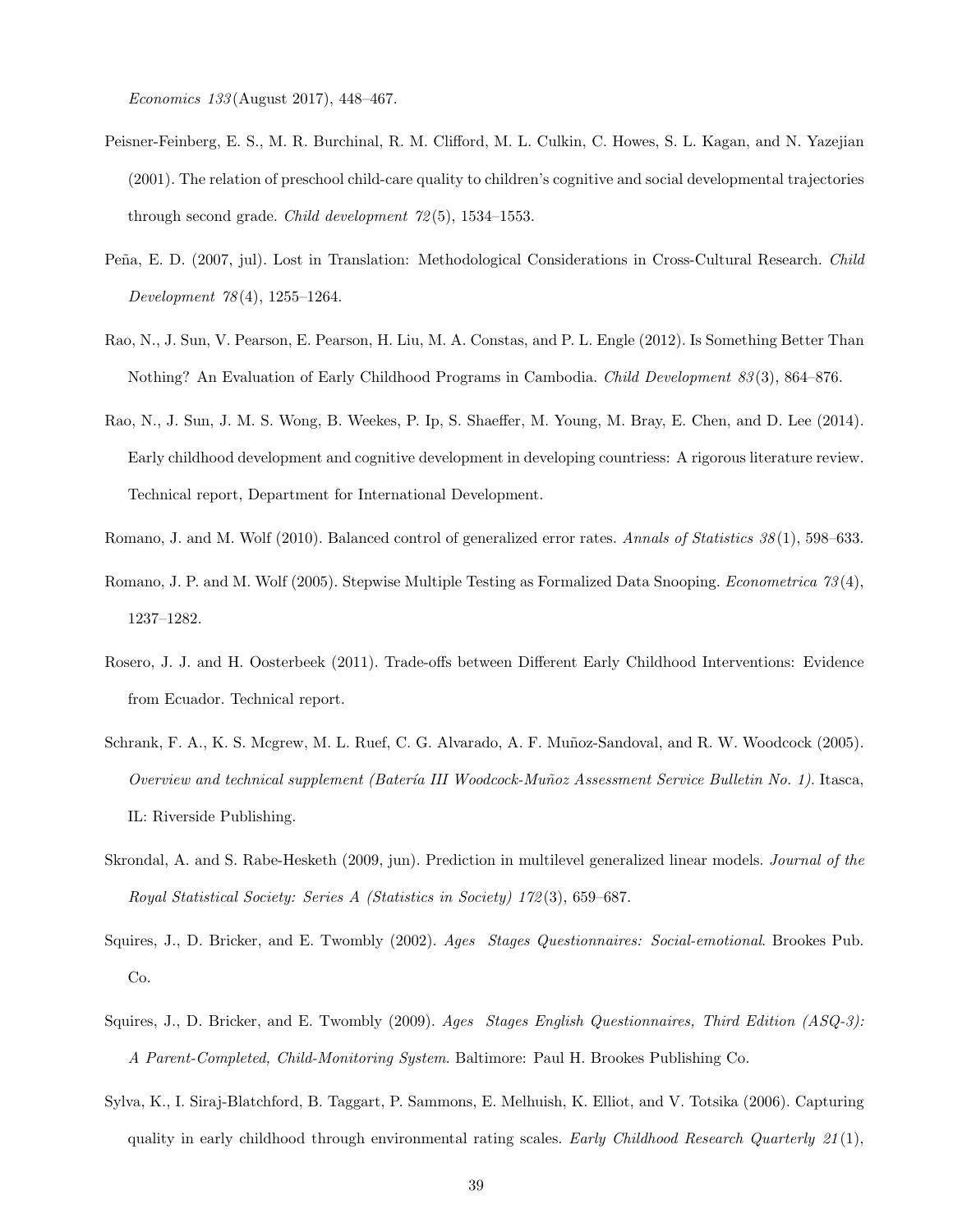76–92.

<span id="page-40-5"></span><span id="page-40-0"></span>The Economist (2019). Republicans and Democrats are taking early education more seriously.

- Thomson, G. (1939). The factorial analysis of human ability. British Journal of Educational Psychology  $9(2)$ , 188–195.
- <span id="page-40-4"></span><span id="page-40-2"></span>Woodcock, R. W. (1977). Woodcock-Johnson Psycho-Educational Battery. Technical Report.
- Yoshikawa, H., D. Leyva, C. E. Snow, E. Treviño, M. Clara Barata, C. Weiland, C. J. Gomez, L. Moreno, A. Rolla, N. D'Sa, and M. C. Arbour (2015). Experimental impacts of a teacher professional development program in Chile on preschool classroom quality and child outcomes. Developmental Psychology 51 (3), 309–322.
- <span id="page-40-1"></span>Yoshikawa, H., C. Weiland, J. Brooks-Gunn, M. R. Burchinal, L. M. Espinosa, W. T. Gormley, J. Ludwig, K. A. Magnuson, D. Phillips, and M. J. Zaslow (2013). Investing in our future: The evidence base on preschool education.
- <span id="page-40-3"></span>Young, A. (2018, nov). Channelling Fisher: Randomization Tests and the Statistical Insignificance of Seemingly Significant Experimental Results\*. The Quarterly Journal of Economics 163(7), F691–F703.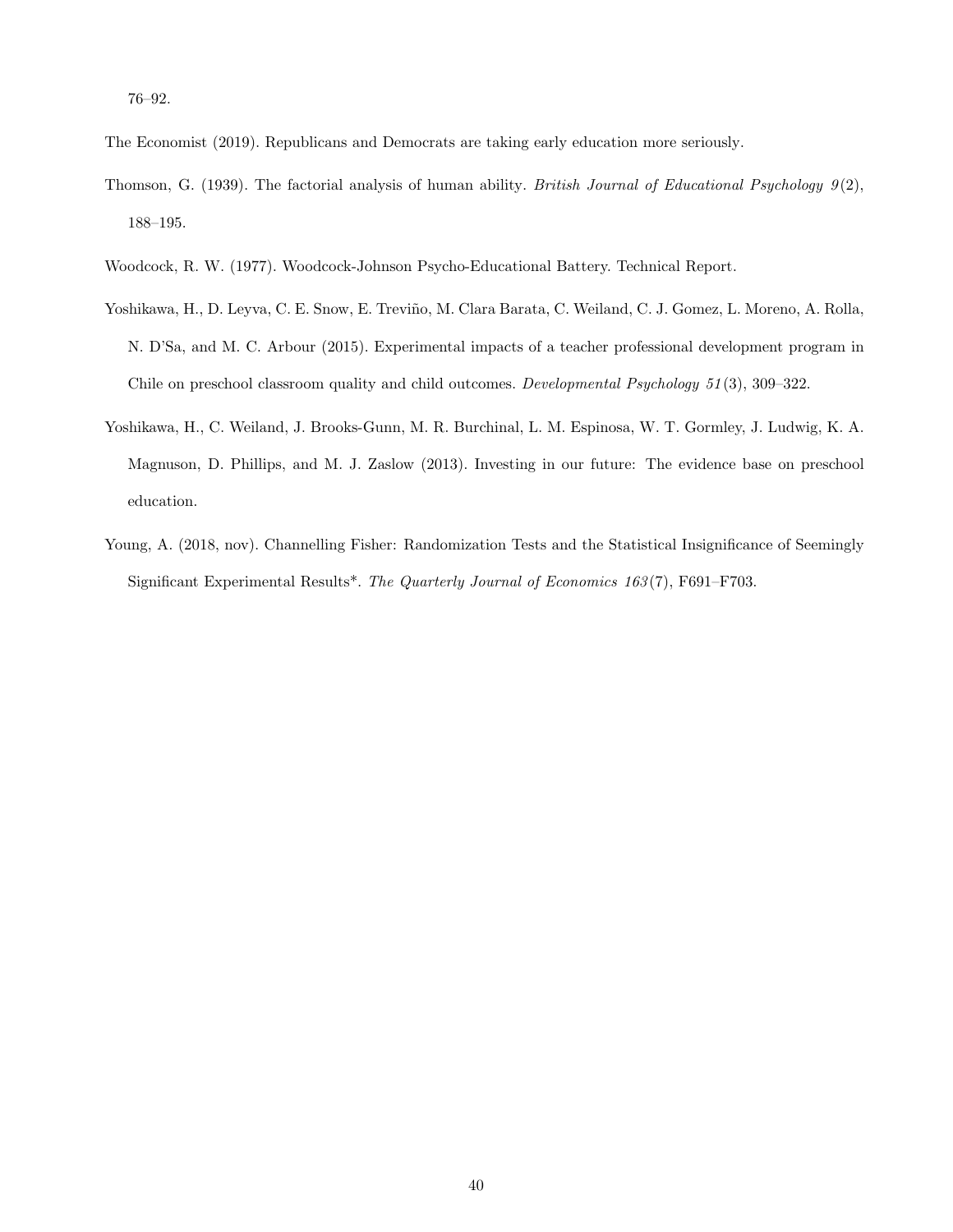# A Additional Tables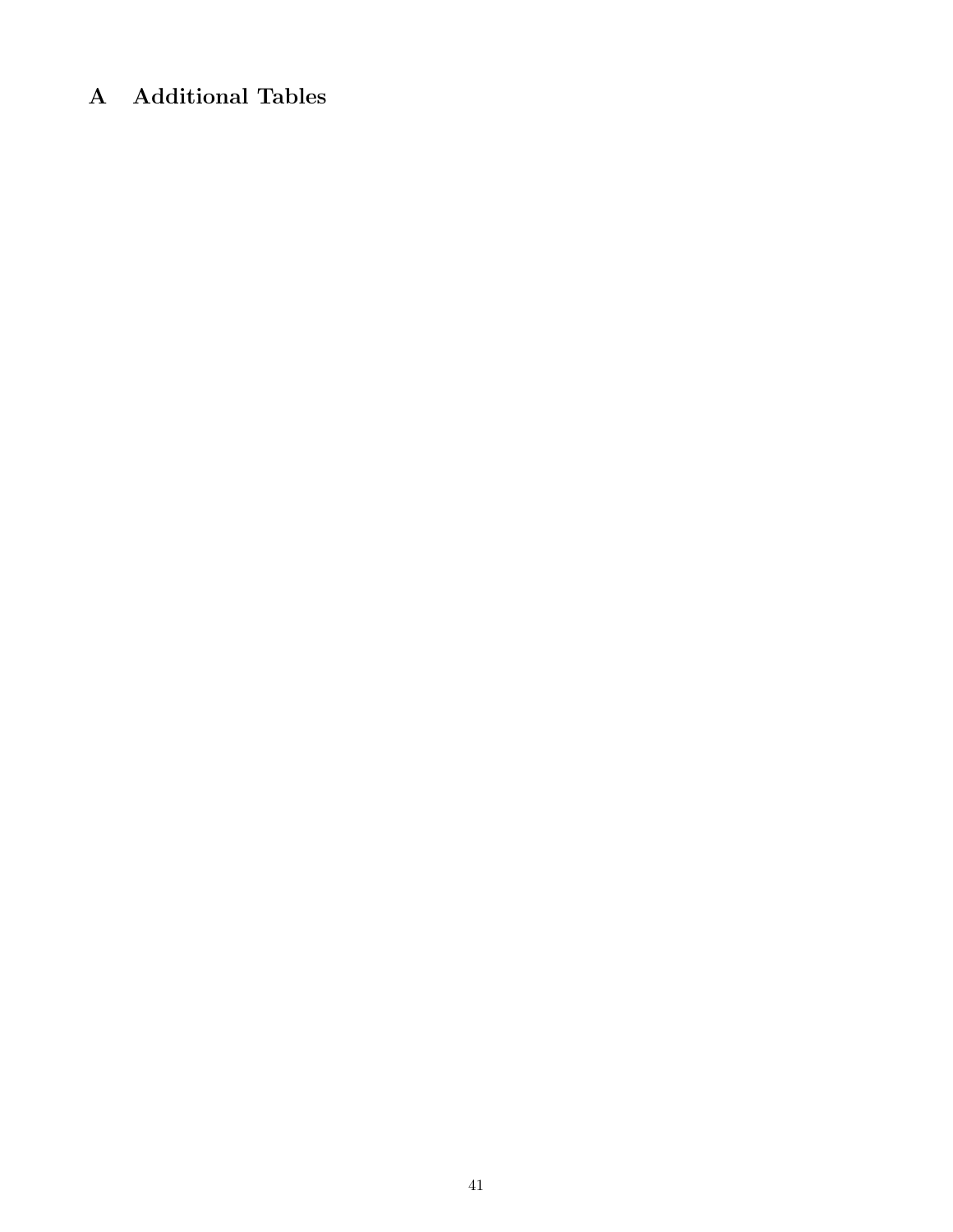<span id="page-42-0"></span>

|                                                              | (1)         | (2)                     | (3)                     |
|--------------------------------------------------------------|-------------|-------------------------|-------------------------|
| HІМ                                                          | $-0.00629$  | $-0.00350$              | $-0.00279$              |
|                                                              | (0.0210)    | (0.0207)                | (0.161)                 |
| $HIM + FE$                                                   | $-0.0184$   | $-0.0228$               | $-0.0899$               |
| Male                                                         | (0.0184)    | (0.0180)<br>$0.0243*$   | (0.142)<br>0.0408       |
|                                                              |             | (0.0140)                | (0.0251)                |
| Age at BL (months)                                           |             | $-0.00651***$           | $-0.00792***$           |
|                                                              |             | (0.00152)               | (0.00295)               |
| Income (million COP)                                         |             | 0.0000127               | 0.0000212               |
|                                                              |             | (0.00000821)            | (0.0000140)             |
| Maternal years of schooling                                  |             | 0.000217                | 0.000116                |
|                                                              |             | (0.00266)<br>$-0.00580$ | (0.00503)               |
| ASQ BL factor                                                |             | (0.00670)               | 0.00391<br>(0.0106)     |
| Language Development                                         |             | 0.00400                 | $-0.00740$              |
|                                                              |             | (0.00733)               | (0.0139)                |
| ASQ SE factor BL                                             |             | 0.00821                 | 0.00866                 |
|                                                              |             | (0.00714)               | (0.0145)                |
| $=1$ if Maternal Education missing                           |             | 0.0248                  | 0.0269                  |
|                                                              |             | (0.0692)                | (0.0706)                |
| $=1$ if ASQ factor missing                                   |             | 0.180<br>(0.280)        | 0.169                   |
| $HIM \# Male$                                                |             |                         | (0.307)<br>$-0.0431$    |
|                                                              |             |                         | (0.0343)                |
| $HIM \# Age$ at BL (months)                                  |             |                         | 0.00166                 |
|                                                              |             |                         | (0.00416)               |
| $HIM \# Income (million COP)$                                |             |                         | $-0.00000256$           |
|                                                              |             |                         | (0.0000221)             |
| $HIM \# \text{Material years of schooling}$                  |             |                         | $-0.00192$              |
| $HIM \# ASQ BL factor$                                       |             |                         | (0.00644)<br>$-0.00807$ |
|                                                              |             |                         | (0.0173)                |
| $HIM \#$ Language Development                                |             |                         | 0.00917                 |
|                                                              |             |                         | (0.0184)                |
| $HIM \# ASQ SE factor BL$                                    |             |                         | $-0.0105$               |
|                                                              |             |                         | (0.0191)                |
| $HIM + FE \# Male$                                           |             |                         | $-0.00889$              |
| $HIM + FE \# Age$ at BL (months)                             |             |                         | (0.0340)<br>0.00242     |
|                                                              |             |                         | (0.00357)               |
| $HIM + FE \# Income (million COP)$                           |             |                         | $-0.0000215$            |
|                                                              |             |                         | (0.0000174)             |
| $HIM + FE \# Material$ years of schooling                    |             |                         | 0.00235                 |
|                                                              |             |                         | (0.00707)               |
| $HIM + FE \# ASQ BL factor$                                  |             |                         | $-0.0239*$              |
| $\textit{HIM}+\textit{FE}\ \textit{\#}$ Language Development |             |                         | (0.0139)<br>0.0276      |
|                                                              |             |                         | (0.0170)                |
| $HIM + FE \# ASQ SE factor BL$                               |             |                         | 0.00762                 |
|                                                              |             |                         | (0.0182)                |
| Constant                                                     | $0.0862***$ | $0.246***$              | $0.269**$               |
|                                                              | (0.0158)    | (0.0637)                | (0.116)                 |
| Observations                                                 | 1987        | 1987                    | 1987                    |

Table A.1: Predictors of Attrition at Endline

Notes:  $* p < 0.1, ** p < 0.05, ** p < 0.01$ . Standard errors (clustered at HI level) in parentheses for regression of a dummy indicating attrition on: (1) treatment status, (2) treatment status and baseline characteristics and (3) treatment status fully interacted with baseline characteristics. Attrition defined as not having complete child development assessment data at endline.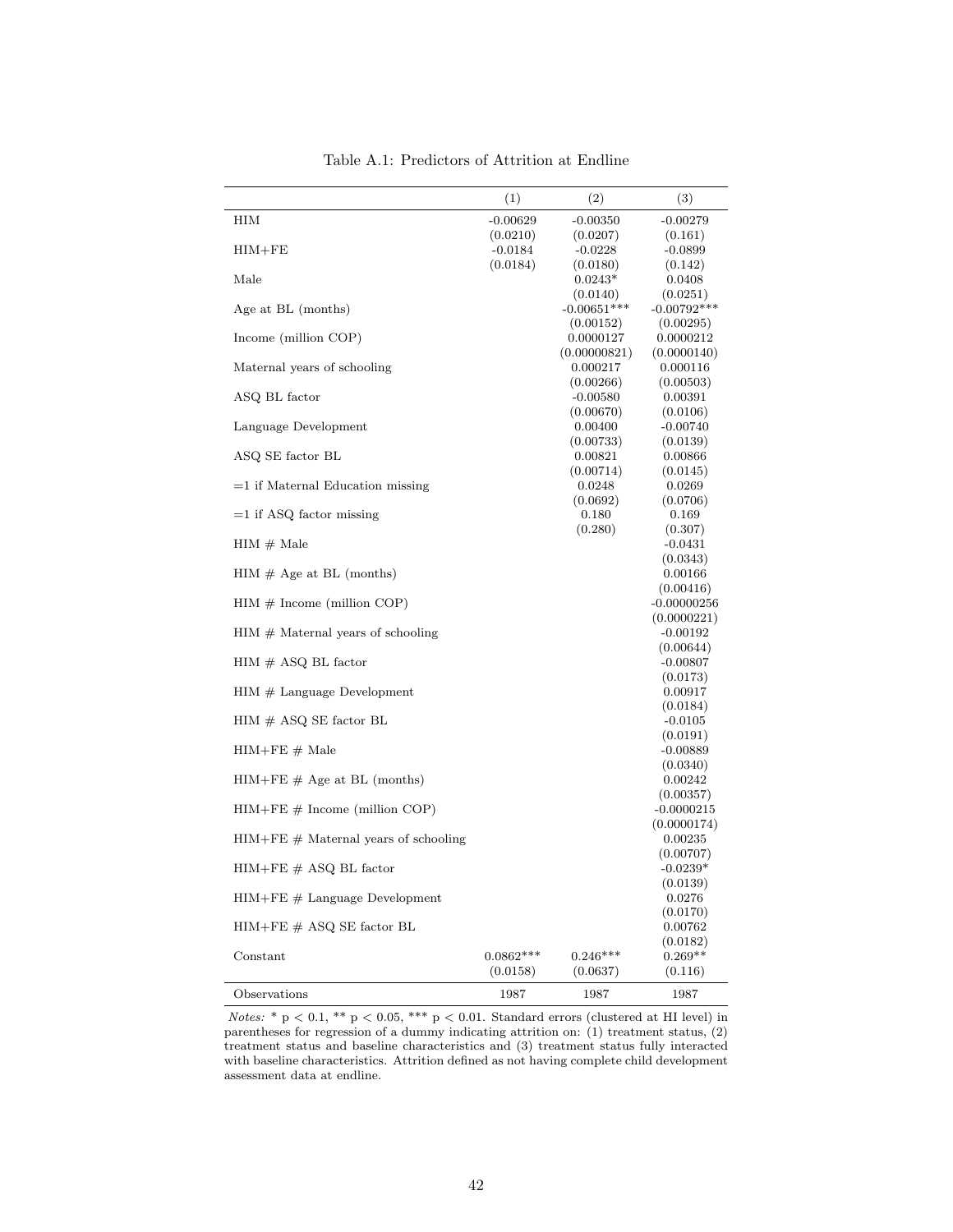<span id="page-43-0"></span>

|             | Instrument used                                                                                                           | Dimension of child development measured |                   |     | Scored using IRT In CLS factor In pre-literacy skills factor In SE skills factor |            |
|-------------|---------------------------------------------------------------------------------------------------------------------------|-----------------------------------------|-------------------|-----|----------------------------------------------------------------------------------|------------|
| TVIP        | Test de Vocabulario en Imgenes de Peabody                                                                                 | Receptive Language                      | Yes               | Yes | Yes                                                                              |            |
| WM5         | Woodcock-Muoz: Pruebas de Habilidades Cognitivas                                                                          | Concept formation (cognition)           | Yes               |     |                                                                                  |            |
| <b>WM12</b> | Woodcock-Muoz: Pruebas de Habilidades Cognitivas 12                                                                       | Fluid reasoning (cognition)             |                   | Yes |                                                                                  |            |
| $W$ M14     | Woodcock-Muoz: Pruebas de Aprovechamiento 14                                                                              | Expressive language                     | Yes               | Yes | Yes                                                                              |            |
| WM17        | Woodcock-Muoz: Pruebas de Habilidades Cognitivas 17                                                                       | Memory for words (cognition)            | Yes               | Yes | Yes                                                                              |            |
| <b>WM21</b> | Woodcock-Muoz: Pruebas de Aprovechamiento 21                                                                              | Sound Awareness                         | Yes               |     | ¥                                                                                |            |
| <b>EVE</b>  | Daberon-II Screening for School Readiness                                                                                 | School readiness                        | Yes               | Yes |                                                                                  |            |
| PTT         | Pencil Tapping Task                                                                                                       | Inhibitory control                      |                   | Yes |                                                                                  |            |
|             | ASQ:SE: Self Regulation                                                                                                   | Self Regulation                         | Yes               |     |                                                                                  | Yes        |
|             | ASQ:SE: Compliance                                                                                                        | Compliance                              | Yes               |     |                                                                                  |            |
|             | ASQ:SE: Communication                                                                                                     | Communication                           | <b>Yes</b><br>Yes |     |                                                                                  | Yes<br>Yes |
|             | ASQ:SE: Adaptive Functioning                                                                                              | daptive Functioning                     |                   |     |                                                                                  |            |
|             | ASQ:SE: Autonomy                                                                                                          | Autonomy                                | Yes               |     |                                                                                  | Yes        |
|             | ASQ:SE: Affect                                                                                                            | Affect                                  | $Y$ es            |     |                                                                                  | Yes        |
|             | ASQ:SE: Interaction with People                                                                                           | eraction with People<br>$_{\rm Int}$    | Ýes               |     |                                                                                  | Ýes        |
|             | <i>Notes:</i> *:initially included in factor (as set out in pre-analysis plan) but excluded due to low loading( $(0.4)$ ) |                                         |                   |     |                                                                                  |            |

excluded due to low loading(10.4) Notes: \*:initially included in factor (as set out in pre-analysis plan) but excluded due to low loading( $[0.4]$ ) analysis plan) but  $\frac{1}{2}$  out in preser initially included in factor (as

Table A.2: Child Development Assessments Table A.2: Child Development Assessments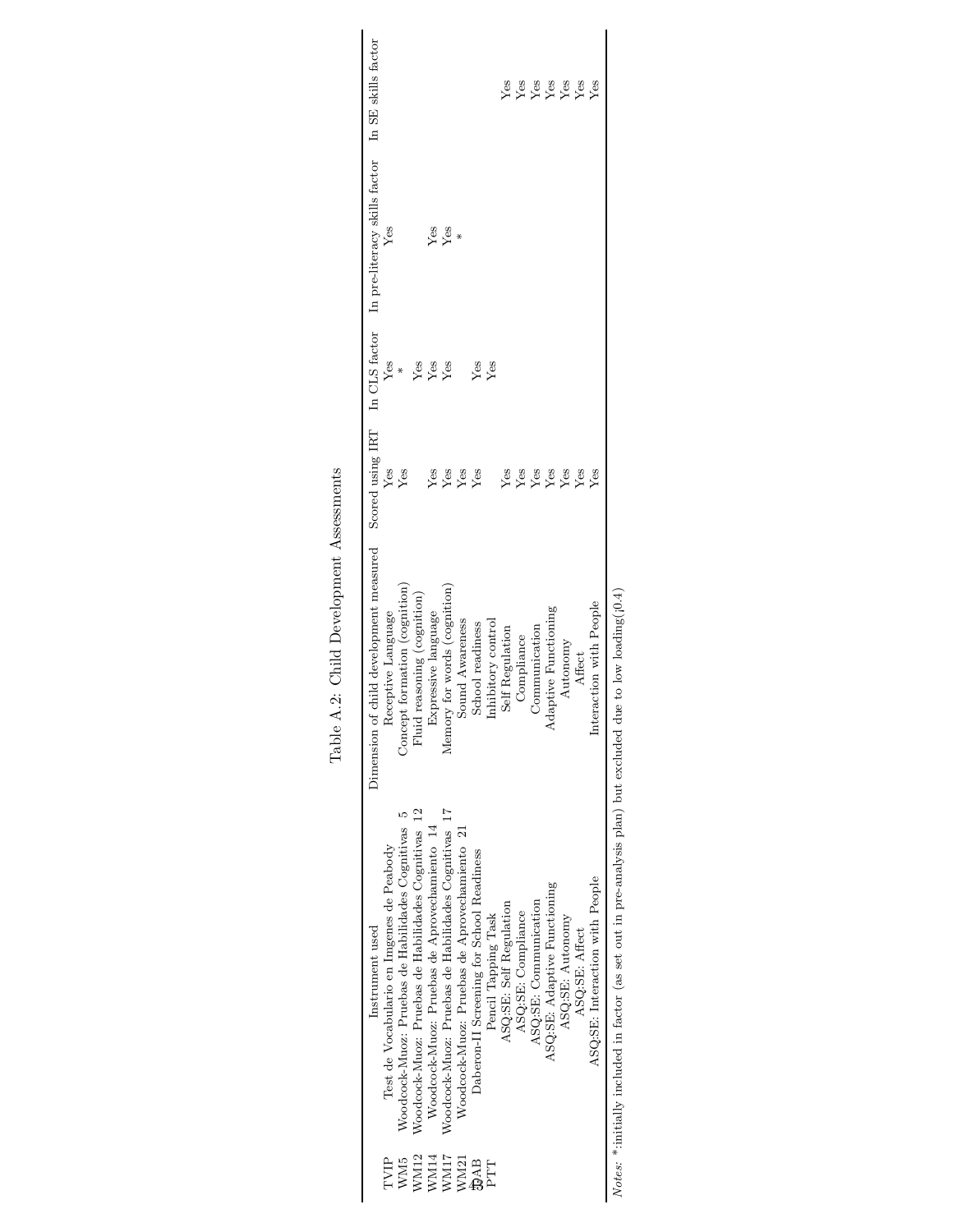|                  |                                   |                               | 1832         | 1839           | 1839              | 1839            | <b>PS0</b>        | 1839       | 1839            | $\overline{081}$    |                                                                                                                                                                                                                                                |
|------------------|-----------------------------------|-------------------------------|--------------|----------------|-------------------|-----------------|-------------------|------------|-----------------|---------------------|------------------------------------------------------------------------------------------------------------------------------------------------------------------------------------------------------------------------------------------------|
|                  |                                   | Mother's education            | $0.276***$   | $0.079***$     | $0.286***$        | $0.099***$      | $0.070**$         | $0.230***$ | $0.199***$      | $0.129***$          |                                                                                                                                                                                                                                                |
|                  |                                   | Wealth index                  | $0.241***$   | 0.03           | $0.222***$        | $0.077***$      | 0.035             | $0.165***$ | $0.124***$      | $0.092***$          |                                                                                                                                                                                                                                                |
|                  |                                   | MacArthur-Bates               | $0.222***$   | $0.075***$     | $0.211***$        | $0.223***$      | $0.088***$        | $0.240***$ | $0.242***$      | $0.180***$          |                                                                                                                                                                                                                                                |
|                  |                                   | Socio-Individual              | $0.112***$   | 0.006          | $0.055**$         | $0.083***$      | $0.074***$        | $134***$   | $0.057***$      | $.092***$           |                                                                                                                                                                                                                                                |
| Correlation with | <b>Baseline Child Development</b> | Gross Motor Fine Motor        | $0.106***$   | 0.028          | $0.079***$        | $0.090***$      | $-0.004$          | $0.128***$ | $0.060***$      | $0.071***$          |                                                                                                                                                                                                                                                |
|                  |                                   |                               | $0.089***$   | $-0.031$       | $0.076***$        | $0.085***$      | $-0.036$          | $0.083***$ | $0.053***$      | 0.014               |                                                                                                                                                                                                                                                |
|                  |                                   |                               | $0.235***$   | $0.069***$     | $0.217***$        | $0.203***$      | $0.090***$        | $0.297***$ | $0.199***$      | $0.167***$          |                                                                                                                                                                                                                                                |
|                  |                                   | Problem Solving Communication | $0.193***$   | $0.050**$      | $0.147***$        | $0.103***$      | $0.071***$        | $0.181***$ | $0.123***$      | $0.090***$          |                                                                                                                                                                                                                                                |
|                  |                                   | Age                           | $0.435***$   | $0.234***$     | $0.342***$        | $0.348***$      | $0.117***$        | $0.517***$ | $0.364***$      | $0.192***$          |                                                                                                                                                                                                                                                |
|                  |                                   | Mean reliability              | 0.879        | 0.278          | 1.845             | 0.858           | 0.395             | 0.925      |                 |                     |                                                                                                                                                                                                                                                |
|                  |                                   | Instrument                    | TVIP/Peabody | WM Cognitive 5 | WM Achievement 14 | WM Cognitive 17 | WM Achievement 21 | Daberon    | WM Cognitive 12 | Pencil Tapping Test | Notes: Correlation coefficient significantly different from zero at: * $p < 0.1$ , ** $p < 0.05$ , *** $p < 0.01$ . Mean reliability defined as $(1/se(\theta_m)^2)/(1+1/se(\theta_m)^2)$ where $se(\theta_m)$ refers to the standard error on |

Table A.3: Validation of Child Cognitive, Language and School Readiness Development Assessments Table A.3: Validation of Child Cognitive, Language and School Readiness Development Assessments <span id="page-44-1"></span><span id="page-44-0"></span>*Notes:* Correlation coefficient significantly different from zero at: \*  $p < 0.1$ , \*\*  $p < 0.05$ , \*\*\*  $p < 0.01$ . Mean reliability defined as  $(1/se(\theta_m)^2)/(1+1/se(\theta_m)^2)$  where  $se(\theta_m)$  referses to the standard error on the child Notes: Correlation coefficient significantly different from zero at: \* p < 0.1, \*\* p < 0.05, \*\*\* p < 0.01. Mean reliability defined as  $(1/s\epsilon(\theta_m)^2)/(1+1/s\epsilon(\theta_m))$  where  $s\epsilon(\theta_m)$  refers to the standard error on  $\epsilon$ , at a sta the child's latent score computed through the empirical bayes' estimator (for measures scored using IRT only). For the correlation coefficient of the measures we use the IRT (or count) score before non-parametric standardization, for all other correlation coefficients we use the IRT (or count) score after non-parametric standardization (removing all age effects). Baseline measures standardised for age. Wealth index constructed using factor analysis of baseline asset ownership. Years of education of mother as measured at baseline.

44

Table A.4: Contemporaneous Correlation of Child Cognitive, Language and School Readiness Development Assessments Table A.4: Contemporaneous Correlation of Child Cognitive, Language and School Readiness Development Assessments

|                              |            |             |            | I'VIP/Peabody WM Cognitive 5 WM Cognitive 12 WM Achievement 14 WM Cognitive 17 WM Achievement 21 Daberon Pencil Tapping Test |            |            |            |  |
|------------------------------|------------|-------------|------------|------------------------------------------------------------------------------------------------------------------------------|------------|------------|------------|--|
| 'VIP/Peabody                 |            |             |            |                                                                                                                              |            |            |            |  |
| VM Cognitive 5               | $0.235***$ |             |            |                                                                                                                              |            |            |            |  |
| $NN$ Cognitive $12\,$        | $0.464***$ | $0.151***$  |            |                                                                                                                              |            |            |            |  |
| ${\it NM}$<br>Achievement 14 | $0.670***$ | $0.228***$  | $0.465***$ |                                                                                                                              |            |            |            |  |
| $NM$ Cognitive $17$          | $0.322***$ | $0.0846***$ | $0.283***$ | $0.297***$                                                                                                                   |            |            |            |  |
| VM Achievement 21            | $0.215***$ | $0.125***$  | $0.128***$ | $0.207***$                                                                                                                   | $0.206***$ |            |            |  |
| <b>Jaberon</b>               | $0.630***$ | $0.254***$  | $0.511***$ | $0.590***$                                                                                                                   | $0.434***$ | $0.292***$ |            |  |
| Pencil Tapping Test          | $0.319***$ | $0.169***$  | $0.260***$ | $0.271***$                                                                                                                   | $0.306***$ | $0.137***$ | $0.467***$ |  |
|                              |            |             |            |                                                                                                                              |            |            |            |  |

Notes: Correlation coefficient significantly different from zero at: \*  $p < 0.1$ , \*\*\*  $p < 0.05$ , \*\*\*  $p < 0.01$ . All measures are non-parametrically standardized to remove age effects. Notes: Correlation coefficient significantly different from zero at: \* p  $<$  0.1, \*\* p  $<$  0.05, \*\*\* p  $<$  0.01. All measures are non-parametrically standardized to remove age effects.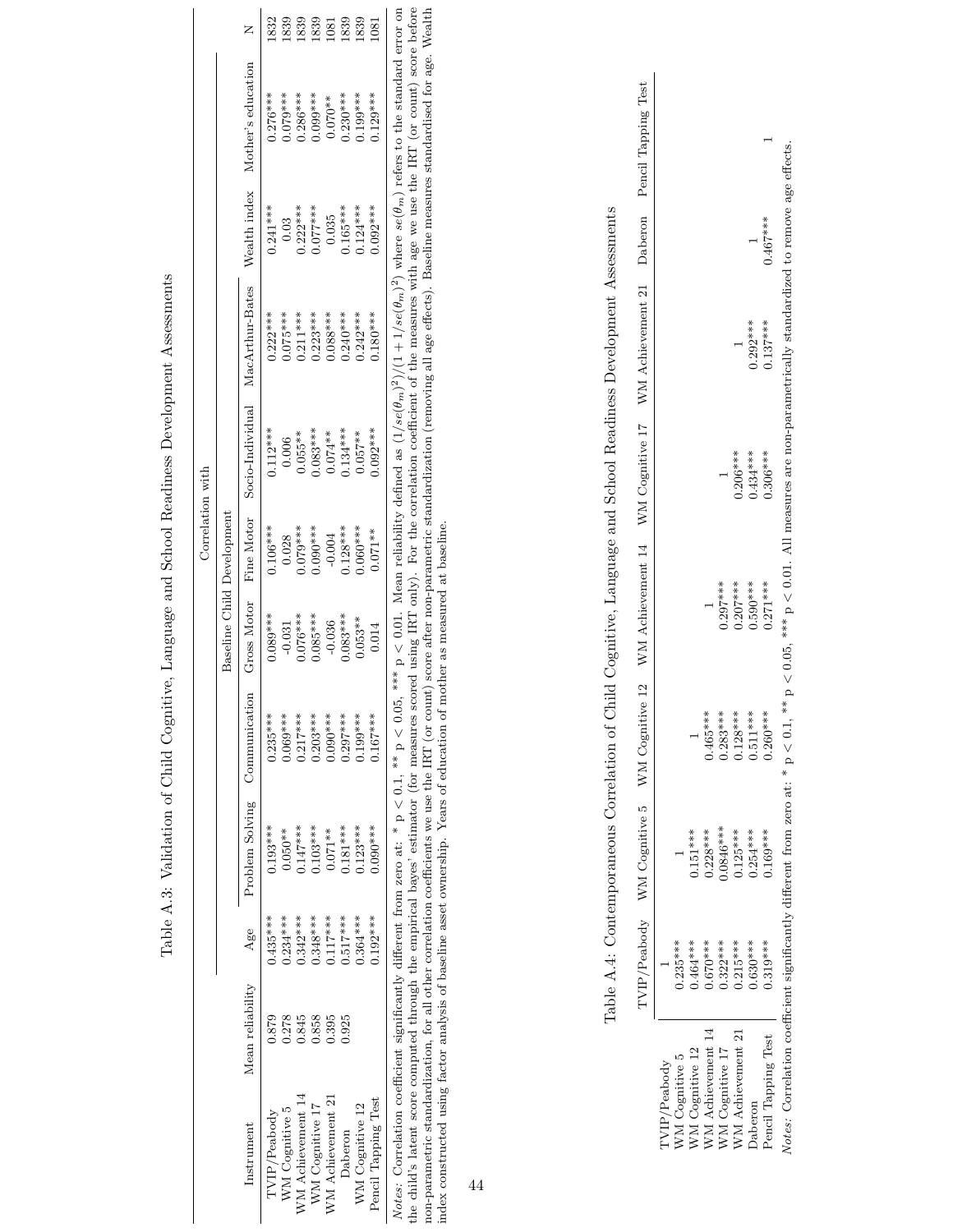<span id="page-45-0"></span>

|                  |                            |                                     | -987            |                                        | 1861<br>186   | 1987                | 1887                                                                                                    | 1987       | 587                    |
|------------------|----------------------------|-------------------------------------|-----------------|----------------------------------------|---------------|---------------------|---------------------------------------------------------------------------------------------------------|------------|------------------------|
|                  |                            | Mother's<br>education               | $0.130***$      |                                        |               |                     | $0.046**$<br>$0.141***$<br>$0.092***$<br>$0.106***$                                                     | $0.085***$ | $0.074***$             |
|                  |                            | Wealth index                        |                 |                                        |               |                     | $0.132***$<br>$0.072***$<br>$0.101***$<br>$0.101***$<br>$0.067***$<br>$0.0104***$<br>$0.019$<br>$0.019$ |            |                        |
|                  |                            | with $\mbox{People}$<br>interaction |                 |                                        |               |                     | $0.092***$<br>$0.104***$<br>$0.094***$<br>$0.080***$<br>$0.048**$<br>$0.048***$                         |            | $0.112***$             |
|                  |                            | Affect                              |                 |                                        |               |                     | ******<br>0.054**<br>0.080****<br>0.050**<br>0.052**                                                    |            | $0.082***$             |
|                  |                            | vutonomy                            |                 |                                        |               |                     | 0.012<br>0.008<br>0.027<br>0.022<br>0.024***                                                            |            | $-0.028$               |
| Correlation with | Baseline Child Development | Adaptive<br>Functioning             |                 | $0.132***$                             | $0.098***$    |                     | $0.131***$<br>$0.017$<br>$-0.044*$<br>$0.067***$                                                        |            |                        |
|                  |                            | Communication                       | $0.107***$      |                                        |               |                     | $0.082***$<br>0.146***<br>0.062***<br>0.021<br>0.021                                                    |            | $0.083***$             |
|                  |                            | Compliance                          | $0.106***$      | $0.162***$<br>$0.048***$<br>$0.060***$ |               |                     | 0.014                                                                                                   | 0.032      |                        |
|                  |                            | Regulation<br>Self                  | $0.228***$      | $0.136***$                             | $0.079***$    | $0.166***$          | 0.028                                                                                                   |            | $0.063***$             |
|                  |                            | Age                                 | $0.080***$      | $0.017$                                | 0.011         | $0.078***$          | $-0.034$                                                                                                | $-0.002$   | 0.012                  |
|                  |                            | Mean reliability                    | 0.563           | 0.522                                  | 0.278         | 0.206               | 0.289                                                                                                   | 0.008      |                        |
|                  |                            |                                     | Self Regulation | Compliance                             | Communication | daptive Functioning | Autonomy                                                                                                | Affect     | nteraction with People |

Table A.5: Validation of Child Socio-Emotional Development Assessments Table A.5: Validation of Child Socio-Emotional Development Assessments <span id="page-45-1"></span>Interaction with People 0.381 0.012 0.063\*\*\* 0.015 0.063\*\*\* 0.067\*\*\* 0.067\*\*\* 0.028 0.082\*\*\* 0.112\*\*\* 0.099\*\*\* 0.074\*\*\* 1987<br>Notes: Correlation coefficient significantly different from zero at: \*  $p < 0.1$ , \*\*  $p < 0.05$ , \* Notes: Correlation coefficient significantly different from zero at: \* p < 0.1, \*\* p < 0.05, \*\*\* p < 0.001. Mean reliability defined as  $(1/\text{se}(\theta_m)^2)(1+1/\text{se}(\theta_m)^2)$  where  $\text{se}(\theta_m)$  refers to the standard model of the s error on the child's latent score computed through the empirical bayes' estimator (for measures scored using IRT only). For the correlation coefficient of the measures with age we use the IRT (or count) score before non-parametric standardization, for all other correlation, for all other correlation coefficients we use the IRT (or count) score after non-parametric standardization (removing all age effects). Baselin measures standardised for age. Wealth index constructed using factor analysis of baseline asset ownership. Years of education of mother as measured at baseline.

Table A.6: Contemporaneous Correlation of Child Socio-Emotional Development Assessments Table A.6: Contemporaneous Correlation of Child Socio-Emotional Development Assessments

|                                    | Regulation<br>Self |            | Compliance Communication | Adaptive<br>Functioning | Autonomy   | Affect     | Interaction<br>with People |
|------------------------------------|--------------------|------------|--------------------------|-------------------------|------------|------------|----------------------------|
| Self Regulation<br>Compliance      | $0.372***$         |            |                          |                         |            |            |                            |
| Communication                      | $0.346***$         | $0.274***$ |                          |                         |            |            |                            |
| <b>Adaptive Functioning</b>        | $0.310***$         | $0.178***$ | $0.223***$               |                         |            |            |                            |
|                                    | $0.270***$         | $0.187***$ | $0.284***$               | $.183***$               |            |            |                            |
| Autonomy<br>Affect                 | $0.0697***$        | 1.00487    | 0.0508                   | $-0.0341$               | 0.00198    |            |                            |
| Interaction with People   0.265*** |                    | $0.238***$ | $0.272***$               | $0.185***$              | $0.298***$ | $-0.0444*$ |                            |

ures are Notes: Correlation coefficient significantly different from zero at: \*  $p < 0.1$ , \*\*  $p < 0.05$ , \*\*\*  $p < 0.01$ . All measures are  $\frac{1}{2}$  $\frac{1}{2}$ UJL. Í  $\overline{a}$ **U.U5,**  $\overline{1}$ Ĺ, U.L,  $\sqrt{2}$ **q** ن<br>5 **NA7**  $\mathbf{H}$ *Notes:* Correlation coefficient significantly different i<br>non-parametrically standardized to remove age effects. non-parametrically standardized to remove age effects.  $\label{p:1} Notes:$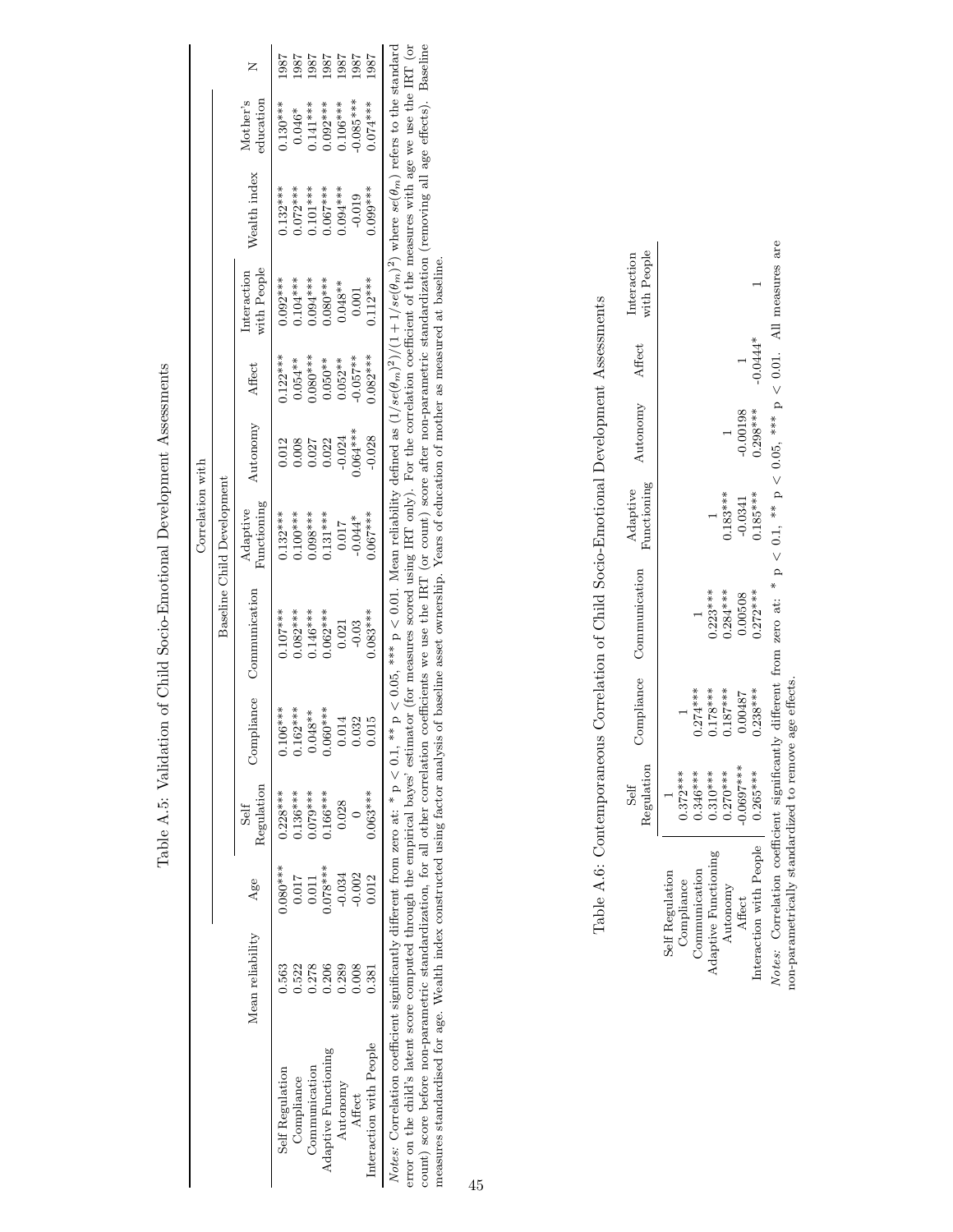|                     |       | Factor Loadings |                     |
|---------------------|-------|-----------------|---------------------|
|                     | CLS   | CLS (exc. PTT)  | Pre-literacy Skills |
| <b>TVIP</b>         | 0.769 | 0.784           | 0.762               |
| Daberon - total     | 0.805 | 0.783           |                     |
| Pencil Tapping Test | 0.472 |                 |                     |
| Woodcock Munoz - 12 | 0.587 | 0.614           |                     |
| Woodcock Munoz - 14 | 0.73  | 0.753           | 0.748               |
| Woodcock Munoz - 17 | 0.458 | 0.467           | 0.412               |
| Eigenvalue          | 2.548 | 2.388           | $1.31\,$            |

<span id="page-46-0"></span>Table A.7: Factor Loadings for CLS and Pre-literacy Skills factors

Notes: CLS refers to Cognitive, Language and School Readiness. Table presents factor loadings from three separate factor analyses. Allocation of measures to CLS and pre-literacy skills factors was pre-specified and set out in table [A.2.](#page-43-0) CLS (exc. PTT) additionally constructed to obtain a CLS measure for the full sample since PTT only collected for children over 48 months of age. Factors with eigenvalue greater than one retained [\(Kaiser](#page-38-9) [1960\)](#page-38-9); this led to one factor being retained for each analysis.

Table A.8: Factor Loadings for Socio-Emotional Skills

<span id="page-46-1"></span>

|                             | Factor Loading |
|-----------------------------|----------------|
| Self Regulation             | 0.612          |
| Compliance                  | 0.497          |
| Communication               | 0.531          |
| <b>Adaptive Functioning</b> | 0.416          |
| Autonomy                    | 0.467          |
| Interaction with People     | 0.481          |
| Eigenvalue                  | 1.526          |

Notes: Table presents factor loadings for factor analysis of socio-emotional skills measures. Allocation of measures to socioemotional skills factors was pre-specified and set out in table [A.2.](#page-43-0) Factors with eigenvalue greater than one retained [\(Kaiser 1960\)](#page-38-9); this led to one factor being retained.

Table A.9: Factor Loadings for Play Materials

<span id="page-46-2"></span>

|                       | Factor Loading |
|-----------------------|----------------|
| Musical toys          | 0.485          |
| Building toys         | 0.664          |
| Painting/writing toys | 0.3            |
| Movement toys         | 0.334          |
| Fantasy toys          | 0.3            |
| Story books           | 0.518          |
| Colouring books       | 0.505          |
| Shape toys            | 0.687          |
| Eigenvalue            | 1.963          |

Notes: Table presents factor loadings for factor analysis of play materials measures. Factors with eigenvalue greater than one retained [\(Kaiser 1960\)](#page-38-9); this led to one factor being retained.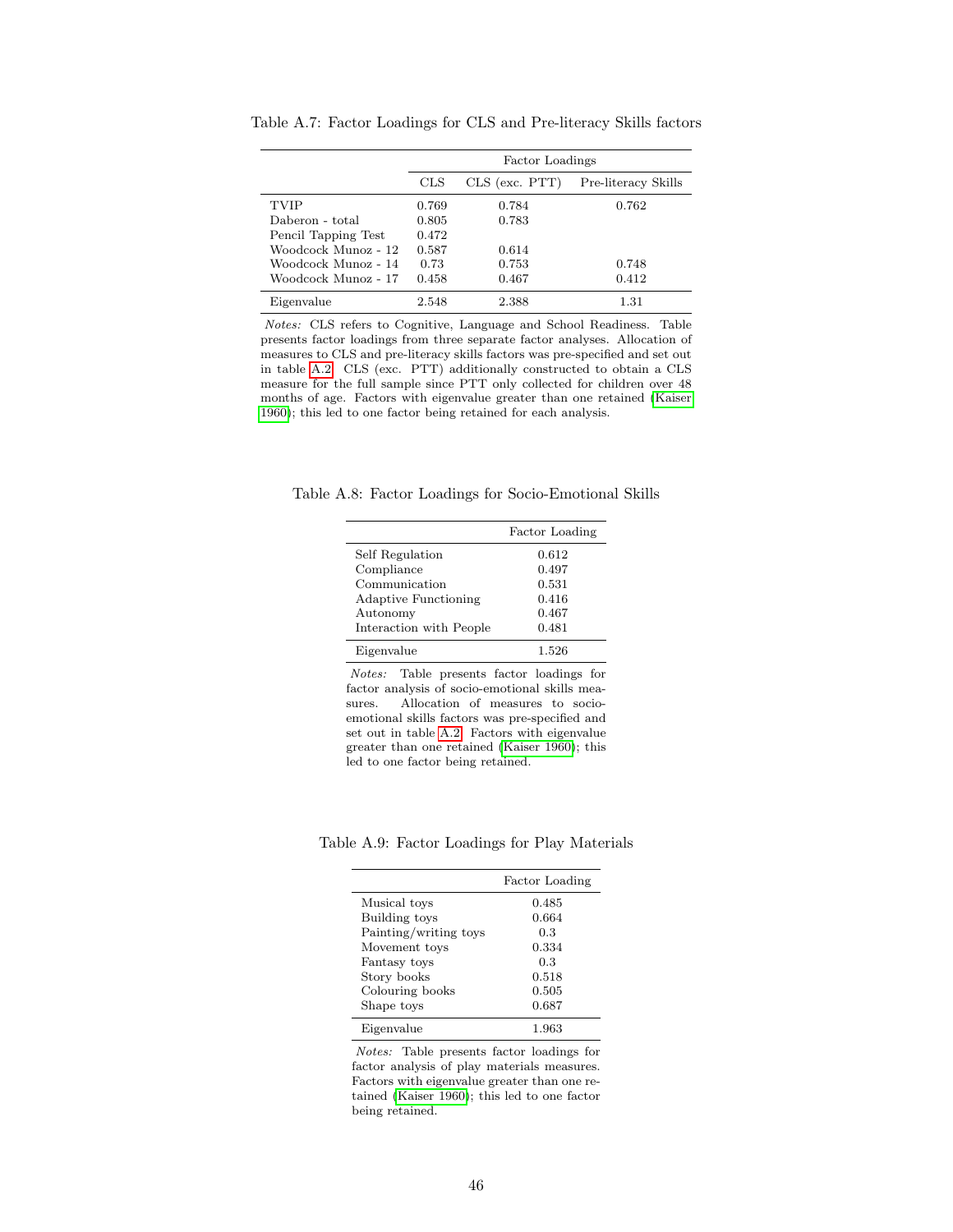Table A.10: Factor Loadings for Play Activities with Mother

<span id="page-47-0"></span>

|                                  | Factor Loading |
|----------------------------------|----------------|
| Activities with books (minutes)  | 0.54           |
| Telling stories (minutes)        | 0.526          |
| Play with child's toys (minutes) | 0.465          |
| Draw, paint etc (minutes)        | 0.33           |
| Singing (times)                  | 0.456          |
| Go to park, sqaure etc (times)   | 0.332          |
| Go out to do chores (times)      | 0.167          |
| Go out to play (times)           | 0.372          |
| Naming, counting etc (times)     | 0.449          |
| Talking about day etc (times)    | 0.296          |
| Watching TV (times)              | 0.241          |
| Dancing (times)                  | 0.381          |
| Eigenvalue                       | 1.87           |

Notes: Table presents factor loadings for factor analysis of play activities with mother measures. Factors with eigenvalue greater than one retained [\(Kaiser](#page-38-9) [1960\)](#page-38-9); this led to one factor being retained.

Table A.11: Factor Loadings for Play Activities with Father

<span id="page-47-1"></span>

|                                  | Factor Loading |
|----------------------------------|----------------|
| Activities with books (minutes)  | 0.653          |
| Telling stories (minutes)        | 0.634          |
| Play with child's toys (minutes) | 0.571          |
| Draw, paint etc (minutes)        | 0.537          |
| Singing (times)                  | 0.536          |
| Go to park, sqaure etc (times)   | 0.437          |
| Go out to do chores (times)      | 0.216          |
| Go out to play (times)           | 0.457          |
| Naming, counting etc (times)     | 0.529          |
| Talking about day etc (times)    | 0.42           |
| Watching TV (times)              | 0.449          |
| Dancing (times)                  | 0.404          |
| Eigenvalue                       | 2.997          |

Notes: Table presents factor loadings for factor analysis of play activities with father measures. Factors with eigenvalue greater than one retained [\(Kaiser](#page-38-9) [1960\)](#page-38-9); this led to one factor being retained.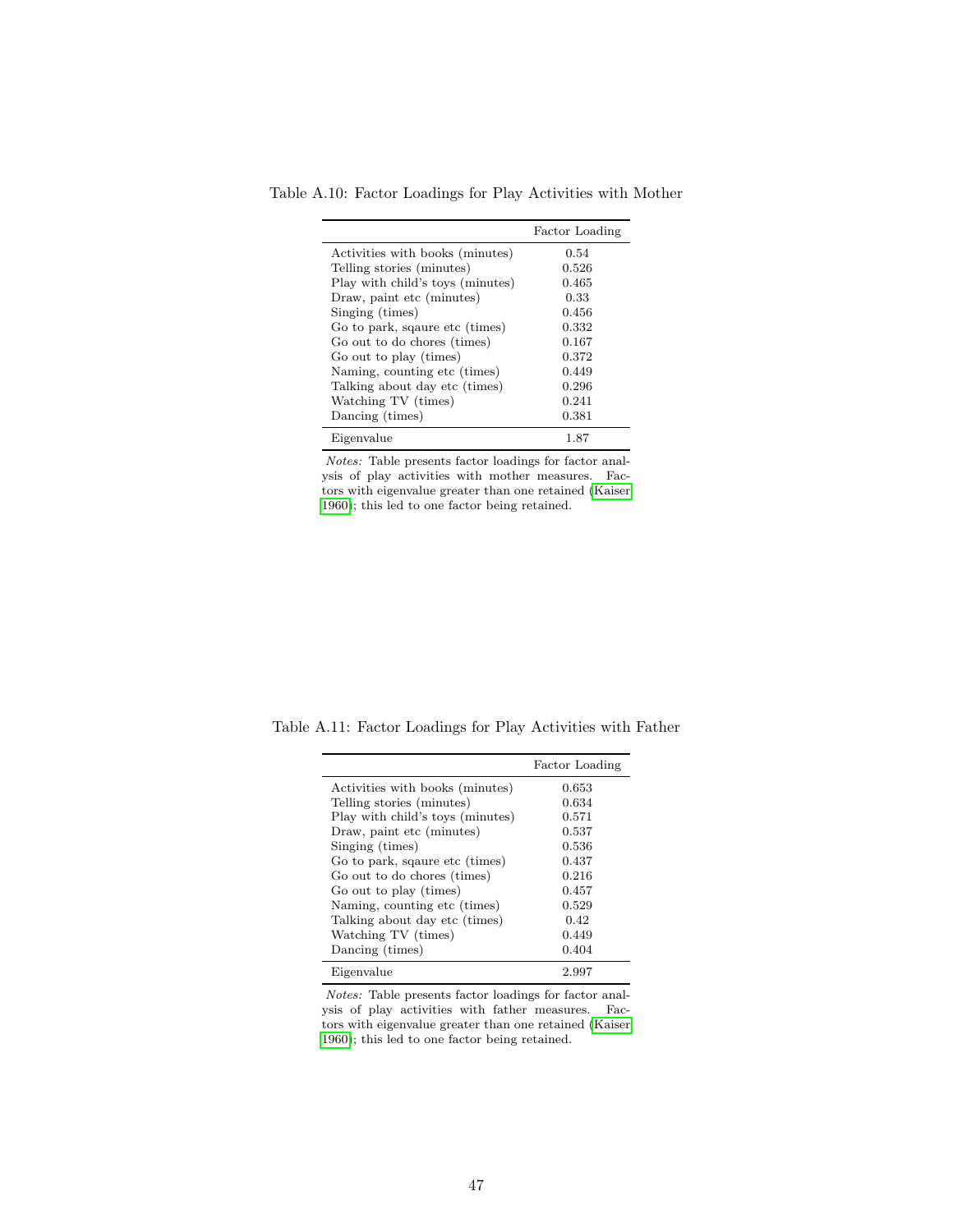<span id="page-48-0"></span>

|                      | Receptive Language<br>(TVIP)                                                                                                                                                                                                                                                                                                                                                                                                                                                                                                                                                                                                                                                                                                                                                                                                                                                                                                                                                                                                                                                                                                                                   | reasoning<br>(WM12)<br>Fluid                                                                              | Expressive<br>language<br>(WMM14)                                         | for words<br>Memory<br>(WM17)                                         | Readiness<br>School<br>(DAB)                                          | Inhibitory<br>Control<br>(PTT)                                       |
|----------------------|----------------------------------------------------------------------------------------------------------------------------------------------------------------------------------------------------------------------------------------------------------------------------------------------------------------------------------------------------------------------------------------------------------------------------------------------------------------------------------------------------------------------------------------------------------------------------------------------------------------------------------------------------------------------------------------------------------------------------------------------------------------------------------------------------------------------------------------------------------------------------------------------------------------------------------------------------------------------------------------------------------------------------------------------------------------------------------------------------------------------------------------------------------------|-----------------------------------------------------------------------------------------------------------|---------------------------------------------------------------------------|-----------------------------------------------------------------------|-----------------------------------------------------------------------|----------------------------------------------------------------------|
|                      | $\left( \begin{matrix} 1 \end{matrix} \right)$                                                                                                                                                                                                                                                                                                                                                                                                                                                                                                                                                                                                                                                                                                                                                                                                                                                                                                                                                                                                                                                                                                                 | $\widehat{c}$                                                                                             | $\widehat{c}$                                                             | $\left( \frac{1}{2} \right)$                                          | $\widehat{5}$                                                         | $\odot$                                                              |
| HIM only             | $[p = 0.169, p^{FW} = 0.540]$<br>$\{p=0.201\}$<br>(0.062)<br>$-0.084$                                                                                                                                                                                                                                                                                                                                                                                                                                                                                                                                                                                                                                                                                                                                                                                                                                                                                                                                                                                                                                                                                          | 0.991<br>$\{p=0.913\}$<br>$[p=0.916,p^{FW}=$<br>(0.056)<br>0.006                                          | $[p = 0.221, p^{FW} = 0.545]$ $\{p = 0.215\}$<br>(0.069)<br>$-0.084$      | $[p = 0.203, p^{FW} = 0.580]$<br>$\{p=0.255\}$<br>(0.057)<br>$-0.072$ | $[p = 0.968, p^{FW} = 0.968]$<br>$\{p=0.966\}$<br>(0.066)<br>$-0.003$ | $[p = 0.588, p^{FW} = 0.909]$<br>$\{p=0.599\}$<br>(0.072)<br>0.038   |
| HIM+FE               | $[p = 0.853, p^{FW} = 0.853]$<br>$\{p = 0.863\}$<br>$-0.011$                                                                                                                                                                                                                                                                                                                                                                                                                                                                                                                                                                                                                                                                                                                                                                                                                                                                                                                                                                                                                                                                                                   | 0.030<br>$\{p=0.011\}$<br>$0.148***$<br>$\begin{array}{c} (0.057) \\ [2mm] [p=0.006, p^{FW}] \end{array}$ | $[0.065]$<br>$[p = 0.126, p^{FW} = 0.401]$<br>$\{p = 0.097\}$<br>0.099    | $[p = 0.681, p^{FW} = 0.899]$<br>$\{p = 0.737\}$<br>0.021             | $[p = 0.372, p^{FW} = 0.688]$<br>$\{p = 0.356\}$<br>(0.062)<br>0.055  | $[p = 0.165, p^{FW} = 0.452]$<br>$\{p = 0.180\}$<br>(0.072)<br>0.100 |
| $HIM + FE$ vs. $HIM$ | $[p = 0.246, p^{FW} = 0.513]$<br>$\{p = 0.245\}$<br>(0.063)<br>0.073                                                                                                                                                                                                                                                                                                                                                                                                                                                                                                                                                                                                                                                                                                                                                                                                                                                                                                                                                                                                                                                                                           | 0.171]<br>$\{p = 0.036\}$<br>$[p=0.046,p^{FW}=$<br>$0.142***$<br>(0.070)                                  | $[p=0.005, p^{F\dot{W}}=0.023]$<br>$\{p=0.001\}$<br>$0.183***$<br>(0.064) | $[p = 0.097, p^{FW} = 0.287]$<br>$\{p=0.137\}$<br>(0.056)<br>$0.093*$ | $[p = 0.362, p^{FW} = 0.583]$ $\{p = 0.353\}$<br>(0.064)<br>0.058     | $[p = 0.410, p^{FW} = 0.410]$<br>$\{p=0.391\}$<br>(0.073)<br>0.061   |
| Z                    | 1819                                                                                                                                                                                                                                                                                                                                                                                                                                                                                                                                                                                                                                                                                                                                                                                                                                                                                                                                                                                                                                                                                                                                                           | 1825                                                                                                      | 1825                                                                      | 1825                                                                  | 1825                                                                  | 1073                                                                 |
|                      | on multiple outcomes through the stepwise procedure described in List, Shaikh, and Xu (2016). In particular, we correct for multiple testing across all outcomes in table. Bootstrapped statistics<br>$Notes: * p < 0.1, ** p < 0.05, **p < 0.01$ using bootstrap p-values. Standard errors (bootstrapped) in parentheses. Single-hypothesis two-sided p-values calculated 2 ways: (i) [bootstrap] and<br>All estimates control for gender, city effects, tester effects and baseline scores for MacArthur Bates CDI and each sub-scale of the ASQ-III. All measures scaled to have a mean of zero and standard<br>(ii) { <i>randomization</i> – t}. Adjusted two-sided p-values ( $p^{FW}$ ) are equivalent to bootstrap p-values but adjusted for testing each null hypothesis (null impact of HIM, HIM+FE and the comparison)<br>use block-bootstraps, resampling triplets with replacement, and comprise 5000 iterations. Randomization inference (5000 iterations) accounts for clustering at HI level and stratification by triplets.<br>deviation of one in the control group. All measures are age-standardized. See Table A.2 for details of measures |                                                                                                           |                                                                           |                                                                       |                                                                       |                                                                      |

Table A.12: Impact of HIM and HIM+FE on all Directly Assessed Measures of Child Development Table A.12: Impact of HIM and HIM+FE on all Directly Assessed Measures of Child Development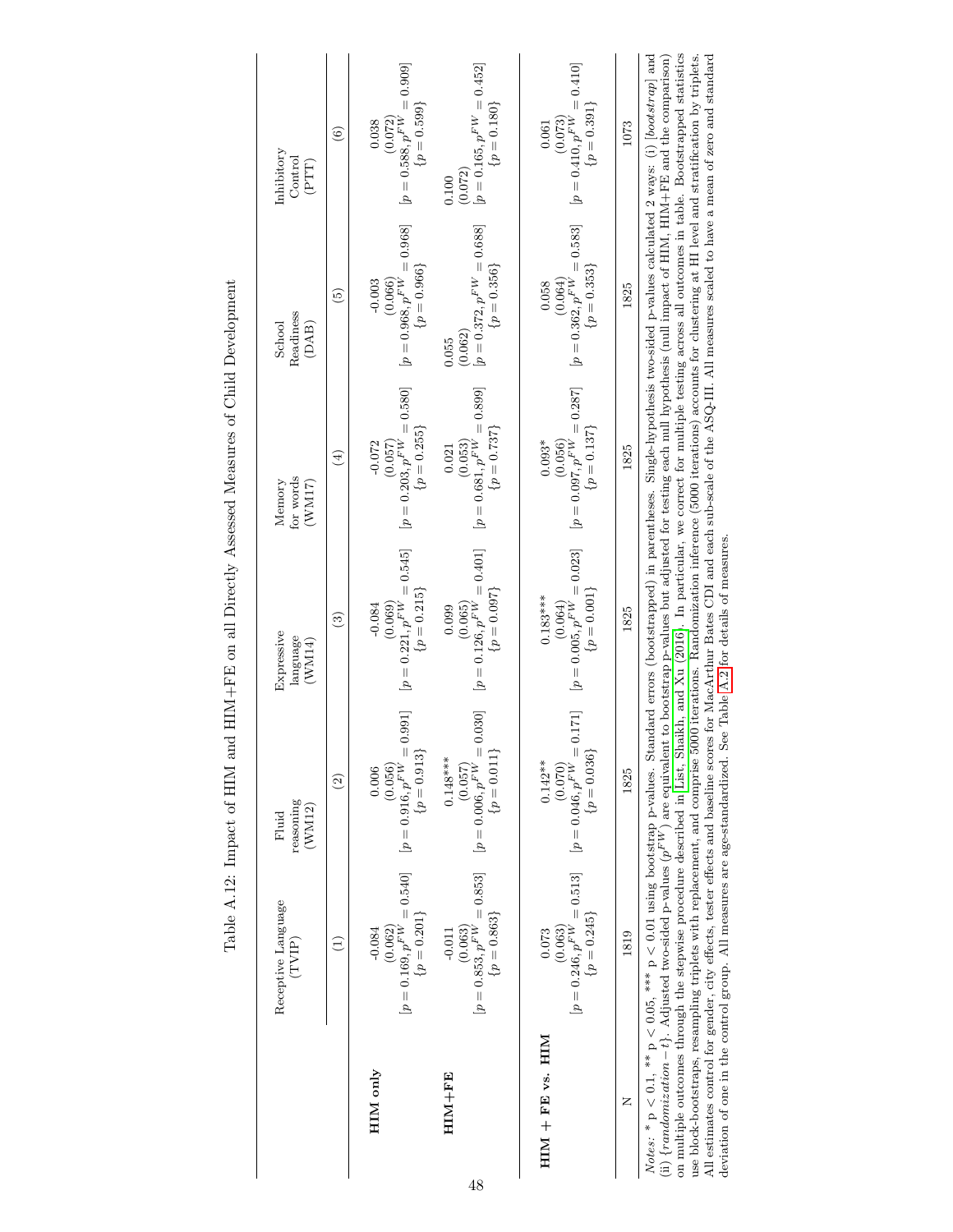<span id="page-49-0"></span>

|                               |                | Self-Reported Data Administrative Data |
|-------------------------------|----------------|----------------------------------------|
|                               | (1)            | $\left( 2\right)$                      |
| Bigger BL HI<br>Smaller BL HI | 0.280<br>0.452 | 0.255<br>0.507                         |
| <i>p</i> -value on difference | 0.037          | 0.000                                  |

Table A.13: Proportion of Teachers Completing FE Teacher Training by BL Number of Children

Notes: Table shows number of teachers who completed the FE training relative to the number of teachers in the HI at baseline for HIs allocated to the HI+FE group. Self reported data comes from teacher questionnaires at endline. Administrative data comes for records kept by the Colombian National University.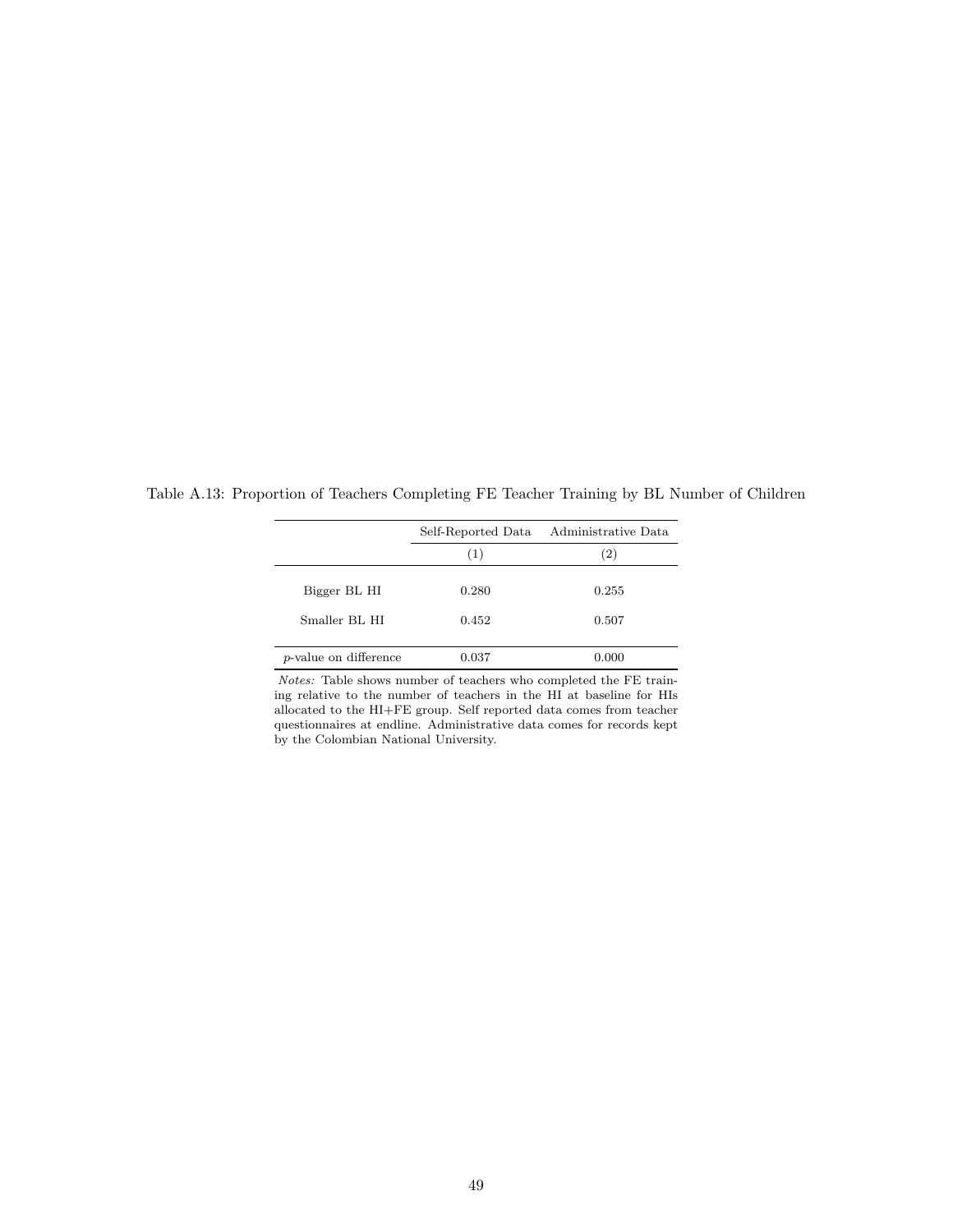<span id="page-50-0"></span>

|                           |                                           | Heterogeneity by HI Size                                    |
|---------------------------|-------------------------------------------|-------------------------------------------------------------|
|                           | <b>CLS</b>                                | Pre-literacy                                                |
|                           | (1)                                       | (2)                                                         |
|                           |                                           |                                                             |
| HIM only                  | 0.092                                     | 0.026                                                       |
|                           | $-0.099$<br>$[p = 0.352, p^{FW} = 0.508]$ | $-0.097$<br>$[p = 0.800, p^{FW} = 0.800]$                   |
|                           | ${p = 0.354}$                             | ${p = 0.791}$                                               |
|                           |                                           |                                                             |
| HIM only X Bigger BL HI   | $-0.283*$<br>$-0.16$                      | $-0.266*$<br>$-0.158$                                       |
|                           | $[p = 0.076, p^{FW} = 0.192]$             | $[p = 0.088, p^{FW} = 0.183]$                               |
|                           | ${p = 0.103}$                             | ${p = 0.095}$                                               |
| $HIM + FE$                | $0.253**$                                 | $0.186*$                                                    |
|                           | $-0.114$                                  | $-0.113$                                                    |
|                           | $[p = 0.029, p^{FW} = 0.069]$             | $[p = 0.100, p^{FW} = 0.165]$                               |
|                           | $\{p=0.023\}$                             | ${p = 0.073}$                                               |
| $HIM + FE X Bigger BL HI$ | $-0.244$                                  | $-0.295*$                                                   |
|                           | $-0.17$                                   | $-0.154$                                                    |
|                           | $[p = 0.152, p^{FW} = 0.152]$             | $[p = 0.054, p^{FW} = 0.111]$                               |
|                           | ${p = 0.153}$                             | ${p = 0.050}$                                               |
|                           |                                           |                                                             |
| $HIM + FE$ vs. $HIM$      | 0.161<br>(0.106)                          | 0.161<br>(0.101)                                            |
|                           |                                           | $[p = 0.132, p^{FW} = 0.257]$ $[p = 0.112, p^{FW} = 0.261]$ |
|                           | ${p = 0.169}$                             | ${p = 0.130}$                                               |
| $HIM + FE$ vs. $HIM$      | 0.039                                     | $-0.029$                                                    |
| X Bigger BL HI            | (0.168)                                   | (0.156)                                                     |
|                           | $[p = 0.812, p^{FW} = 0.948]$             | $[p = 0.847, p^{FW} = 0.847]$                               |
|                           | ${p = 0.831}$                             | ${p = 0.853}$                                               |
| N                         | 1071                                      | 1819                                                        |

Table A.14: Heterogeneity by HI Characteristics

Notes: \*  $p < 0.1$ , \*\*  $p < 0.05$ , \*\*\*  $p < 0.01$  using bootstrap p-values. Standard errors (bootstrapped) in parentheses. Single-hypothesis two-sided p-values calculated 2 ways: (i) [bootstrap] and (ii) {randomization -t}. Adjusted two-sided p-values ( $p^{FW}$ ) are equivalent to bootstrap p-values but adjusted for testing each null hypothesis (null impact of HIM, HIM+FE and the comparison) on multiple outcomes through the stepwise procedure described in [List, Shaikh, and Xu \(2016\)](#page-38-7). In particular, we correct for multiple testing across our two pre-specified child development outcomes and, for each of the two heterogeneity analyses separately, across the two subgroups. Bootstrapped statistics use block-bootstraps, resampling triplets with replacement, and comprise 5000 iterations. Randomization inference (5000 iterations) accounts for clustering at HI level and stratification by triplets. All estimates control for gender, city effects, tester effects and baseline scores for MacArthur Bates CDI and each sub-scale of the ASQ-III. All factors scaled to have a mean of zero and standard deviation of one in the control group. All factors constructed as described in section 4. Age effects removed from standardized scores prior to factor construction. Each factor is constructed using the following standardized scores: (i) Cog, Lang and Sch (all measures): WM12, WM14, WM17, TVIP, DAB and PTT, (ii) Cog, Lang and Sch (exc. PTT): WM12, WM17, TVIP, WM14 and DAB, and (iii) Pre-literacy skills: WM14, WM17 and TVIP. See Table [A.2](#page-43-0) for details of measures and factors. Bigger BL HI implies child was in an HI with above median (155) number of children at baseline.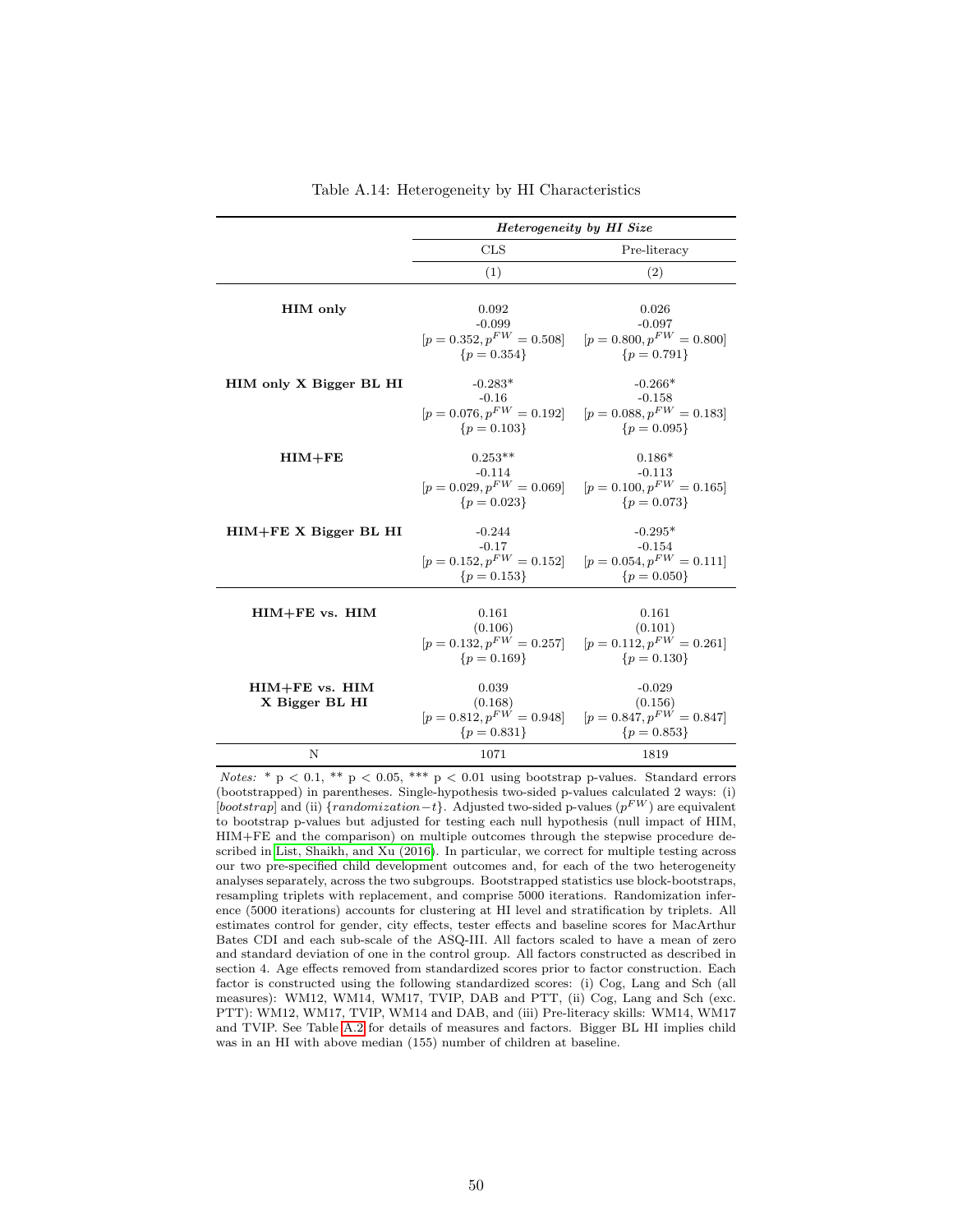# B Additional Figures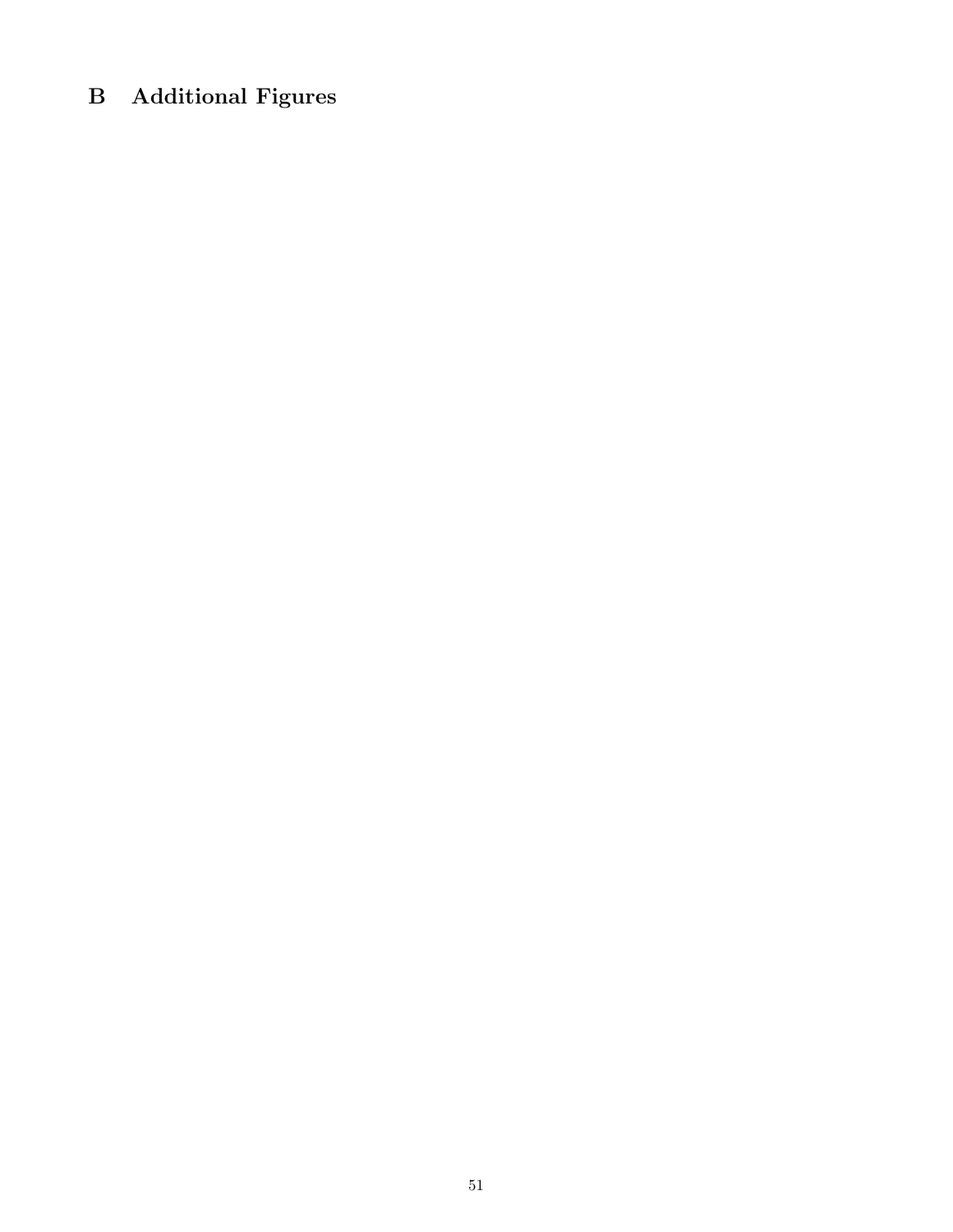Figure B.1: Study Flow Diagram

<span id="page-52-0"></span>

Notes: Wherever there were 15, 16 or 17 18-36 month olds enrolled in an HI at baseline, we included them all in the study. Whenever there were 18 or more we randomly selected 17 for inclusion. As pre-specified, we dropped children with a 'potential disability' meaning that their Z-score was  $\leq -3$  for at least one child development measure.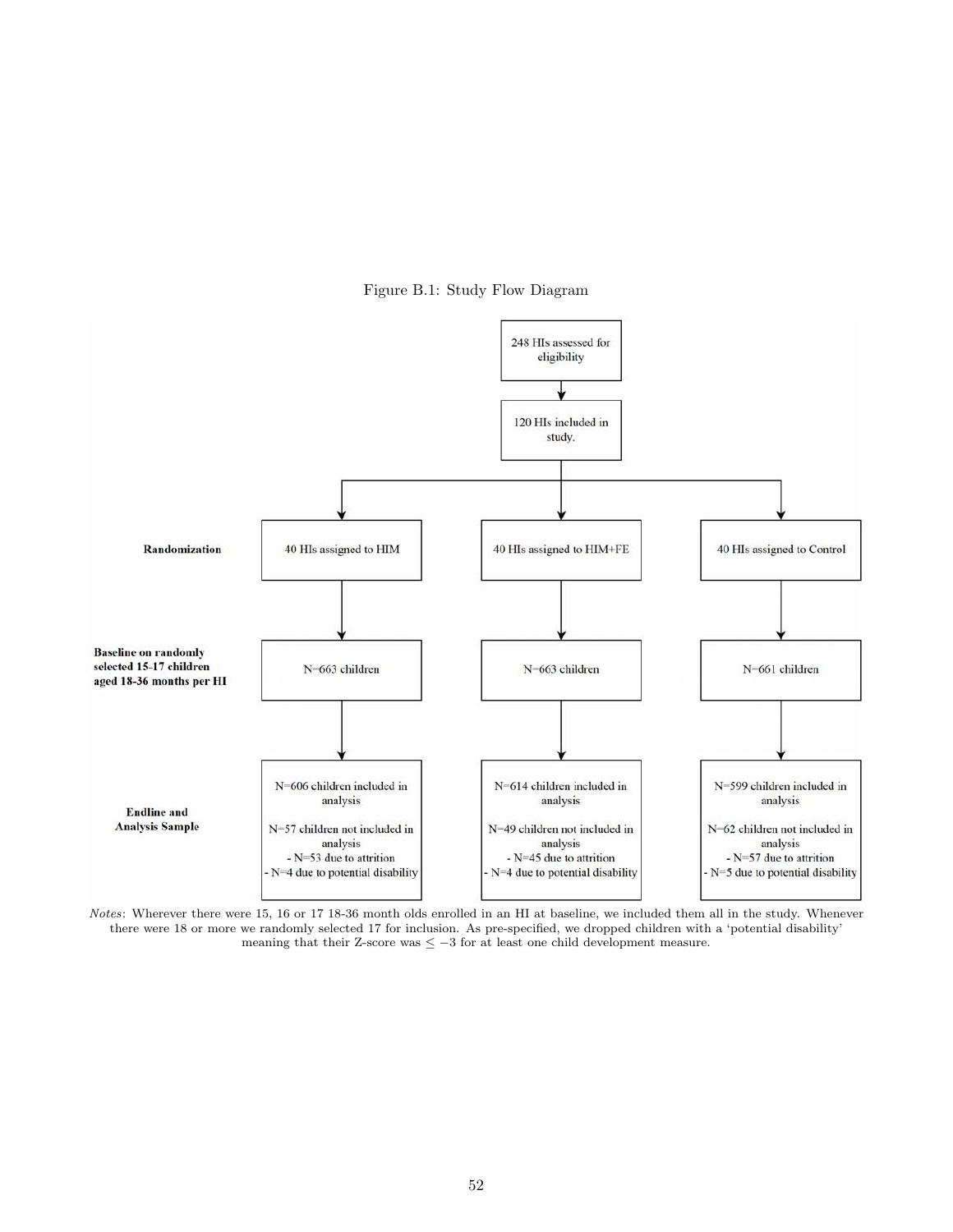<span id="page-53-0"></span>

Figure B.2: Item Characteristic Curves (ICCs) for Cognitive, Language and School Readiness Assessments

Notes: Figures show Item Characteristic Curves (ICCs) for each directly-assessed measure of child development with item-level data. Using results from our 2-parameter IRT model, they plot, for each item i, the probability that a child answers correctly as a function of child c's underlying ability  $\Lambda_{cj}$  in skill j. This probability is:  $P(y_{cji}|\Lambda_{cj}) = exp(\alpha_i + \beta_i \Lambda_{cj})/(1 + exp(\alpha_i + \beta_i \Lambda_{cj}))$  See Appendix for details of IRT procedure. Details of measures in Table [A.2.](#page-43-0)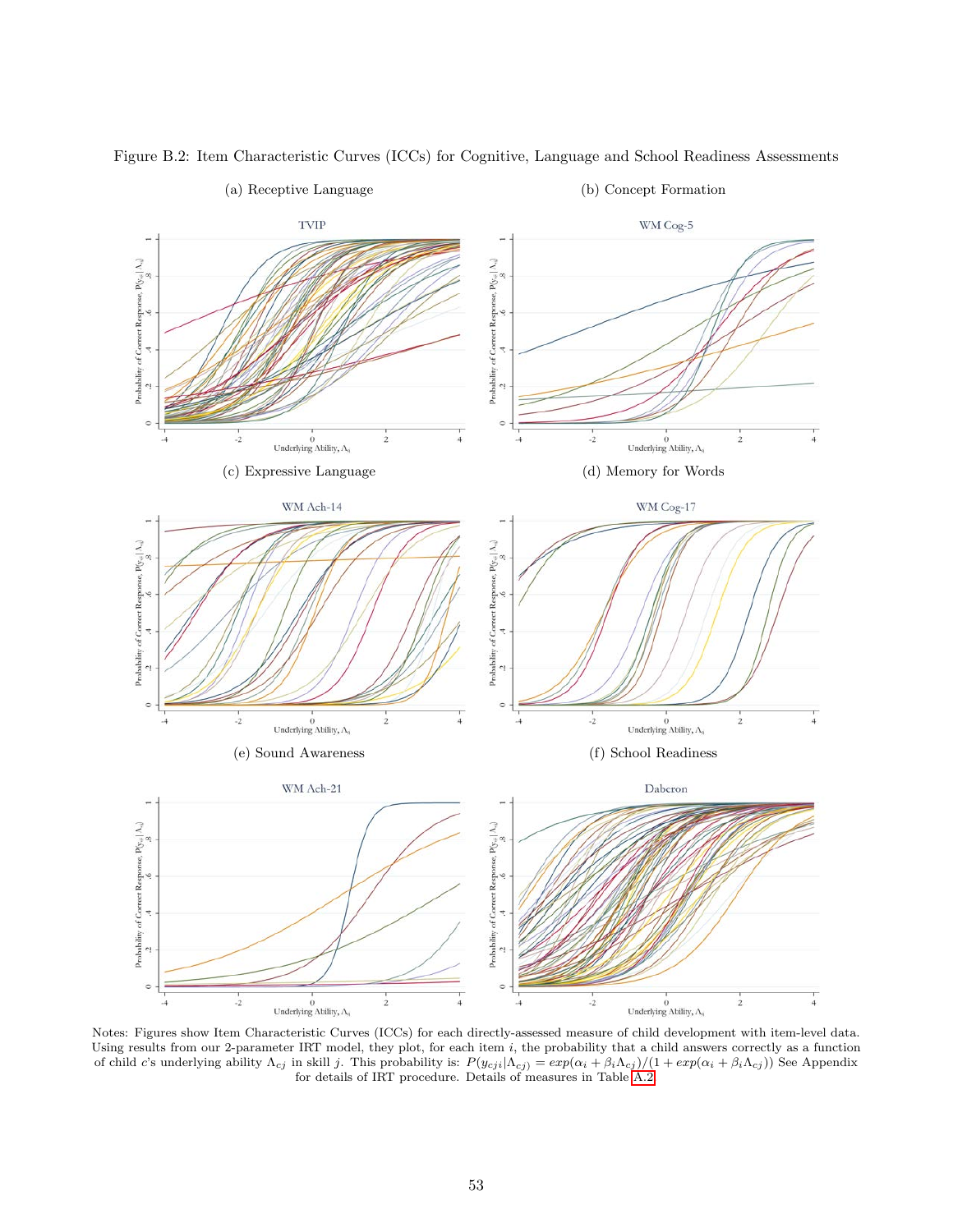<span id="page-54-0"></span>

Figure B.3: Item Characteristic Curves (ICCs) for Socio-Emotional Development

Notes: Figures show Item Characteristic Curves (ICCs) for each maternal-report measure of socio-emotional development. Using results from our 2-parameter IRT model, they plot, for each item i, the probability that a child's mother answers affirmatively as a function of child c's underlying ability  $\Lambda_{cj}$  in skill j. This probability is:  $P(y_{cji}|\Lambda_{cj}) = exp(\alpha_i + \beta_i\Lambda_{cj})/(1 + exp(\alpha_i + \beta_i\Lambda_{cj}))$  See Appendix for details of IRT procedure. Details of measures in Table [A.2.](#page-43-0)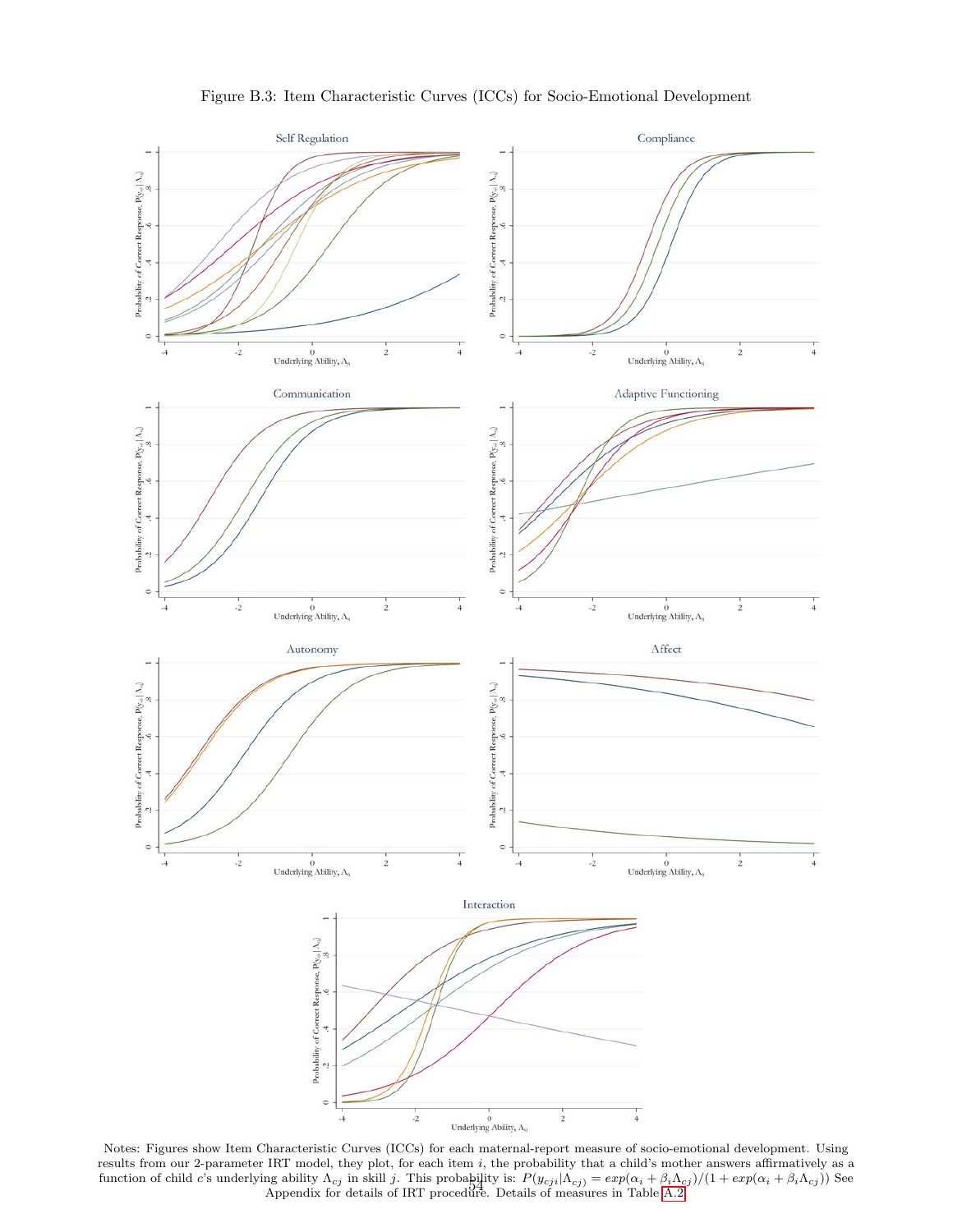Figure B.4: Item Characteristic Curves (ICCs) for Classroom Quality Assessments (ECERS)

<span id="page-55-0"></span>

Notes: Figures show Item Characteristic Curves (ICCs) for our two dimensions of preschool quality, as measured by the ECERS-R. Using results from our 2-parameter IRT model, they plot, for each item  $i$ , the probability that the item was answered affirmatively as a function of the underlying preschool quality  $\Lambda_{cj}$  in domain j. This probability is:  $P(y_{cj}| \Lambda_{cj}) = exp(\alpha_i + \beta_i \Lambda_{cj})/(1 + exp(\alpha_i + \beta_i \Lambda_{cj}))$ See Appendix for details of IRT procedure. Details of ECERS-R measure construction in Appendix [D.3.](#page-57-1)

# C Hogares Infantiles in the Context of ECE Policy in Colombia

Hogares Infantiles (HIs) is the oldest, and until 2010 the only, public center-based early education program in Colombia. HIs are partly-subsidized public preschools which are run by the government's National Family Welfare Agency, Instituto Colombiano de Bienestar Familiar (ICBF). There are 1,008 HIs across Colombia which have enrolled 125,000 children per year over the past decade.

HIs are typically located in fairly well-equipped community centers. They typically have between 3 and 10 teachers each and each teacher cares for a class of, on average, 30 children. HIs provide care for 8 hours a day, 5 days a week. In addition to providing early education, they also provide children with up to 60% of daily nutritional requirements. The out of pocket costs to parents or carers is around USD10-25 per month.

HIs serve children aged 6 months to 5 years of age. However, the HIs only take children younger than two when "it is proven that they do not have a responsible adult to care for them". Correspondingly, the vast majority of children in HIs are between 2 and 5 years. HIs are intended to target children "from vulnerable working families". Priority is given to children belonging to households whose SISBEN score (Colombias proxy means test for allocating social welfare programs) is puts them below the poverty line, and to children who are at the highest risk of not being able to attend childcare services and being left alone at home.

In 2011, the government launched the national early childhood strategy From Zero to Forever (De Cero a Siempre, DCAS henceforth) aimed at increasing access and improving the quality of early childhood services provided to poor children. The objective was to deliver high-quality early childhood services for 1.2 million children under the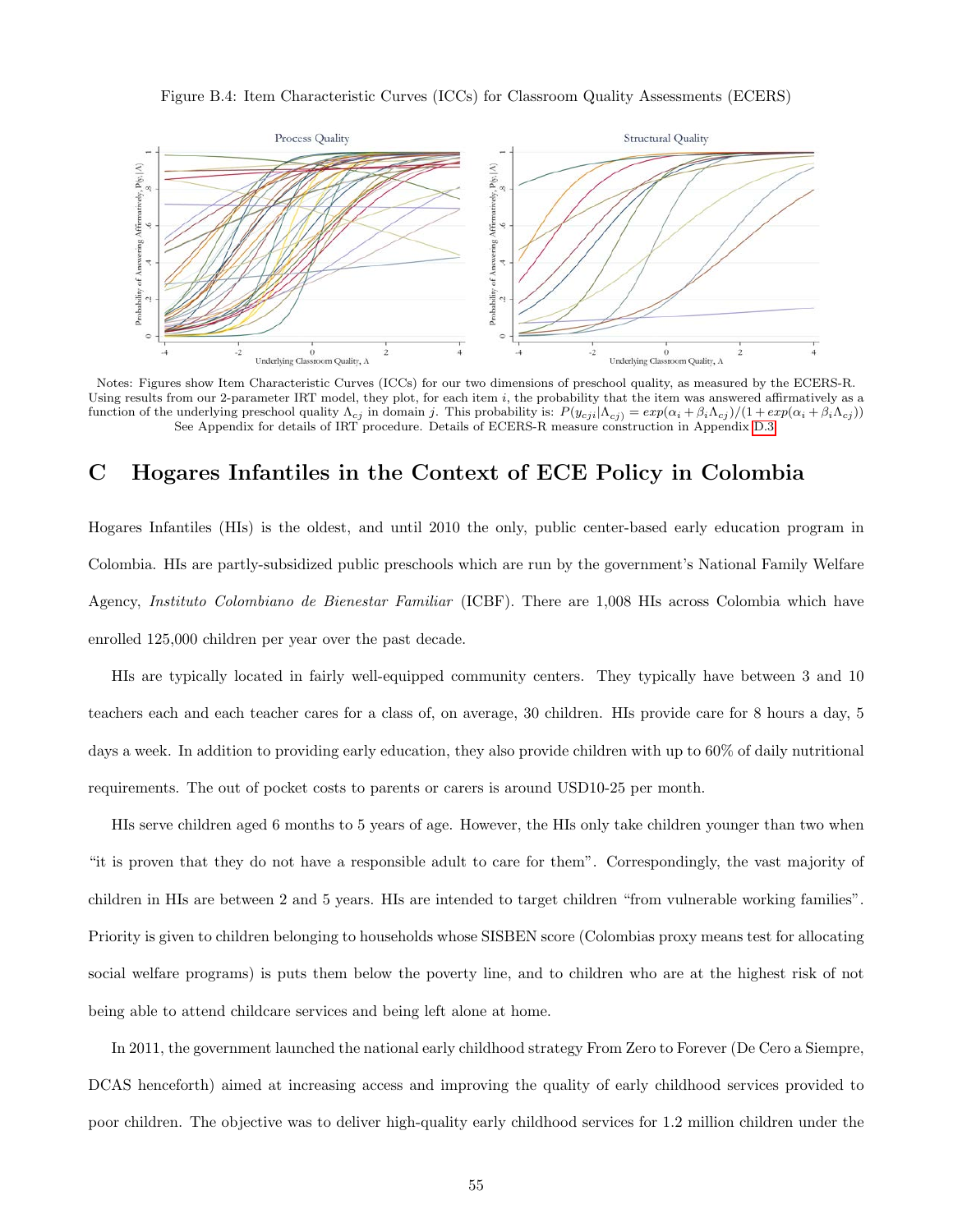age of 6 in poverty. As part of the DCAS strategy, the government of Colombia implemented a quality upgrade of the HI program starting in 2013.

## D Measurements

In this appendix we provide further details of our construction of both measures of child development and measures of preschool quality.

#### <span id="page-56-0"></span>D.1 IRT Scoring of Child Development Assessments

As discussed in Section [3.1,](#page-14-0) we utilize item-level data on how each child (or mother for socio-emotional measures) answered every question to predict the underlying latent constructs that each instrument captured. We use a twoparameter item response theory (IRT) model to estimate the latent construct or skill that determines how a child performed on the items comprising that instrument. Specifically, let whether or not child  $c$  answers item  $i$  correctly in instrument j depend on the child c's underlying latent skill j. Call this latent skill  $\Lambda_c^j$  and assume that it is normally distributed across children with zero mean and unit variance. Allowing different items to differ in both their difficulty – how likely is a child of average skill to answer correctly – and their discriminatory power – how sensitive the probability of answering correctly is to a child's skill – we model the process determining children's answers as:

<span id="page-56-1"></span>
$$
y_{ci}^{j} = \begin{cases} 1 & if \alpha_{i} + \beta_{i}\Lambda_{c}^{j} + \epsilon_{ci}^{j} > 0 \\ 0 & otherwise \end{cases}
$$
 (D.1)

where  $y_{ci}^j = 1$  if child c answers item i correctly in instrument j and  $y_{ci}^j = 0$  otherwise. We assume that the errors  $\epsilon_{ci}^{j}$  are independently and identically distributed as type-I extreme value with variance  $\pi^{2}/6$  across items and individuals. In this set-up  $\alpha_i$  represents an item's difficulty – the higher is  $\alpha_i$  the easier an item is – and  $\beta_i$ represents its discriminatory power – the rate at which the probability of answering correctly changes with a child's skill. We estimate  $\alpha_i, \beta_i, \Lambda_c^j$  for skill j in two stages. First, we estimate  $\alpha_i, \beta_i$  for  $i \in \{1, 2, ...I\}$  using maximum likelihood, integrating out the unobserved  $\Lambda_c^j$  using adaptive Gauss–Hermite quadrature. Second, we use empirical Bayes estimators of the latent skill  $\Lambda_c^j$  of each child c [\(Skrondal and Rabe-Hesketh 2009\)](#page-39-11). We take the mean of the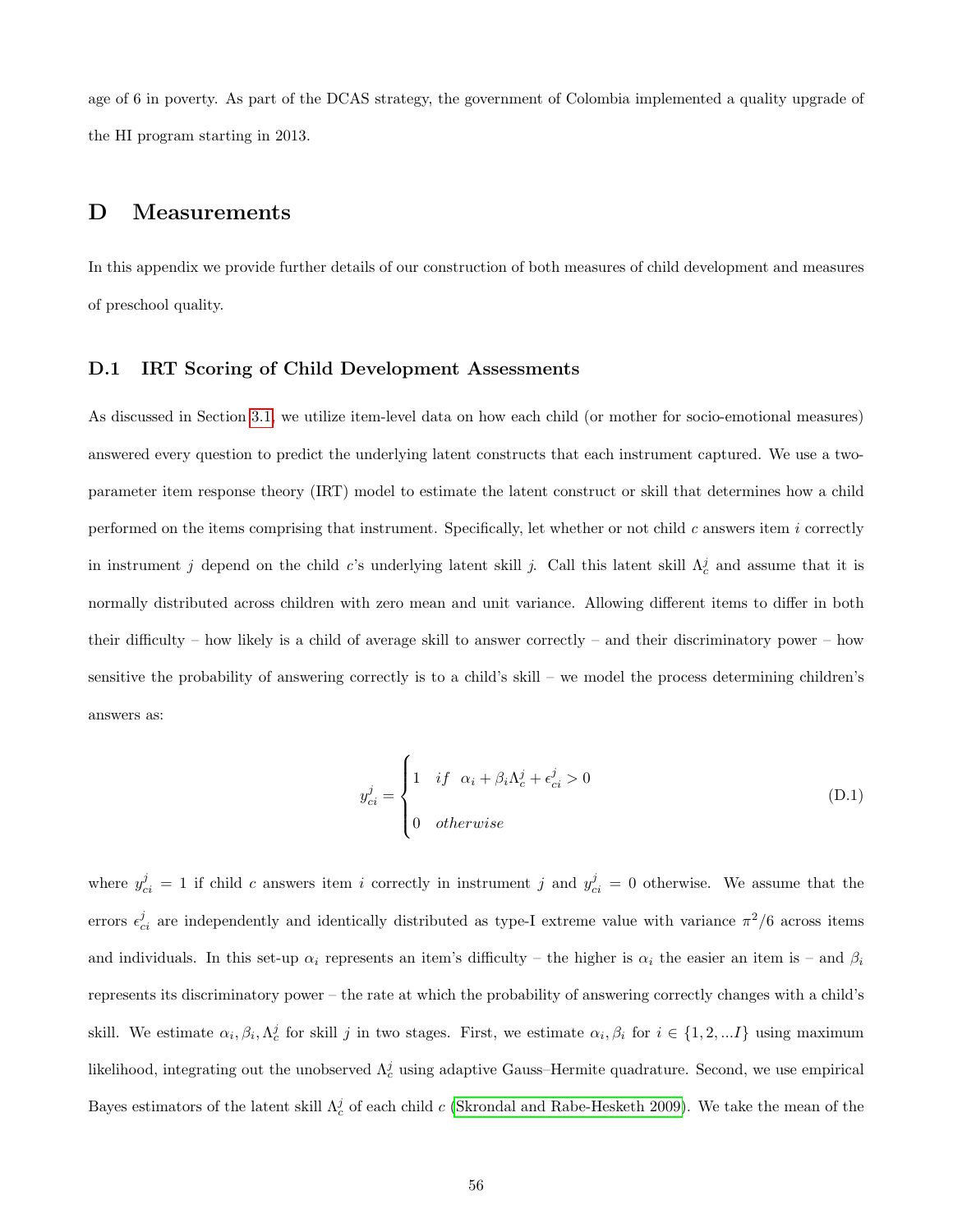empirical posterior distribution of  $\Lambda_c^j$  conditional on the child's item responses  $y_c^j$ , imposing our estimates  $\hat{\alpha}_i, \hat{\beta}_i$ . Again, we use adaptive Gauss–Hermite quadrature to integrate over the prior distribution of  $\Lambda_c^j$ . <sup>[37](#page--1-0)</sup>

## <span id="page-57-0"></span>D.2 Age standardization

We age-standardize our child-development scores  $\hat{\Lambda}_{c}^{j}$ . To do so, we non-parametrically estimate the age-specific mean,  $\hat{E}(\hat{\Lambda}_c^j|age_c, T_c^{control}=1)$ , and variance,  $\hat{V}(\hat{\Lambda}_c^j|age_c, T_c^{control}=1)$ , of the control group  $(T_c^{control}=1)$  using locally weighted regressions of  $\hat{\Lambda}_c^j$  and  $(\hat{\Lambda}_c^j - \hat{E}(\hat{\Lambda}_c^j | age_c, T_c^{control} = 1)))^2$  on age. We then construct age standardized z-scores as follows:

$$
m_c^j = \frac{\hat{\Lambda}_c^j - E(\hat{\Lambda}_c^j | age_c, T_c^{control} = 1)}{\sqrt{\hat{V}(\hat{\Lambda}_c^j | age_c, T_c^{control} = 1)}}
$$
(D.2)

## <span id="page-57-1"></span>D.3 Constructing Preschool Quality Measures from the ECERS-R

As discussed in Section [3.2,](#page-18-0) the ECERS-R is comprised of 43 individual items which each measuring a different aspect of quality, for example encouraging children to communicate. Each item is formed of around 10 sub-items grouped under the headings inadequate, minimal, good and excellent to which the observer must answer true or false. However, the official procedure, which we followed, for administering the sub-items turned out to be poorly suited to our context. In particular, the procedure dictates that if the observer answers true to any of the sub-items listed under the inadequate heading, all of which are negatively phrased, then on that item the classroom is categorized as inadequate and the observer does not proceed to answer the sub-items in the other categories. Similar stopping rules apply to the other categories. The difficulty lies in the fact that often a positive answer to a negatively-phrased inadequate item would not seem to preclude a positive answer to a positively-phrased minimal, good or excellent item. For example, in the previously mentioned item, answering true to very few materials accessible that encourage children to communicate does not preclude that the observer could have also answered positively to staff balance listening and talking appropriately for age and abilities of children during communication activities but following the official procedure if an observer did answer positively to the former then they would not answer the latter at all. Given that for many, or even most, of the classrooms in our sample many of the inadequate items were judged to be true we have a huge amount of missing observations for later sub-items. Indeed, averaged across all classrooms 41.9% of the 129 minimal sub-items and 78.9% of the 136 good sub-items are not answered. This creates unstable

<sup>&</sup>lt;sup>37</sup> To ensure parameter estimates were stable we only used items attempted by at least 20% of the sample.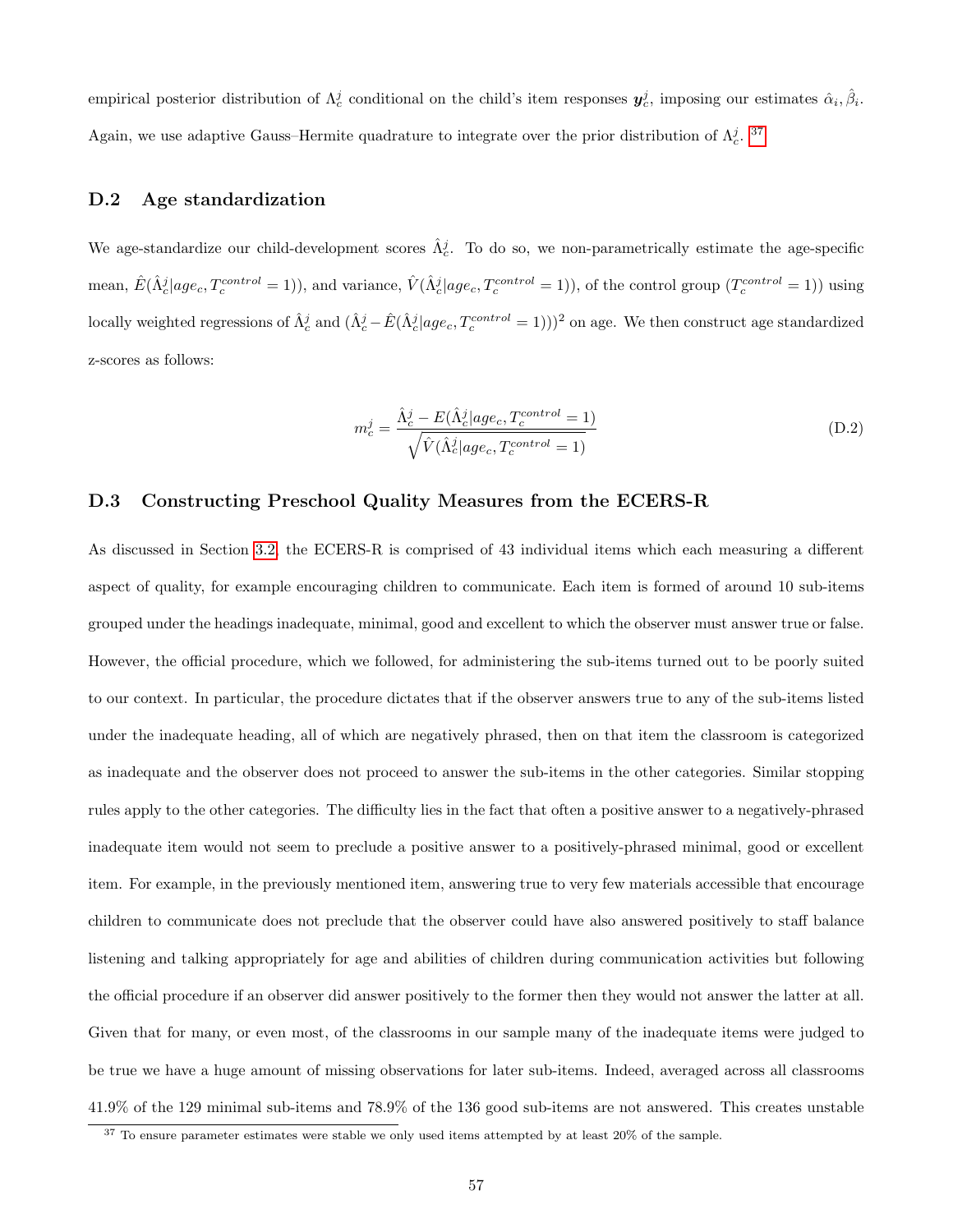IRT parameter estimates when including sub-items with many missing values in a relatively small sample.

Given the number of non-random missing values for items categorized as minimal, good and excellent we drop these items from our analysis and construct measures that use only the inadequate items that are, by construction, non-missing for all classrooms. This unfortunately implies that the sub-items making up our quality measures are the absence of poor practices rather than the presence of good practices. We drop items with very low variance  $(< 0.10$ ) and estimate separate underlying latent constructs for a classrooms process quality and structural quality using a two-parameter IRT model, as described in equation [\(D.1\)](#page-56-1). In doing so, we group together all sub-items in the Personal Care Routines, Language and Literacy, Learning Activities, Interaction and Program Structure subscales to construct a measure of process quality while using items in the Space and Furnishings subscale to construct a measure of structural quality. To increase the sample size for estimating IRT parameters we pool ECERS-R measures from baseline and endline giving a total sample of 296 observations. We drop items that were found to be preventing model convergence.

## <span id="page-58-0"></span>E Costs of Pedagogical Training Program

We argue that the pedagogical training program is the key component of FE in terms of generating impacts on children's cognition, language and school readiness. FE provided us with the total cost of this component (COP 419546284, or USD 233081 at February 2013 exchange rate of 1800 COP/USD). With this budget, FE provided completed training for 99 teachers from the 40 HIs in the HIM+FE treatment arm.[38](#page--1-0) This represented 32% of teachers who worked in those 40 HIs. We thus estimate that the initial one-off cost to roll out the pedagogical training program to new HIs, at the same intensity as achieved the impacts we see in this study (i.e. training 32% of teachers), would be USD 5827 per HI or USD 35 per child attending an HI.

However, it is unreasonable to assume that the same intensity of training program would be required year after year for FE to sustain its impacts on successive cohorts. Rather, we calculate the costs of maintaining a ratio of training 32% of staff, which implies providing training for 32% of new staff, and the costs of providing a yearly refresher training to all teachers who have already been trained which we assume would cost 25% of the costs of the full training. Given these assumptions, we estimate that the ongoing cost per center of maintaining the results

<sup>&</sup>lt;sup>38</sup> More teachers began training however, for consistency, we calculate costs relative to the number completing. Presuming the dropout rates seen during the study are similar to what they would be if the program were scaled, this makes no difference. We also note that in some cases other staff (headteachers, teaching assistants etc) also completed the training. To be as conservative as possible in calculating costs we simply calculate cost per teacher completing rather than cost per person. This means that our projected costs also allow the same proportion of other staff to receive training as they did in the trial.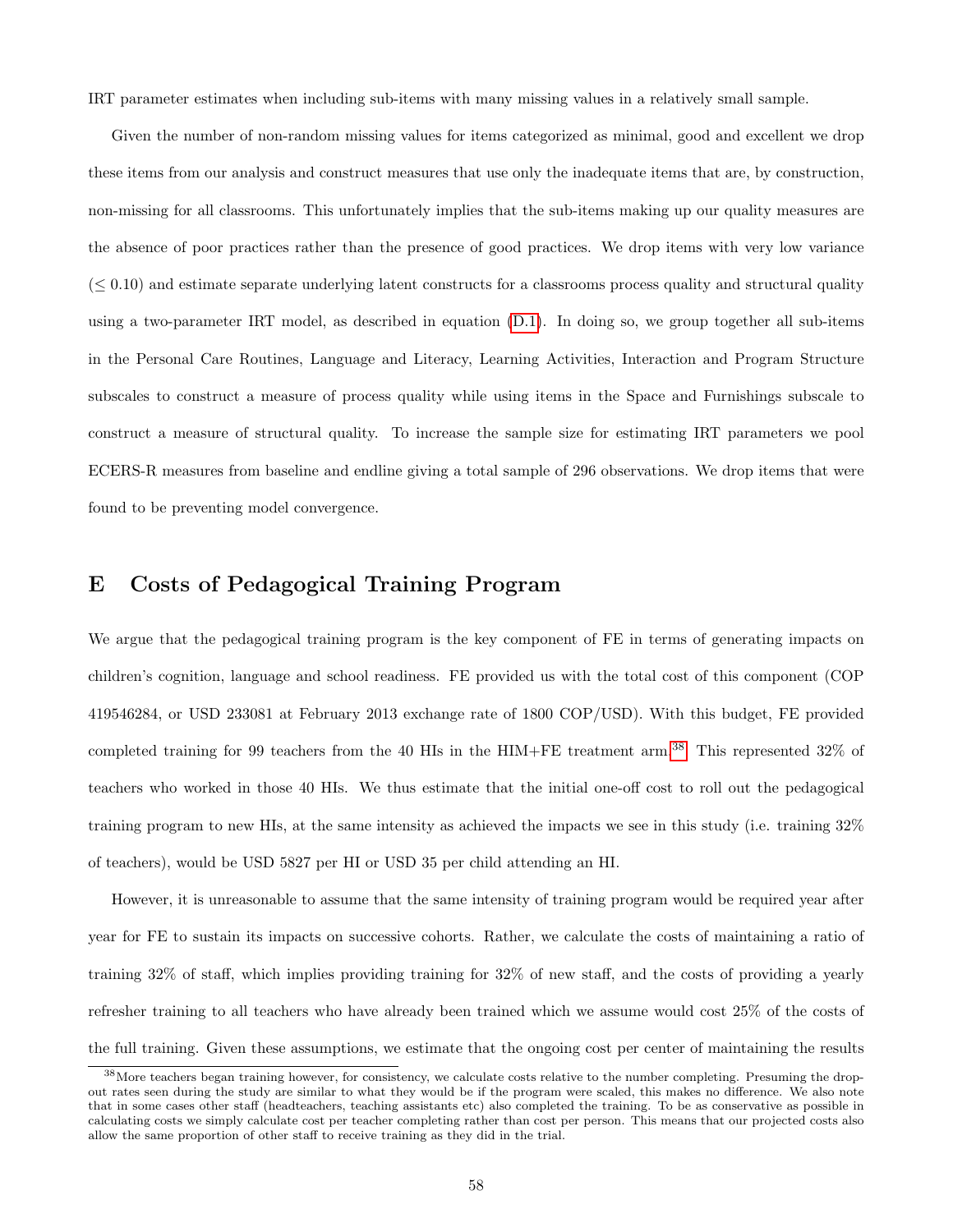of the pedagogical training program would be USD 2206 per year and the cost per child would be USD 13 per year. All data, assumptions and formulae used in these calculations are shown in Table [D.1.](#page-60-0)

In interpreting these costs, there are two points to note. First, to train 100% of teachers, rather than 32%, would be more costly. However, since the benefits found in this study were from training 32% of teachers we consider this the most meaningful cost. We would expect benefits to children's development to be larger if a greater proportion of teachers were trained. Second, our cost figures are based on 32% of all teachers in the center receiving the training, irrespective of the age they teach, and the cost per child figure is based on the total number of children in the center. Our study children were between 1 and 3 at baseline and between 3 and 5 at endline. Given only 2.7% of teachers report that they primarily teach children younger than one year, we consider the training of all teachers relevant for generating the treatment effect. Moreover, we note that teachers' propensity to complete the training appears independent of the age of the children they teach. Therefore, we include all teachers and children of all ages in the costing.